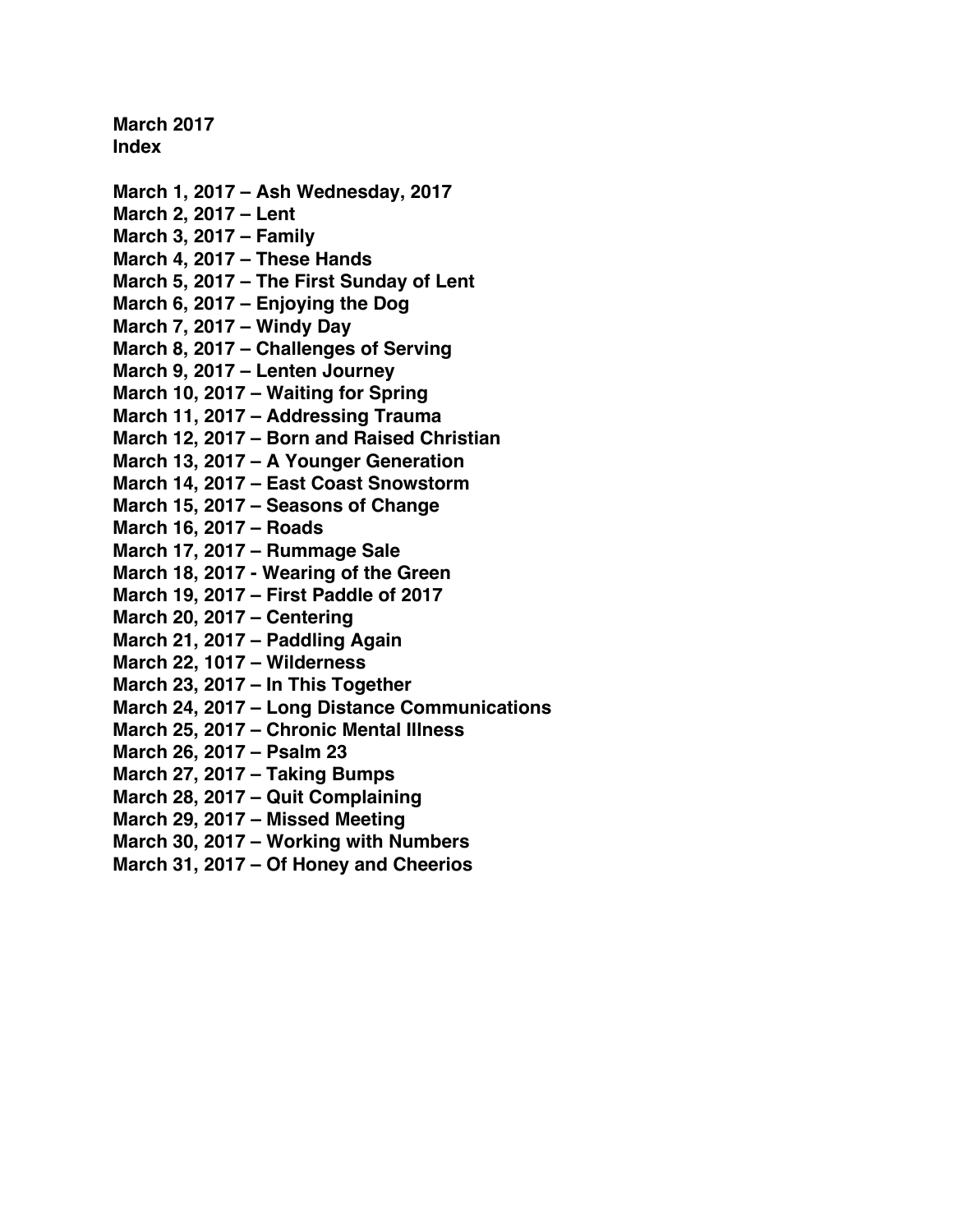### <span id="page-1-0"></span>**March 1, 2017 – Ash Wednesday, 2017**

Despite having grown up in a family that operated airplanes for a living, I continue to have a bit of amazement every time that I fly. Commercial airline service allows me to spend half a day or more with my family in Washington State and return home to sleep in my own bed the same night. The reality of this particular mode of travel, however, is that sometimes my body and mind don't keep up with the pace of my travels. My sleep patterns are a bit different and I find it a challenge to adjust to the quick pace of change. From the excitement of moving our son's family to their new home to leading Ash Wednesday worship is a fairly dramatic change, but today is Ash Wednesday, I am back at home, and there is work to be done.

As I have mentioned in previous blogs, I have grown to appreciate Lent more as I have aged. Contrary to the thoughts of austerity and deprivation that I once used to associate with the season, I find that lent is a time to refocus my life, to return to the disciplines that are important to me, and to lay aside some of the distractions that so easily become incorporated into my lifestyle. It is a time to decide what is most important in my life.

Having just completed a trip to support part of my family and being allowed some time to be with my grandchildren is a reminder to me of how important family is to me. I have been blessed with wonderful family experiences in my family of origin as well as in the family we formed with our own children. Now, at the phase of being the family elders, we are grateful for our grandchildren and for the strong families our children are forming.

Central to my life also are the relationships formed in the church community. I am especially grateful for those in the church who provide such excellent leadership to our caring ministries. We'll be off to deliver more firewood this weekend and the organization for the delivery has been directed by volunteers. Our entire firewood ministry is the product of dedicated volunteers who are very generous with their resources, time and equipment.

These critical relationships all are based on my relationship with God. That relationship is nurtured by prayer and worship. My private spiritual disciplines are important to my life. I try to make prayer, study and contemplation a priority each day. Lent affords me an opportunity for just a little more focus and just a little more time for prayer.

Christianity is not, however, a do-it-yourself project. It is faith that is formed in community and sustained in community. Worship lies at the heart of my faith. This is a bit of a challenge for me because, as a worship leader, I am not always as worshipful as might be desired in the arenas of public worship. I have lots of details upon which to focus. I manage the sound system. I am keeping track of the time. I am concerned with the choir, the liturgist, and I keep scanning the congregation to make sure that what we are offering is engaging the folk that we serve. In the midst of all of those important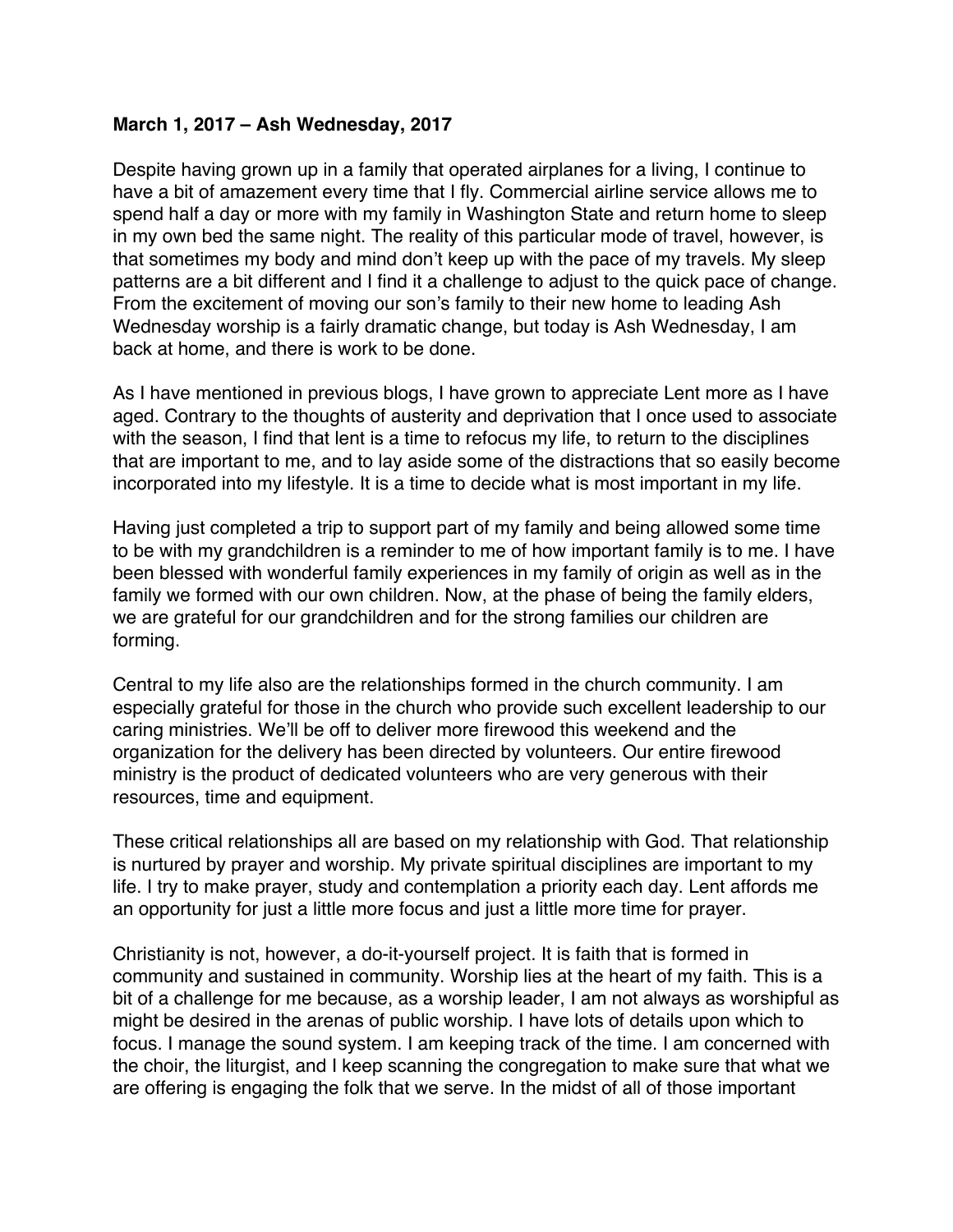roles, I sometimes forget that my most important role is to simply be one of the community - to be a member of the congregation come to the church to share in the restorative power of worship. It is not what I do or say that makes worship meaningful. It is the movement of the Holy Spirit in our community that empowers our time together.

Family, ministry, private devotion, public worship - these elements are the core of the Lenten experience for me. Six weeks of focus on the things that are most important.

Because Ash Wednesday falls on the first day of the month this year, counting the weeks is easy. It will be mid-April when Easter rolls around. In those six weeks, we travel the complete range of human emotions. In recognizing Jesus' complete humanity, even unto death, we began to understand how fully he embraced our experience. There is joy and triumph, sadness and tragedy. Jesus knew anger and frustration as well as compassion and caring. The Lenten journey is one that offers all of the emotions of human life. We learn to grieve and also learn that grief is not the end. We learn the depth of loss that is a part of our human experience and also learn that we are not defined by loss along. Lent is a season of tears, but also the season that leads to endurance and courage.

Courage is a commodity that appears to be in short supply in public life these days. Again and again we see our leaders confuse bravado with genuine courage. Courage is not the absence of fear, but rather the capacity to face fears head on instead of avoiding them. The negative feelings of lent are not to be avoided, but rather fully experienced. Endurance and courage come only to those who are willing to face directly into the fullness of our lives. This means that we may have to endure any number of things that don't, at the time, seem at all pleasant to us. We may have to experience suffering for the sake of the future. We may need to face the reality of loss and grief in order to understand the power of resurrection in our lives.

Welcome to Lent. Welcome to a season with as many opportunities as challenges. May your Lent bring you richness of meaning and depth of experience that transcends the temporary nature of pain and sorrow and sadness. May you discover the peace that does not force grief to leave, but rather learns to live with grief as a partner in processing the meanings of this life. May this Lent be a time of renewal for you and for the communities in which you participate.

Copyright (c) 2017 by Ted E. Huffman. I wrote this. If you would like to share it, please direct your friends to my web site. If you'd like permission to copy, please send me an email. Thanks!

### **March 2, 2017 – Lent**

The number 40 appears in many different places and contexts in the bible. The great flood in Genesis consists of rain for forty days and forty nights. Moses was on Mount Sinai for 40 days and nights on two separate occasions. Moses and the people of Israel wander in the desert for forty years before entering the promised land. Spies explored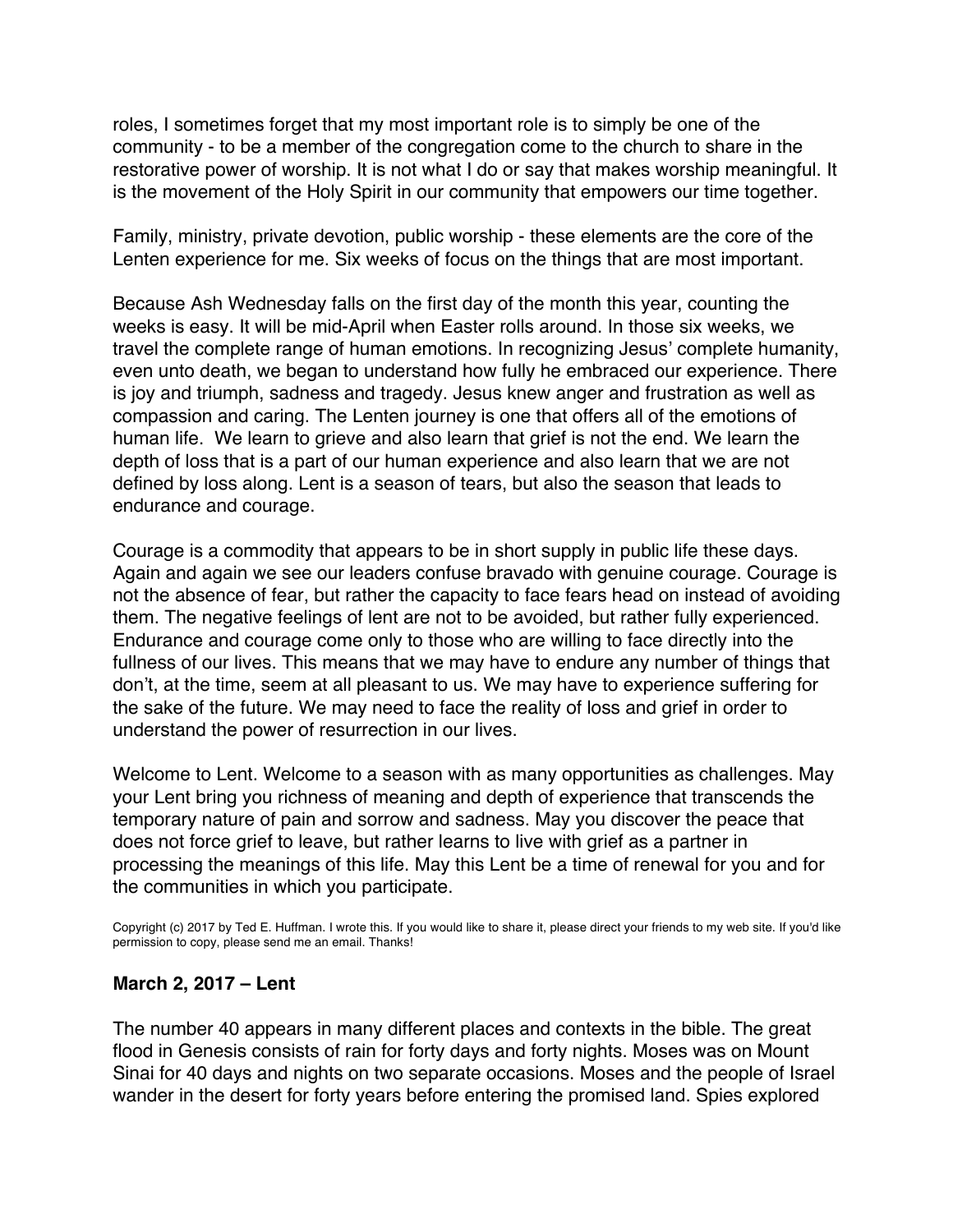<span id="page-3-0"></span>the land of Israel for forty days. Jesus fasted forty days and forty nights in the desert and forty days is the time observed between Jesus' resurrection and his ascension. There are 146 scriptural references to the number 40.

Some of those references may be inspired by earlier references. Certainly Jesus' early Jewish followers would have been familiar with the stories of Moses and might have been tempted to make comparisons between Jesus and Moses. The number 40 carries an association with testing. Both Moses and Jesus underwent testing before God in their 40-day times of spiritual preparation.

40 days of Lent is an annual opportunity for Christians.

40 days is enough time to lose 6 to 10 pounds on a carefully planned diet. 40 days is enough to develop new habits of time management. 40 days of immobilization is sufficient time for a simple bone fracture to heal enough to be released from a cast.

Spiritual disciplines, however, are not easily contained in specific amounts of time. Part of every spiritual discipline is an understanding that God's time and our human perception of time are not the same thing. The patience required between a prayer and an understanding of God's answer can be longer or shorter than 40 days.

Our measurements of time are only one way of experiencing the wider reality that is time. The number of months in a year, the number of days in a month, the number of hours in a day, the number of minutes in an hour and the number of seconds in a minute are all products of human systems of measurement. Both careful observation of the movement of the planets in the solar system and a fair amount of plain and simple human politics were involved in the evolution of the system that we follow. Because of the revolutions of the planet with half a day facing the sun and half a day facing away, virtually all human cultures have developed a system of counting days. The passage of seasons is also noted by many cultures, especially those who live some distance from the equator.

Those of us who live in the hills are gaining about 3 minutes of additional sunlight each day during this time of the year. Easter will be 2 hours and 19 minutes longer than yesterday, the first day of Lent. The days are literally lengthening during the season whose name means "to lengthen."

This leaves us with the challenge of investing the time that we are being given this year. Lent holds the promise of growing in our relationships with each other, of forming a stronger and more supportive community. It holds the promise of growing closer to God and understanding the reality of the human condition - of life and death - in a deeper and more meaningful way.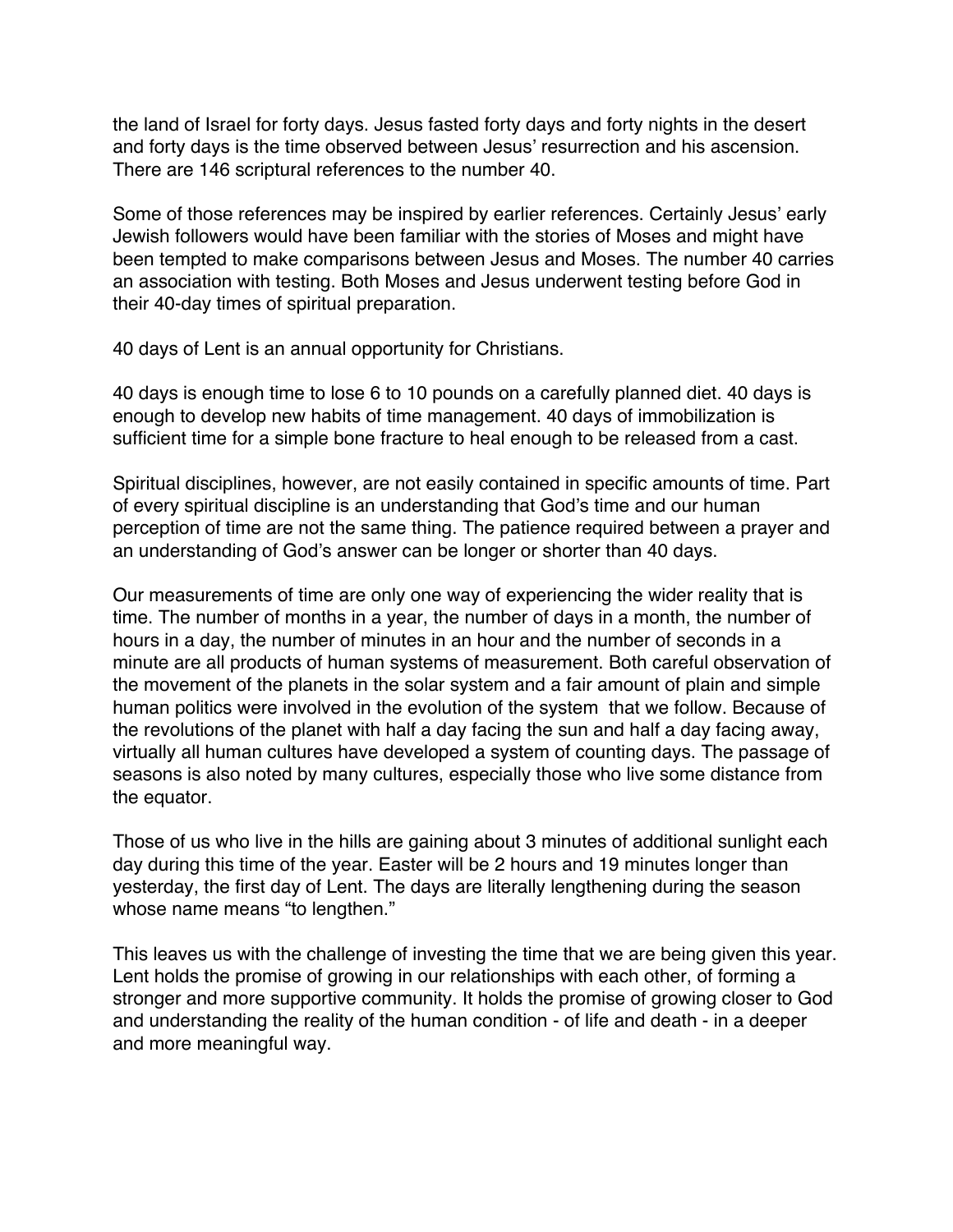To realize the potential of this season, of course, we must be willing to exercise a bit of discipline. Disciples are, after all, those who practice disciplines. For me Lent offers the opportunity to explore new disciplines. I'm aware that I have a tendency to spend a bit too much time in front of the computer screen. I now use my computer to watch entertainment programs as well as to do my work. Although I don't spent anywhere near as much time in front of the screen as an average American, I know how sitting and watching is no where near as good for me as getting up and acting. I plan to be more aware and more careful about how I invest my time. There are plenty of other engaging and meaningful projects that I want to pursue.

One of the things I will do with the time is to lengthen the amount of time I invest in simply being quiet. I try to take the opportunity offered by delays in schedule to focus my attention and to pray. When I have to wait in a line at a store or for a particular event, nothing is gained by expressing my frustration. Instead, I hope to teach myself to see such delays as a gift of time to focus my attention on others. On my prayer list are those who are spending a lot of time waiting in doctor's offices and those who are keeping vigil at the bedside of an ailing loved one. Sharing their sense of waiting can deepen my connections with them.

There are many other spiritual disciplines that I wish to develop, but I know that I can't accomplish everything in on Lenten season. It has taken decades for me to develop a noticeable increase in my patience. Learning to be slow to anger and quick to forgive is a multiple-year adventure, not the product of a single short season.

From some perspectives forty days is a long time. From others it is a very short time. Perhaps one of the gifts of this particular 40 day period is the opportunity to shift my perspective. I know that most seasons, including Lent, seem a bit longer at the beginning than they do when they are over.

So we have begun Lent for this year. I am eager for the season in ways that I have not always been. I am open to the sorrows and tears of the season as well as the promise of resurrection that lies at its conclusion. In the meantime, there is a journey and I intend to be attentive to the journey, paying attention to the experiences and adventures that it has to offer.

I pray that your lent will be a season rich in meaning as well.

Copyright (c) 2017 by Ted E. Huffman. I wrote this. If you would like to share it, please direct your friends to my web site. If you'd like permission to copy, please send me an email. Thanks!

### **March 3, 2017 – Family**

I grew up in a family that took the business of being a family seriously. My parents made family a priority. We ate our meals together every day and our father insisted on an hour at the dinner table so there was time to talk as well as time to eat. One of the things that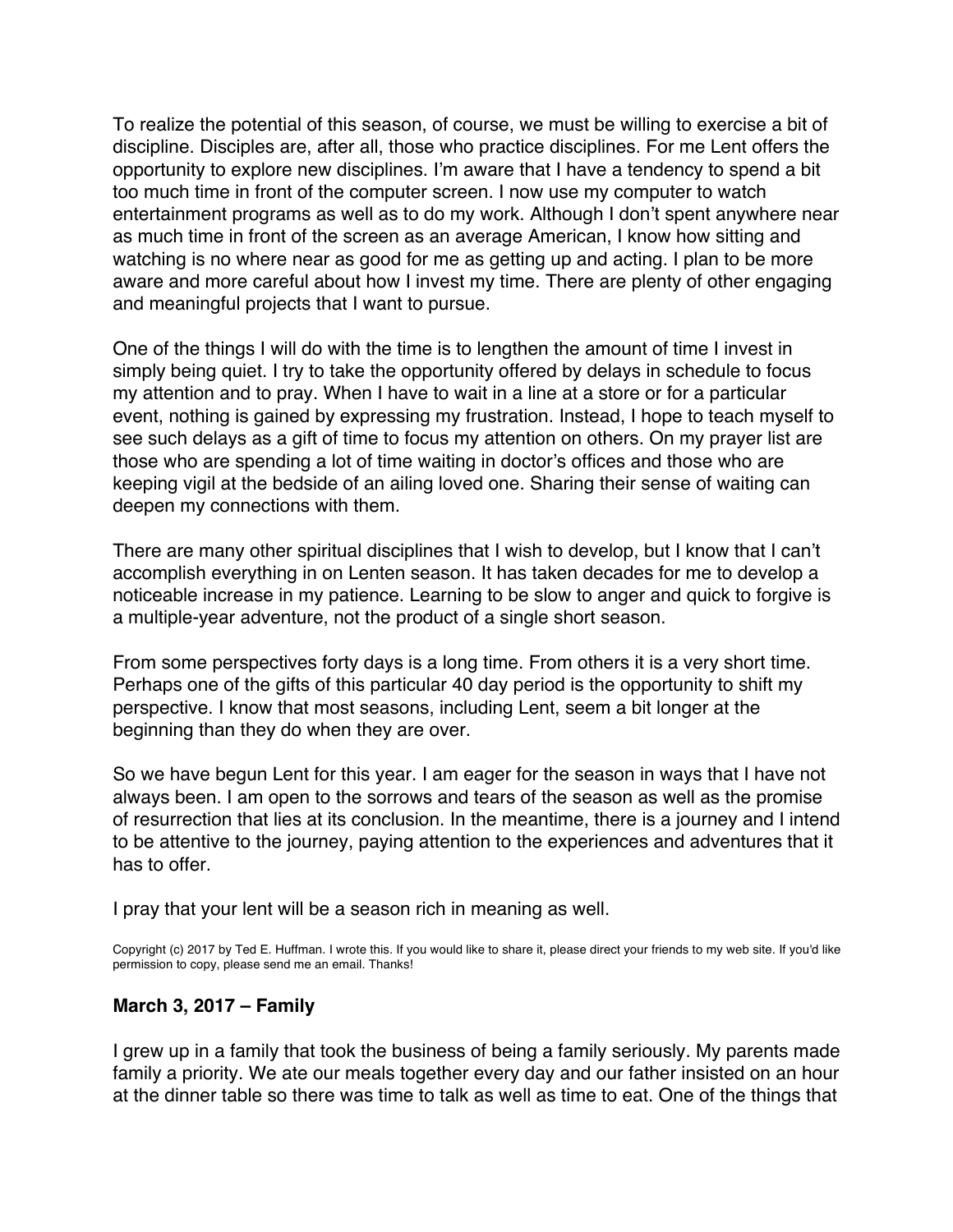<span id="page-5-0"></span>I learned from our father that I repeated to our children many times is "You can't resign from your family."

Another value of our family, however, was independence. We were raised to go out into the world and discover our own place. One of my sisters was an Air Force wife and traveled around the United States as her husband served at different bases. Another sister lived in Montana, Minnesota, Oregon and Missouri during the early years of her married life. I moved off to Chicago to attend graduate school and one of my brothers headed to Los Angeles to seek his fame and fortune. I don't think he found either on that particular trip, but he had a lot of experiences along the way.

As a result we grew up with this deep sense of closeness as a family, but became adults who lived in all kinds of different places and developed our own communities along the way. My profession comes with a ready-made community at each call, so I have always had lots of friend and an extensive support network wherever I have lived.

We have grown apart as adults. It doesn't surprise me that I have different ideas about politics and religion than some of my siblings. It doesn't surprise me that we like different books and have different interpretations of the events of the world. But I am a bit surprised at the way that we have learned to go weeks and in some cases months without talking with one another. We live our own lives. We enjoy the times when we get together, but between these times, we each have our separate lives and get along without one another very well.

I don't know what I expected, but I guess that I thought that when we became adults we would want to live close to each other and see each other as often as possible. As it has turned out, our family remains spread over three or four states and when vacation time comes around we are more likely to head for our grandchildren than our siblings.

And there are differences that we weren't aware of when we were children. I jokingly say that I was 50 years old before I found out that I had grown up in a dysfunctional family. It is only a joke. Our was not a dysfunctional family, but there are significant differences between us siblings that I did not know about when we were growing up.

Still, there are some very precious moments for us as adults and we have some good times together. One of my sisters arrived at our home last night for a visit and it was like it is with other good friends, we picked up our conversations as if we had not been apart at all. There is a definite joy of being together. Fortunately for me, my sister and my wife get along very well and enjoy each other's presence.

Having my sister visit brings to mind all of the changes that we have gone through since we were children together. We grew up, we pursued our educations and our careers. We married and, in the case of my siblings there have been divorces and other marriages. I have a brother who was married to his wife for 12 years, then they were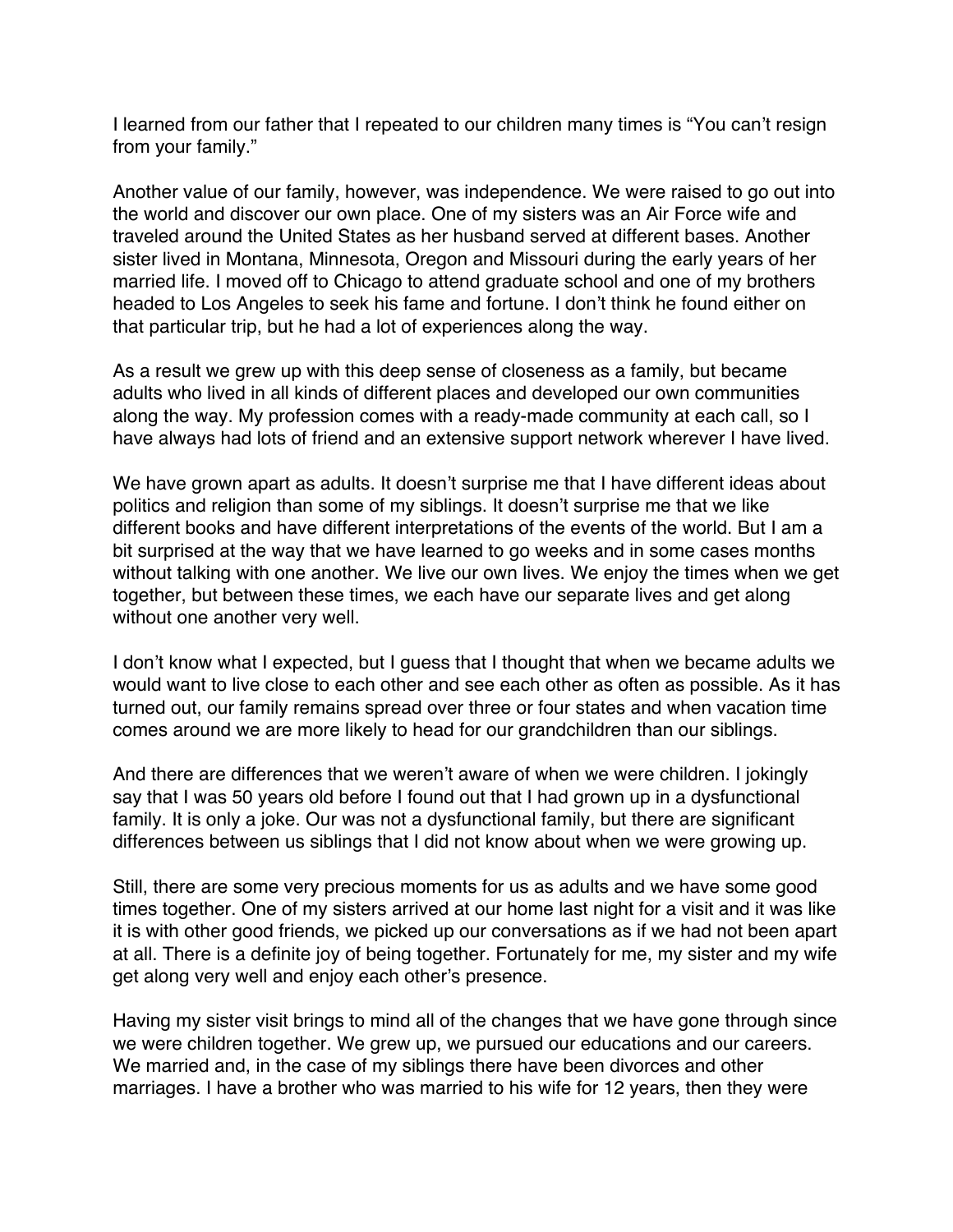divorced for 12 years and now they are married again. And she isn't his first wife. One of the big experiences that we have shared is the experience of the death of our parents and assuming our place as the elders of our family. The sister who is visiting was here when our mother died and our mother had lived with her and with us during the final years of her life.

There are plenty of reasons for us to be close. We have a lot of shared experiences. There are a lot of stories that can be shared with a certain type of shorthand that doesn't require beginning at the beginning. We can assume that the other knows a large part of our story. And that kind of storytelling results in a a wonderful collection of jokes that probably are way more interesting and exciting to us than they are to others. Our vocabulary of puns and silly memories keeps us entertained at the same time that it makes our children roll their eyes if they happen to be around for our conversations.

I have no way knowing how things will be for our children. As they have become adults, they too have lived far from each other. At the present time our daughter is in Japan and our son in Washington. They remain very close to each other, talking by video conference every week and checking up on one another. Last year they we together with each other for a visit when we weren't around and it made me feel really good at how they were making being with each other a priority in their lives.

Based on my experience with my siblings, I sincerely hope that our children will continue to make time to nurture their relationship with each other. The thing about a sibling is that you have been in each other's lives for all of your lives. My sister was not quite 2 years old when I was born, so she can barely remember life before me and I've had her in my life for all of it. It is indeed a special relationship and a very precious part of my life.

The days that we have together will be busy. We still have our lives and work. But in the midst of the busy days we will have some great conversations and continue to build on the relationships that we have been nurturing for all of our lives.

Copyright (c) 2017 by Ted E. Huffman. I wrote this. If you would like to share it, please direct your friends to my web site. If you'd like permission to copy, please send me an email. Thanks!

### **March 4, 2017 – These Hands**

Who knows why a particular poem starts to resonate and then becomes beloved? Our people have treasured poetry for thousands of years and the poets of our tradition have been critical players, speaking truth to justice when other forms of communication had proven to be ineffective. The more I study the Bible, the more I realize the critical nature of poetry in shaping our people. Isaiah and Jeremiah are prophets, to be sure, but they are also poets and it is their poetry that we remember and quote. It is their poetry that calls every generation to lives of justice and equity and freedom.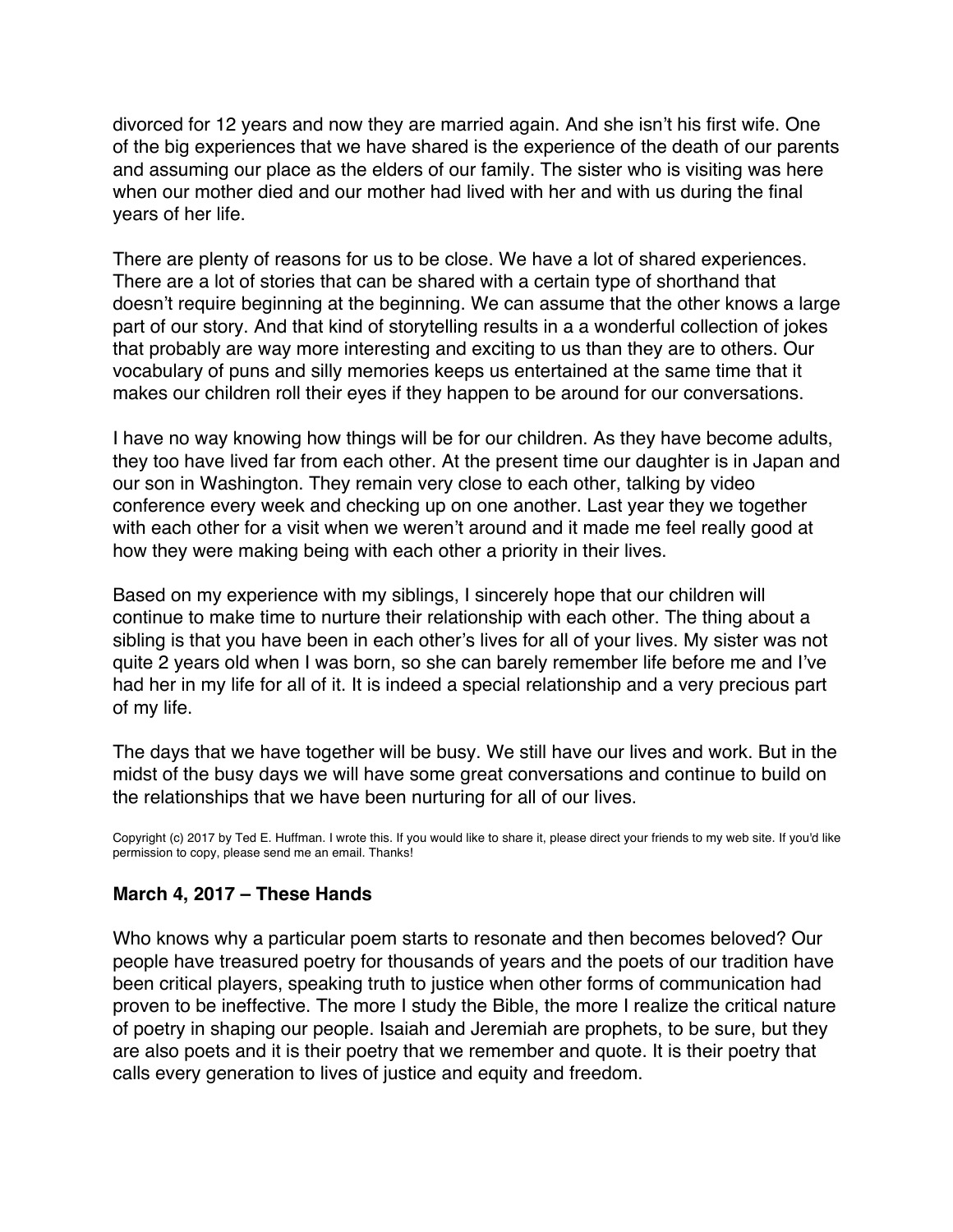<span id="page-7-0"></span>One of the poems that stays in my head and my heart is Psalm 90. I think that I was attracted to it in part because of its great opening lines: "Lord, thou has been our dwelling place in all generations. Before the mountains were brought forth, or ever thou hadst formed the earth and the world, even from everlasting to everlasting, thou art God." It has a wonderful commentary on our mortality: "The days of our years are threescore years and ten; and if by reason of strength they be forescore years, yet is their strength labor and sorrow; for it is soon cut off, and we fly away." It speaks of true wisdom: "So teach us to number our days, that we may apply our hearts unto wisdom." It is, perhaps the closing lines of the poem that I roll over and over in my head the most these days: "Establish thou the work of our hands upon us; yea, the work of our hands establish thou it."

I frequently read that psalm at funerals. When I am with those who are coming close to the end of living, I often am aware of their hands. I hold their hands. I touch their fingers with my own. Hands are so much to me the instruments of living that they seem to tell stories of who we are and where we have been.

These days my hands have bumps on all of the knuckles and they aren't as flexible as they were when I was younger. I suspect that they also aren't as strong as once was the case. I can't snap my fingers loudly like I used to do and some days my hands ache as I flex them. As far as arthritis goes, I'm very fortunate. I know lots of people who experience a lot more pain than I. Often just warming my hands up is sufficient for them to relax and for me to think of things other than a dull pain.

My hands have been cut and burned and poked and skinned and experienced all kinds of injuries from which they always seem to be able to recover. I've smashed the finger tips until the skin underneath the nails turns black and the nails fall off and each time they have grown back. Ive gotten grease and dirt so deeply embedded in them that it takes a brush and "20 Mule Team Borax" or "Go-Jo" to get them clean. As I look at them now, I think I can detect just a bit of ash under the thumbnail of my right hand from administering ashes on Wednesday.

I have always had deep respect for those who can make things with their hands. My grandfather was a good framing carpenter. He could cut and piece together wood to make a strong and stable structure. My Uncle Ted, whose name I carry was a very skilled sheet metal worker. He had also worked as a machinist, but his creativity really showed in the many things he made by forming precise bends in sheet metal that allowed him to make all kinds of wonderful and useful items. My father was an excellent mechanic and could repair airplanes. He was missing parts of some of his fingers from encounters with a power tool, but he definitely wasn't disabled from those accidents. My mother was a knitter whose hands were always busy. My sister is a weaver who makes beautiful cloth.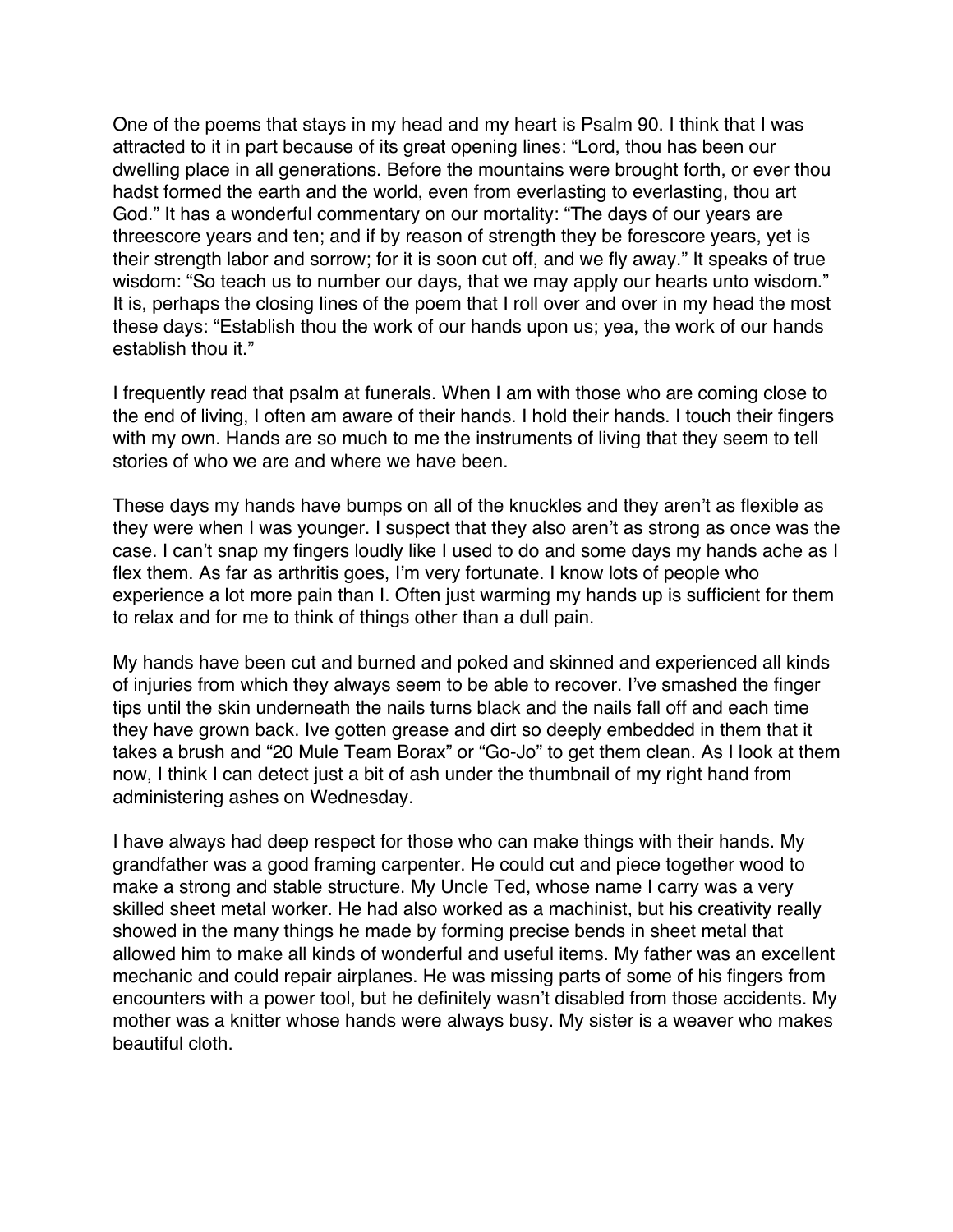My hands build boats. Thanks to liberal applications of sandpaper and wood filler my boats are fairly reasonable craft to paddle. Some of them might even be described as pretty. Of course I do lots of other things with my hands. I'm a reasonably competent cook. I can cut and chop and prepare many different kinds of food. My hands have put in countless hours holding books and turning pages. They even have some skill at finding the right keys on a keyboard. Sometimes they even find the right notes on the piano.

I think, however, the most important work that hands have ever done is to hold a child with that intense tenderness that says in a way that words will never be able to, "You are loved. You are safe. You can trust."

It is one of the great benefits of the job that I have. People trust me to hold their children. It is a trust that I understand as a sacred relationship. Keeping those little ones safe and secure is as important as any other thing that I have ever done with my hands. And then I am privileged to touch their faces with water and pray prayers of blessing. I know as I do so that the real blessing in the room is the child, not the words I am saying. I know that the little one is experiencing the feeling of my touch far more than sensing the meaning of my words. The words, after all, are ancient. Virtually anyone could memorize them and say them. The sacred trust given to the ordained is the trust of holding the child.

Of course there are those who by birth or by accident do not have hands and they can be fully human and wonderful ministers. Still, I am grateful for these hands. They have served me well. And, when I use them to hold the hand of another there is a connection that is precious and empowering.

"Establish thou the work of our hands upon us; yea, the work of our hands establish thou it."

Copyright (c) 2017 by Ted E. Huffman. I wrote this. If you would like to share it, please direct your friends to my web site. If you'd like permission to copy, please send me an email. Thanks!

### **March 5, 2017 – The First Sunday of Lent**

As a child growing up you really don't think about your family's economic status. I knew that my parents were hard working and that they owned a business that served our community. I knew that I had friends who seemed to have similar lives and that our family fit into our town. I don't think that we were rich or poor. We were simply another family who worked hard to make a living like others.

I don't remember ever going hungry. As far as I know, we always had sufficient food in our home. We had a deep freeze in our basement and my father hunted each fall to fill it up with meat. We had an account at the grocery store and we would go to the shop whenever we were asked to pick up something for our mother. We had a big table in our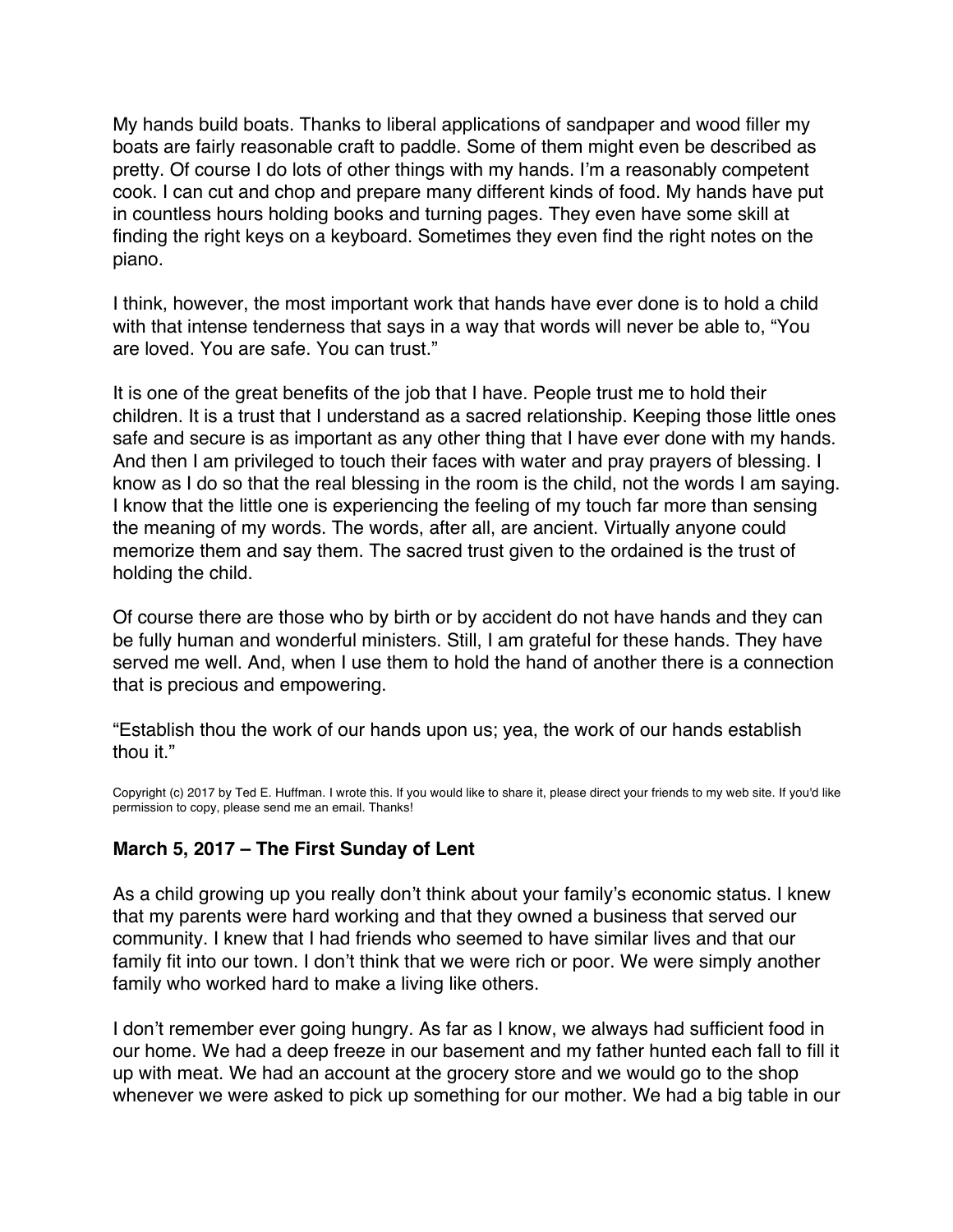<span id="page-9-0"></span>home and there was always room for a guest. We were encouraged to invite our friends to share meals with us and there were often other guests as well. If a minister was visiting our church from another town, he was always invited to eat at our house. If a salesman showed up at my father's shop around noon, he'd probably join us for our noontime dinner.

As an older teen and and on occasions as an adult, I have engaged in short-term fasts in an attempt to deepen my spiritual life. After 24 hours with no food, my stomach will grumble and I'll have an urge to eat. That is, I guess, as close to hunger as I have ever come. These days we have a well-stocked pantry in our home and I know we can stop by the grocery store to get anything that we might need. We garden a bit in the summer, but don't come anywhere close to producing a significant portion of the food we eat.

Over the years I have read a host of news stories about people who have experienced starvation. Most of the crises that result in multiple casualties from starvation have a connection to political upheaval and war. I've seen a few pretty hungry faces on people who have stopped by the church for assistance and those who are eating at the Rescue Mission. I've met some people traveling through our area who have gone for a while without a good meal.

It would be a mistake, however, to say that i have any real understanding of the nature of hunger and starvation. I've always lived at a significant distance from such suffering and deprivation.

As a result, I read the launching stories of the season of Lent, about Jesus fasting and temptation in the wilderness from a particular perspective and I tend to think of his situation in a metaphorical sense more often than connecting with the real sense of physical hunger that may well have been present. The temptation to turn stones into bread seems to me to be easy to resist. Jesus has already experienced fasting and he knows how to obtain food when it is needed. There is a remembrance of the time when the people of Israel found manna in the wilderness as they journeyed with Moses. When I read the stories of Jesus, I don't expect him to give into the temptation and I don't find the tempter's offer to be very appealing at all. It just doesn't seem to me like Jesus has much trouble refusing the offers that are made.

I find it much harder to resist the temptation to eat more than I need and to take more than my own share in my real life. I take just one more cookie or eat a second portion at a meal far too often and with very little thought. And, as they say, I have the figure to prove the point. I struggle with my weight and have done so for most of my adult life. I know the health facts. I understand how diet and exercise are critical to maintaining the kind of energy that allows one to work effectively. As I once told my doctor, "I'm not overweight because of a lack of information."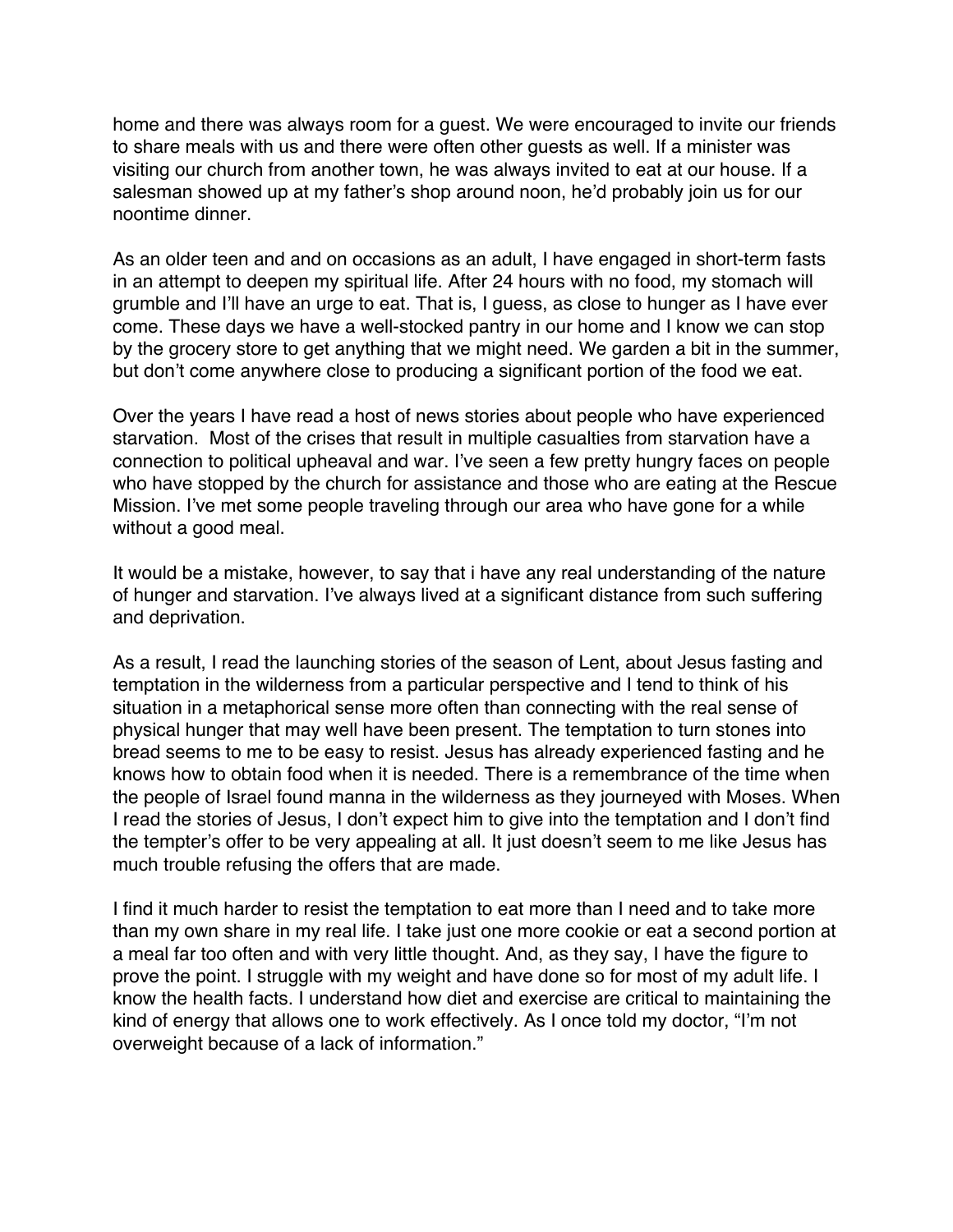I've never thought that turning stones into bread is the way that the world works. I don't often fall prey to magical thinking, but I'm not immune to the temptation of gluttony. I know that adequate food will be provided, still I take more than I should on numerous occasions. My very real struggle with the temptation to overeat seems more difficult in my life than the story of Jesus' temptation as reported in the Gospels.

My faith, however, teaches me that Jesus' immersion into human life and nature was so complete that there is an absolute understanding of the nature of human temptation. The story in the Gospel may not report all of the details or emotional struggles, but the humanity of Jesus is real and the experience of human temptation was real as well.

Remembering this is part of our tradition as we start the season of Lent. We know that maintaining some of our spiritual disciplines can challenge us. Even the short period of forty days is a challenge for us. We might give up a particular food for Lent with little struggle, but truly changing our lifestyle to avoid overconsumption probably takes more than one Lenten experience.

In the life of the church, the seasons come around every year. Lent isn't just a once-ina-lifetime experience, but rather a discipline that requires repetition. Each year's Lenten season is a fresh invitation and an opportunity to dig deeper as we freshly experience the life of faith. Over the course of my life there have been years when I have resisted the Lenten disciplines. I eagerly anticipate Easter and want to rush to the end of the season. As I have grown, I have also grown to appreciate the disciplines of the season.

On this first Sunday of Lent in the year 2017, I pray that I will take time to observe the season in as much of its richness as possible. May the journey bring fresh meaning to many.

Copyright (c) 2017 by Ted E. Huffman. I wrote this. If you would like to share it, please direct your friends to my web site. If you'd like permission to copy, please send me an email. Thanks!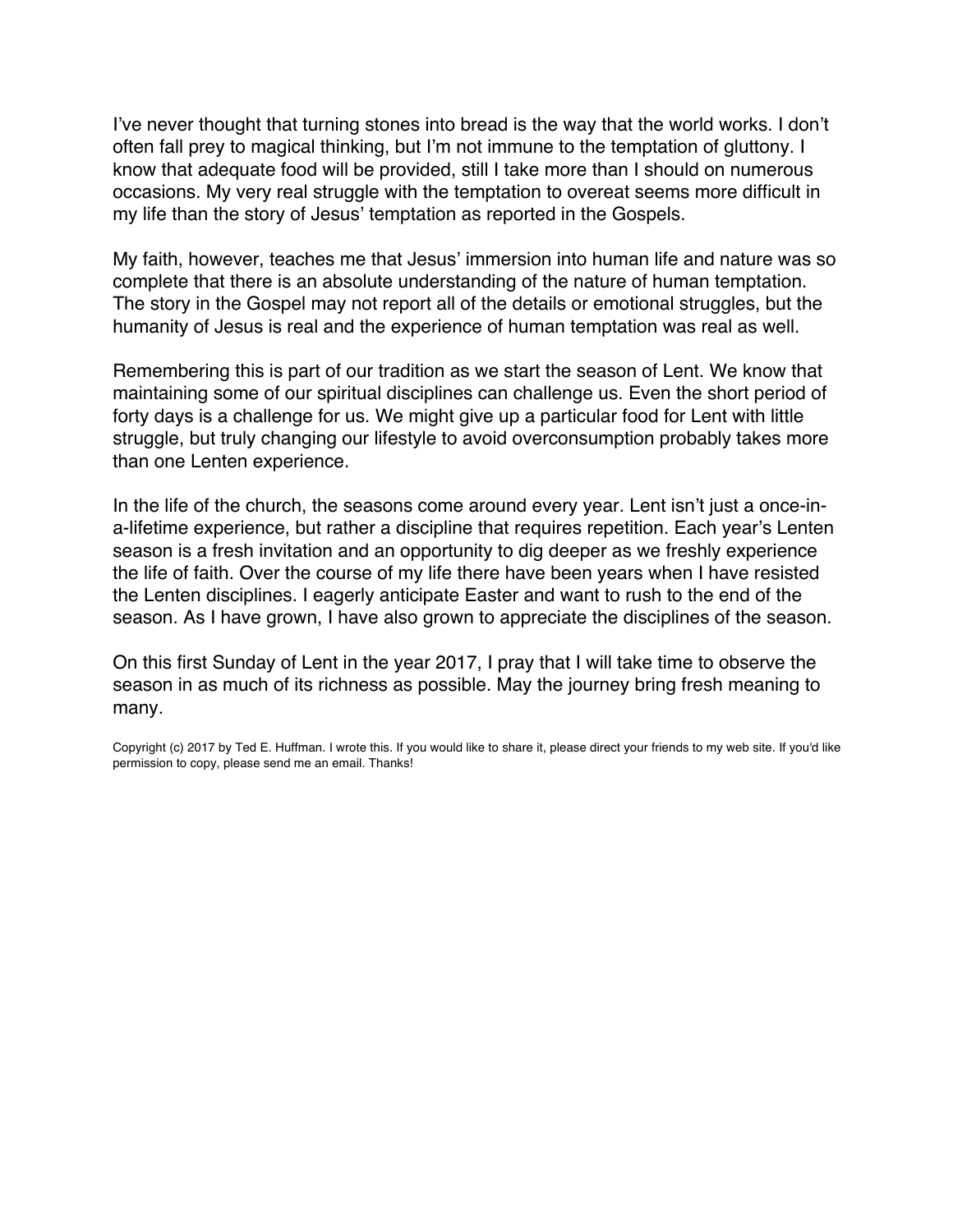### <span id="page-11-0"></span>**March 6, 2017 – Enjoying the Dog**



I often write about topics about which I know very little, so today will be no difference. I am enjoying a visit from my sister very much. We probably don't spend enough time together as adult siblings, but when we do, we have plenty to talk about. One thing that is making this visit particularly fun is that her dog is also visiting our home. Cody is an Australian Shepherd with boundless energy and a very high desire to please his adult companions. And he has a special talent for pursuing relationship with each person he meets.

We haven't had dogs as pets in our adult lives. There was always a pet dog in my childhood home and my wife's family had a dog as well, but somehow we never got into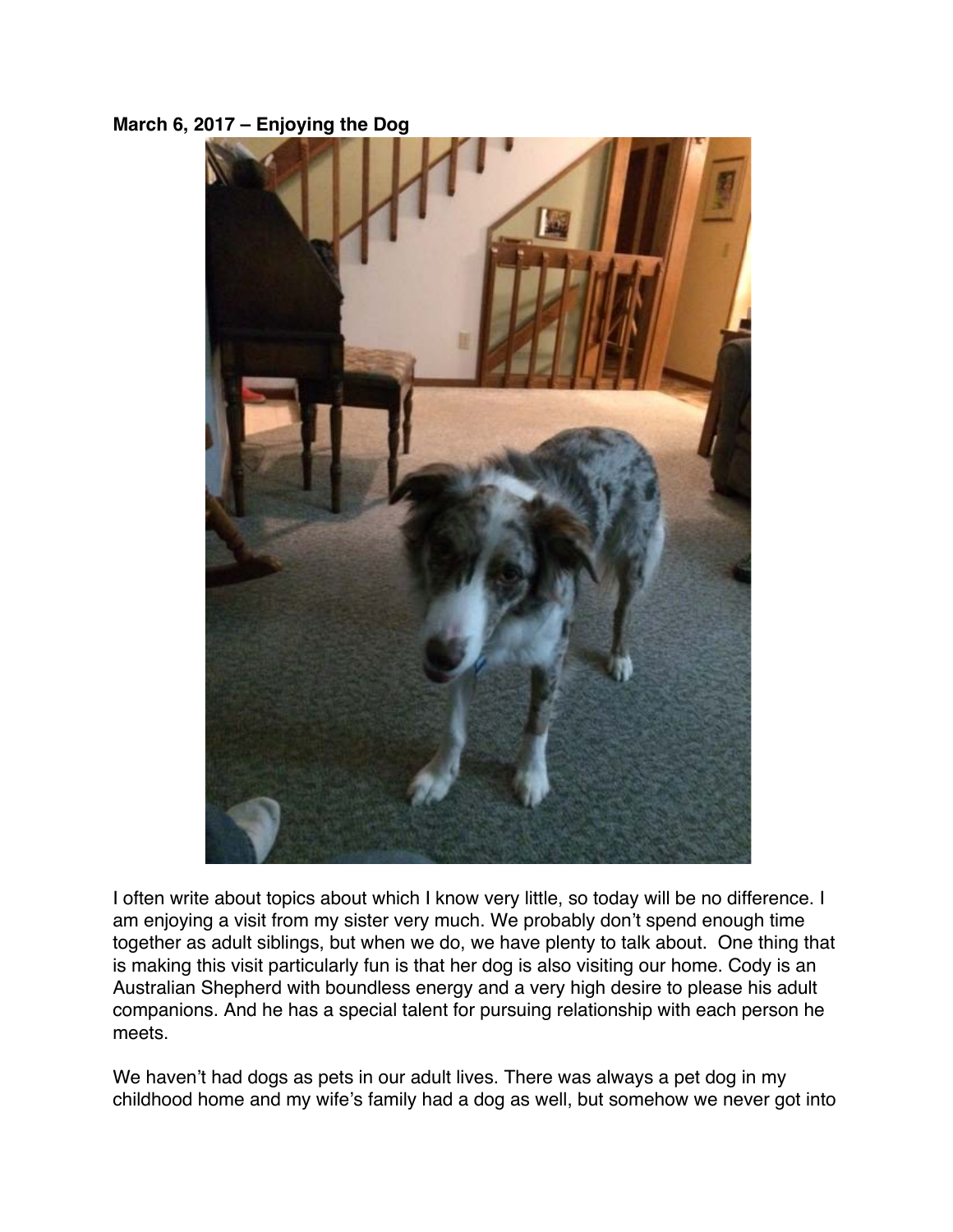having a dog after we married. In our early years, we were living in apartments in Chicago where pets weren't very practical. Later, when we had children, they got into fish and cats and we never had a dog. Still, I find that I like dogs very much and I understand those who choose to have a dog as a pet. Our children both have dogs now that they are grown and living on their own.

An Australian Shepherd is, I think, a bit of a misname. The breed was developed as a ranch dog in the United States and I don't know whether or not it has any genuine Australian connections. At any rate, the breed is popular among western stockmen and Aussies are prized as stock dogs and often seen in herding dog competitions. They are a medium sized dog with a lot of drive and energy. An Australian shepherd needs a job to do or it will probably figure out some way to get in trouble.

My sister's dog loves to play any type of fetching game. He'll go for a ball if one is around, but is happy with a stick or twig that can be found in the yard. He will run after the object and return it to be thrown again with endless patience, or at least with more patience than I have for doing the same task over and over again. My sister has brought a couple of soft indoor toys and he is continually bringing them and laying them at my feet to get me to play with him. If I ignore him, he'll pick up the object and place it in my lap. It is easy to see how humans become attached to such playful and energetic companions.

It is also easy to see how such an animal would be a very good therapy dog. I recently read an article about the use of therapy dogs on college campuses to help students destress.The article focused on a program at the University of California at Davis where the dogs visit during the week before final exams. Students are given the opportunity to pet and relax with the dogs. The article reported that students found the contact with the animals to help in relieving stress and assisting with increased performance on exams.

I can imagine my sister's dog performing such a service. He certainly can provide a distraction from any worries that one is carrying. His persistence and calm demeanor invite even the most focused person to take a break and play with the dog.

Part of what is so inviting about the animal is his ability to totally focus on the game. When the ball is on the ground and I have yet to throw it, he stares at it without flinching or blinking. His lowered head seems to say, "I'm serious about this game." He can often catch a ball in the air and I suspect that he'd be great with a frisbee, though I haven't tried that with him yet. When he is playing with me it seems as if he is ignoring everything else in the world. I suspect that he could be distracted by a deer or a a flock of turkeys wandering into the yard. He has shown considerable interest in both, but so far we haven't been outside playing when other animals have come into our yard.

I suspect that another value that a dog brings to a family is the invitation to get out and exercise with the animal. Because dogs love to go on walks and get exercise, they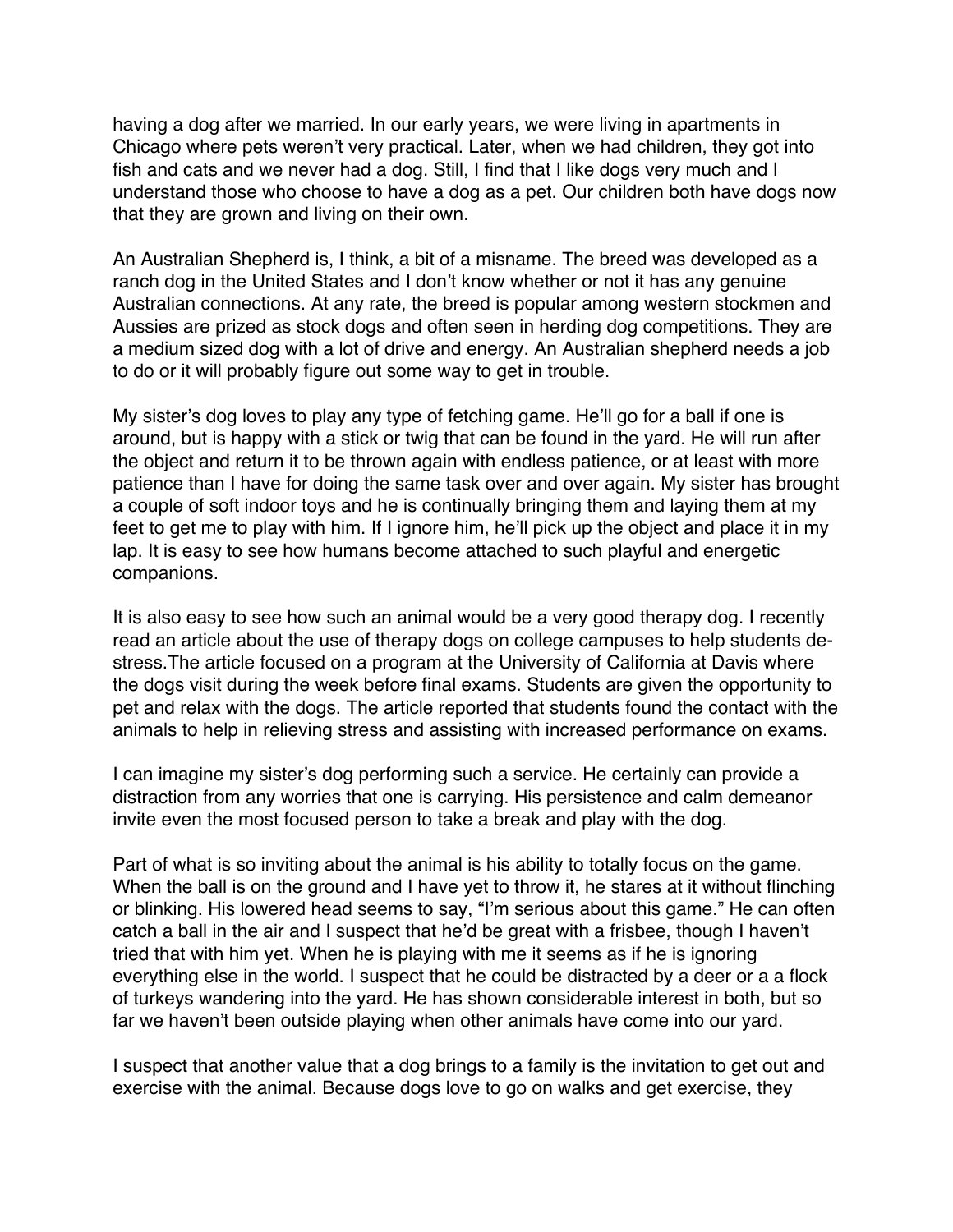<span id="page-13-0"></span>encourage their owners to get up and get going with them. Were we to have a dog I'm sure that I would have to alter my lifestyle to make time for exercising with the animal. It would undoubtedly provide some health benefits for me.

In case you are wondering, I have no intention of going out and adopting a dog anytime soon. I enjoy the freedom to pick up and travel and visit our families who have pets without adding another responsibility to the mix. But I do enjoy the animals when they visit and I suspect that there are a lot of other people who share my feelings. Just because we aren't at the moment pet owners doesn't mean that we don't enjoy pets.

Today promises to be a good day to get out and spend some time enjoying the visit from our animal friend. Although the temperature will probably drop throughout the day, it is starting out warm and windy and we have a less intensive work schedule on Mondays than on other days of the week. We might find time to head for the lake to check out the ice or take a walk in the woods. I'm fairly certain that whatever adventure I come up with Cody will be eager to participate.

We are fortunate to live in a world with animal companions who are willing to share our lives and offer their unconditional love and loyalty. They have an ability to bring out the best in us and for that I am grateful. The dog has the ability to bring a smile to my face.

Copyright (c) 2017 by Ted E. Huffman. I wrote this. If you would like to share it, please direct your friends to my web site. If you'd like permission to copy, please send me an email. Thanks!

# **March 7, 2017 – Windy Day**

Monday is trash day in our neighborhood. The recycling truck comes in the morning and usually the garbage truck arrives in the early afternoon. Most of the folks on our street put out their garbage cans on Sunday evening, but a few of us wait until Monday morning. Yesterday's entertainment for those of us who were home during the day involved watching garbage cans as they blew down the street. I went after ours several times before finally giving up and deciding it was just too windy to have them out and put them away behind our house where they are protected from the wind. Fortunately, my wife noticed that ours wasn't out just before the garbage truck arrived and took it back and it was emptied.

I don't have a wind gauge, but I heard reports of sustained winds in the 35mph range with gusts up to 60 mph. That's pretty windy. The winds were higher on the west side of the hills. In Wyoming there were reports of gusts exceeding 70 mph and several semi trucks were blown over. Add a little snow, which was falling around Cheyenne, and the roads became invisible. Both Interstate 80 and Interstate 25 experienced closures during the day.

I grew up in windy country. The eastern slopes of the Rockies in Montana are known for high winds and our town often experienced winds that exceeded 50 mph. The joke in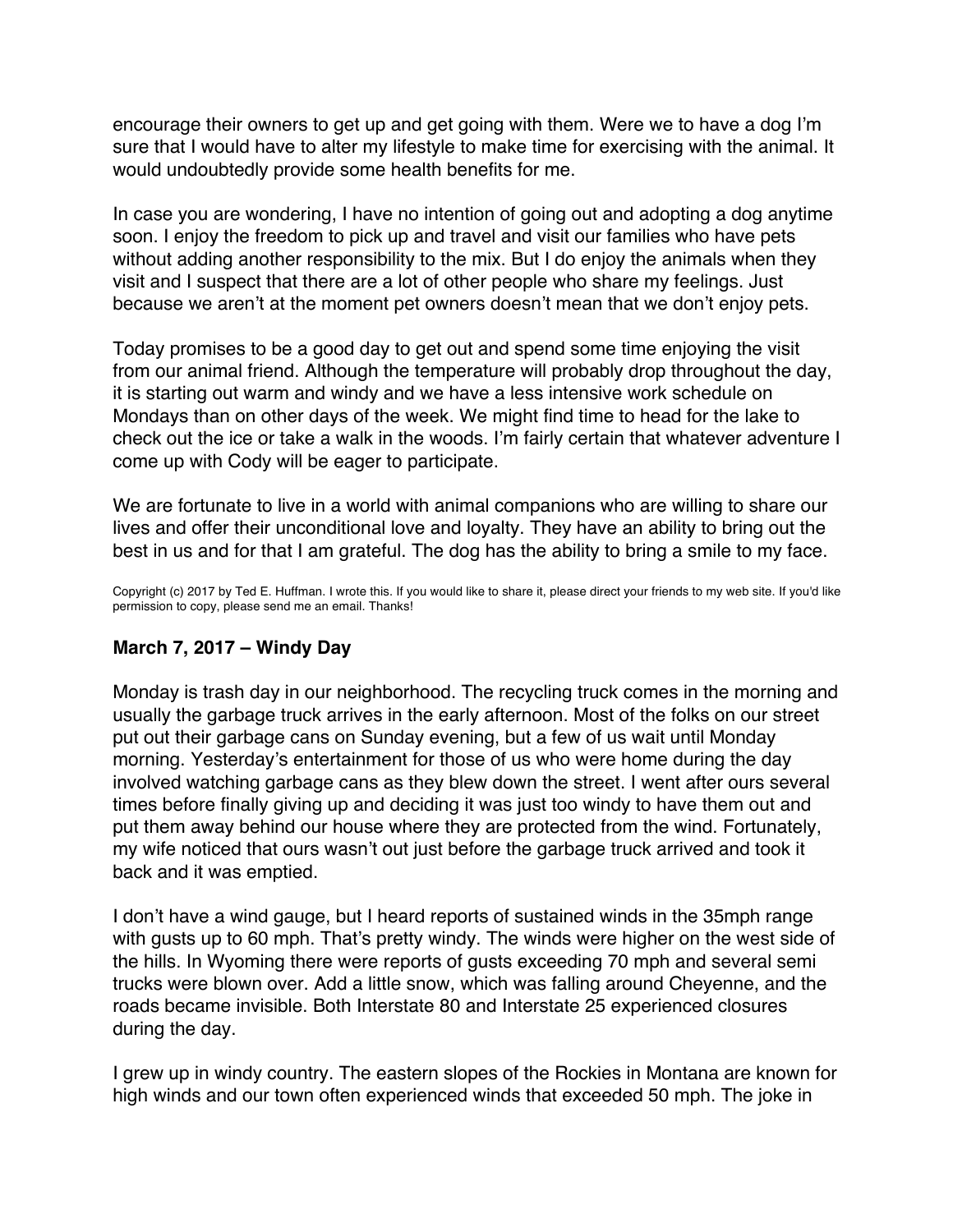our town was to check the television station to see if the winds were at zero. We had cable television in our town with a channel that showed weather instruments. Whenever the winds got too high, the wind gauge would break and the television would show winds at zero mph. Zero meant that it was really blowing. One storm brought winds high enough to cause damage to tractors parked on a gravel lot by picking up the sand and gravel and blasting the paint off of the fronts of the tractors.

A Piper Super Cub will fly at just over 40 mph, which means that when the wind is blowing 50 mph the airplane can actually fly backward if faced into the wind and flown slowly.

You learn to adjust to the wind. You recognize its sounds, but they don't keep you awake at night. Yesterday I was aware that the sound of the wind in the pine trees that we have in the hills is different from the sound of the wind in cottonwood trees at the river bottom. The pine trees have an almost soothing sound. High winds in cottonwood trees results in a lot of creaking and growing. An old stand of cottonwoods isn't a safe place in high winds. Big branches can fall from high up and cause a lot of damage.

Still, I woke several times during the night to listen to the wind. It has gone down a lot. I'm guessing that the windspeed is under 10 mph this morning. It isn't dead calm, but not at all like yesterday. The weather service is predicting that the wind will pick up to 25 to 35 mph later this morning.

It seems appropriate to have a bit of weather to talk about as we will have a celebration of life service this morning for a man who was a meteorologist for much of his active career. I can remember several conversations about the weather that I had with him over the years. He knew what he was talking about and had an ability to understand and describe the bigger patterns of weather.

We lived for a decade in Boise, Idaho, which is a city where the wind doesn't blow that often and when it does, it doesn't reach high speeds. I used to joke about our wimpy trees that would lose branches when the wind gusted to 25 mph. What I didn't realize until I had lived there for a while is that you can miss the wind. Living in Montana and later in Chicago and North Dakota - all places with plenty of wind - I thought of the wind as a nuisance. When I lived in Boise, I found that I missed the wind, especially when an inversion would trap stale air and smog in the valley where the city is located. You could see the smudge of polluted air as you approached the city on the highway.

The wind connects all of us. The air we breathe has been in another part of the globe a short time ago. Air pollution in one place spreads out to cover the globe. All humans benefit from a single city improving its air quality.

So I'm not going to complain about the wind. It is a fact of life and something with which we need to learn to live. Actually most weeks the wind isn't strong enough to create a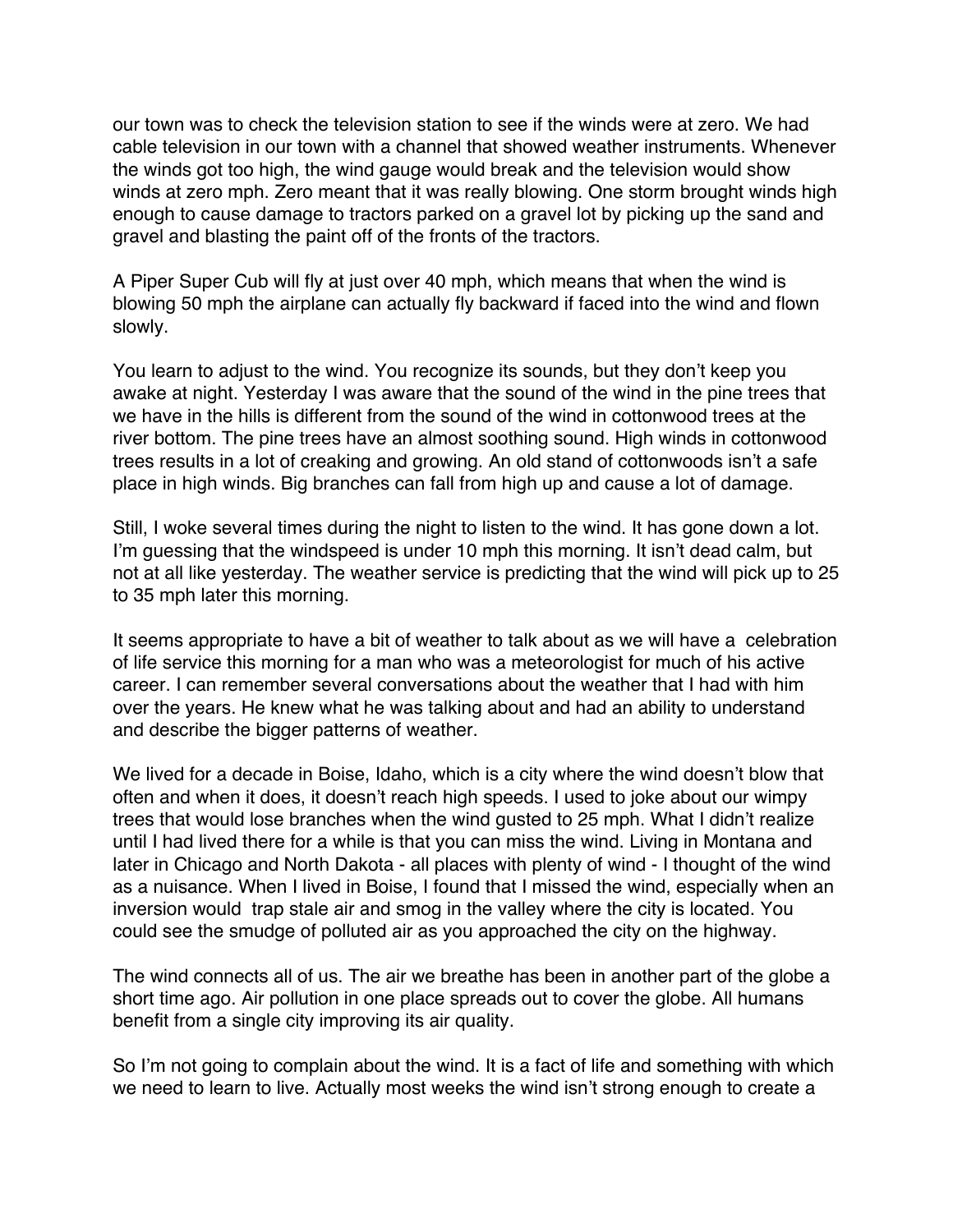<span id="page-15-0"></span>problem with the trash cans. I've learned to securely bag all of our trash so that when the can does blow over it is easy to pick up the trash and get it back into the can.

I've been around long enough, however, to pay attention to high wind warnings. If I am able, I am willing to adjust travel plans when the wind is really high. I don't stay home when it is windy, and I know that you can drive most vehicles safely in the wind as long as you exercise caution, but when the visibility is low and the winds are gusting it doesn't hurt to consider alternatives to going out and fighting the weather. As they say, Mother Nature is a strong force and not one with which to trifle.

One thing about it, we'll have plenty to talk about today with all of the wind we've had. Folks who were in Cheyenne Wyoming yesterday can boast about the 71 mph wind gusts. They'll be topped by folks from Bordeaux, where the winds were clocked at 83 mph. Here in Rapid City, in the shelter of the hills, we had it comparatively calm.

Hold on to your hats, folks!

Copyright (c) 2017 by Ted E. Huffman. I wrote this. If you would like to share it, please direct your friends to my web site. If you'd like permission to copy, please send me an email. Thanks!

#### **March 8, 2017 – Challenges of Serving**

People form all different kinds of relationships with the church. Some start slowly and gradually become more involved as time passes. Some dive right in with lots of enthusiasm and energy, becoming active as soon as they start to participate. Some make a long-term commitment, demonstrating their faithfulness to the organization as well as their faith in God. Some come, participate for a while and then disappear. I am often asked why a particular member is no longer participating. I rarely know the reason. Even when I have spent a lot of time and energy trying to follow up with those who were once active and have moved on, I rarely know the reasons for their change in relationship. Sometimes those who have become inactive feel guilty about it and don't want to be reminded of that by a visit from the pastor. Sometimes people just aren't comfortable talking about their reasons with me.

Being pastor to people with all different kinds of relationships to the church can be a bit tricky. I've been asked to officiate at funerals of persons who were members of the church in name, but whom I barely recognized and about whom I knew almost nothing. I've also officiated at funerals of church members who have become so close to me that it is difficult to keep the tears at bay and speak clearly.

As I struggle to serve the people of the church to which I have been called, I am struck by the ways in which Jesus was able to meet so many different people from so many different backgrounds and walks of life and to minister to each with just the thing that particular individual needed. The list of those whose lives were touched by Jesus is stunning in its sheer volume as well as in the diversity of the players: a woman at a samaritan well, the Gerasene demoniac, Zacchaeus, the woman who touched the hem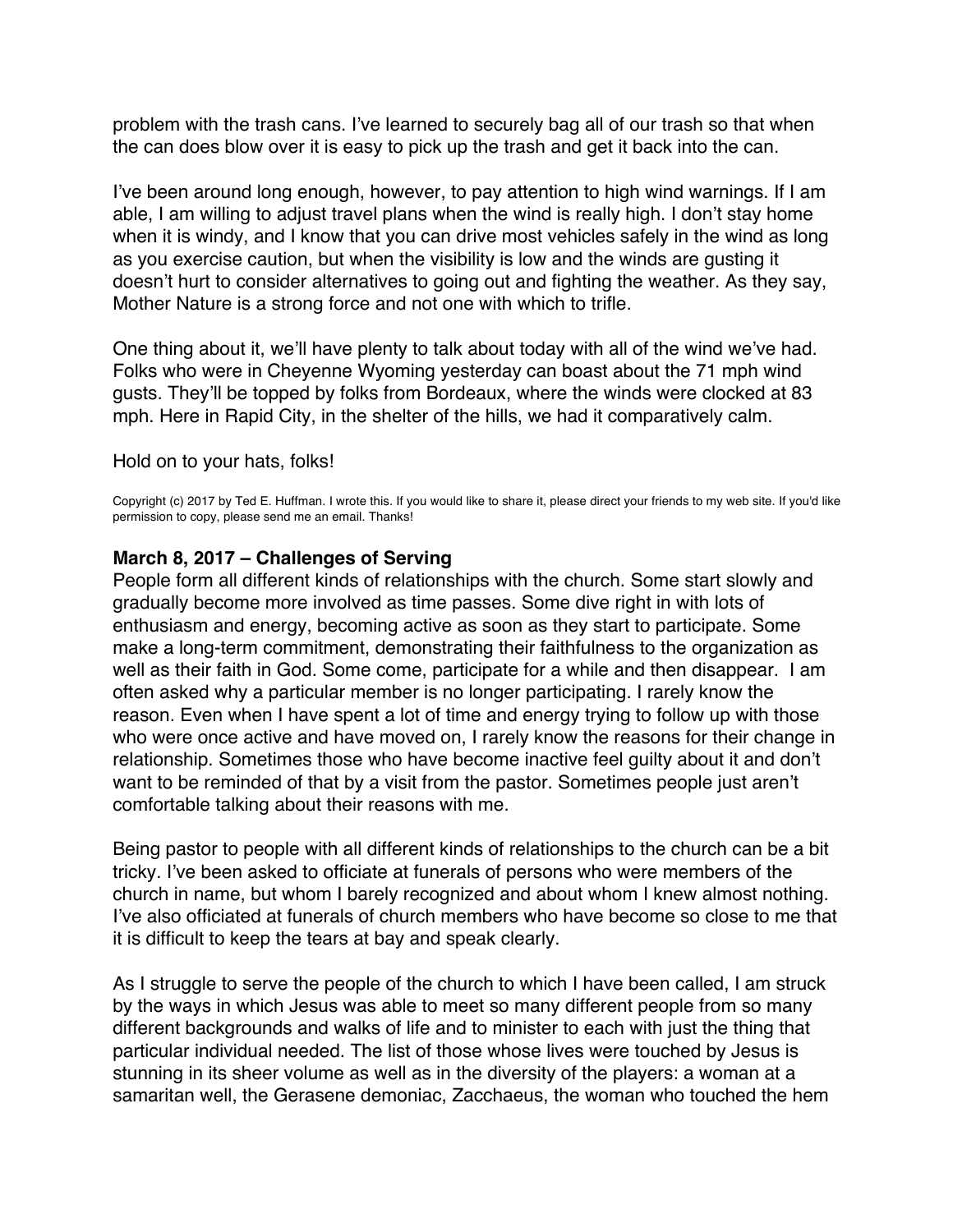of his garment, the guests at the wedding in Cana, Mary, Martha and Lazarus, Jairus' daughter, the mother of Peter, the man lowered through the roof, the paralytic at the Bethesda Pool, ten lepers, numerous blind people - these are just a few examples. The list goes on and on.

Each received a different response. Each was served in a different way.

As one seeking to be a disciple of Jesus, I find many principles that guide my work. Jesus seemed to cross all of the boundaries. He reached out to others who had been ignored by the crowds and sometimes even pushed away by those closest to him. He was not deterred by differences in religion or political position. He crossed the boundaries of wealth and class and status. Both Matthew and Mark report occasions where there were crowds of people and great numbers who were lame, blind, crippled, couldn't speak and had health challenges. They also report that he healed many. Interestingly they don't report that he healed all. Part of the full humanity of Jesus was that he experienced limits just as the rest of us.

I try to the best of my ability to serve those in need without distinction. My preparation and caring should be equal regardless of the size of a funeral or how well I knew the deceased. My service to those who are grieving should be the same whether or not I had a previous relationship with the ones who are grieving. Whether someone is a member of the church or a former member or has never joined should not be a factor in how much care is provided. We say, as a part of our liturgy every week, "No matter who you are, or where you are on life's journey, you are welcome here!" We need to live out that assertion in our every day life as a congregation.

Having said it and truly believing it, however, does not make it easy. This week is a clear example. I officiated at a funeral yesterday. I had a week to prepare for that funeral and the deceased was a person I've known for decades. The widow and I have worked together on dozens of projects. We see each other multiple times each week. I also have a funeral today. I found out I was going to officiate at today's funeral late on Monday afternoon. The deceased is someone I barely knew. I have not met the grieving family members face-to-face yet. I had little time to do research and prepare the funeral meditation because the day between finding out about the funeral and officiating was mostly filled with another funeral. I was not able to attend the viewing last night because I had to attend an important meeting of a community organization that had been scheduled for over a month.

Prior experience helps a bit. I've officiated at enough funerals to have a fairly clear idea of which prayers fit with which circumstances. I know some general thoughts that are helpful to those who are grieving. I made phone calls to the immediate relatives and have a sense of how they were feeling Monday evening. I have practiced speaking clearly and I have a written manuscript that I prepared to guide me as I officiate. I have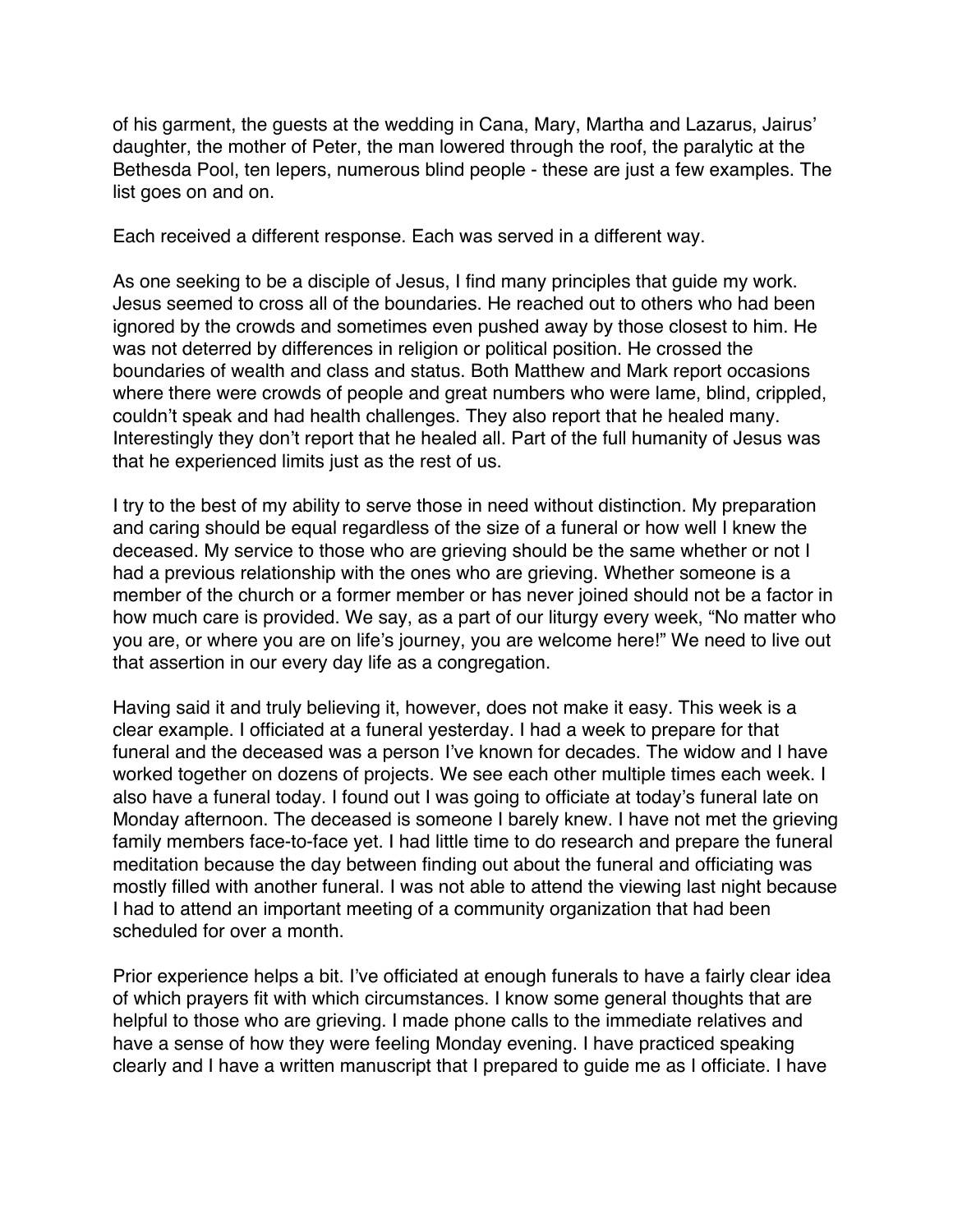<span id="page-17-0"></span>enough experience with funerals to know some things to avoid and some things that are meaningful and effective.

Still, I wonder if I am really offering what is needed to the family.

Making things even more challenging is the simple fact that I probably will have no ongoing relationship with the grieving family members. They will return to their own communities and connections. Unlike the widow in yesterday's funeral, who I will continue to see and serve, the family of today's funeral are people I may never again meet.

I am reminded that I am not able to serve all of the needs alone. This isn't about me. There are connections that can be made with other congregations and other ministers. There are others who can provide support to those who grieve. There are others who serve.

One thing I will say to the family is true of me as well: "You are not alone."

Copyright (c) 2017 by Ted E. Huffman. I wrote this. If you would like to share it, please direct your friends to my web site. If you'd like permission to copy, please send me an email. Thanks!

### **March 9, 2017 – Lenten Journey**

The season of Lent has a rich and varied history, but it has long been linked to Jesus' temptation in thee wilderness. The Gospel accounts are consistent in their report that Jesus was in the wilderness for forty days. Mark adds that he was with the wild animals. Matthew and Luke go into detail about the nature of the temptations. The wilderness is a non-specific location, but there were plenty of places in the arid country surrounding the towns and cities of Israel in those days.

We live in a time of shrinking wilderness. It takes some effort to find a place that is truly wild. Access is often limited. Here in Western South Dakota we have an officially designated wilderness. Since 1980, Black Elk Wilderness has been designated by Congress as wilderness to be maintained and preserved in as close to its natural state as possible. Managed by the U.S. Forest Service the tract of land is easily accessible by walking. The wilderness is over 10,000 acres and contains South Dakota's highest peak. It is close enough to public roads that it can be used for day hikes when the weather permits. The hike to the top of Black Elk peak (formerly called Harney peak) is an easy half-day adventure.

The area of Black Elk Wilderness was, in the traditions of Lakota people, a place for seeking visions. Realizing the full potential of the area probably requires taking a few steps off of the trails and exploring areas away from the stream of day hikers and picnickers. There is plenty of space in the wilderness area to be alone if one has a bit of mountaineering skill. There re some stunning rock formations. Giant boulders and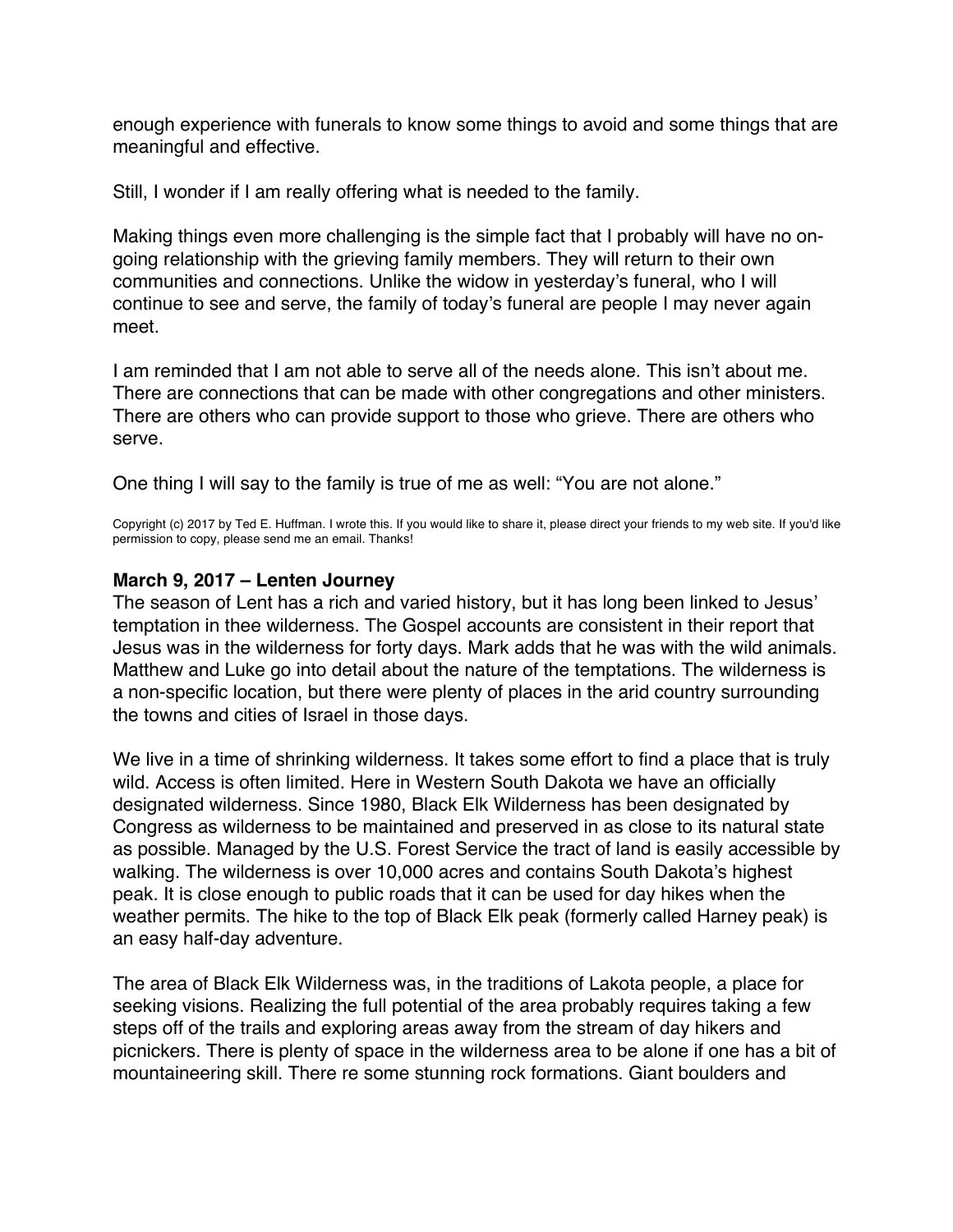needles combine with weathered knobs display the hard granite that emerged through layers of sandstone and limestone hundreds of millions years ago.

I have long treasured the wilderness as a place of self-reflection, contemplation and reconnection with God and creation. But I confess that I've never spent 40 days alone in the wilderness. I've never spent 40 days alone.

One does not, however, need to have access to officially designated wilderness to experience the wild side. A walk in a forested area can be disorienting enough to become lost if you aren't careful. Landscapes such as the Dakota badlands can be very wild. As a small town boy with limited experience in cities, I have often felt more lost and confused in urban areas than out in nature. And then there are the emotional landscapes of our lives that bring us face to face with circumstances and problems for which we have no solutions. The journey of grief can be a 40 day and longer journey into a wilderness of sorts.

We all have our wildernesses. Finding the courage to confront them can be a challenge. Heading into the wilderness can result in becoming disoriented and even lost. Getting lost, however, might not be the worst thing that can happen. I've been lost in the woods on occasion. The trick to being lost is to avoid panic. If you remember some general principles such as the fact that water runs down hill and the sun will indicate directions you can usually find a way to return to the familiar. Getting lost in grief or other emotional journeys might be even more difficult. Sometimes we need the assistance of another person to find our way. Sometimes we need another just to reassure us that we haven't lost our mind as we have wandered.

David Wagoner has a poem about being lost that ends this way: "You are surely lost. Stand still. The forest knows where you are. You must let it find you."

When I am disoriented pausing to take a deep breath and then being careful to listen can be the most important part of recovering.

The image of Jesus wandering in the wilderness for 40 days carries with it a sense that he might have experienced being lost and disoriented. Knowing that others have felt what we are feeling can be a huge help when we are lost. Knowing that one can be lost and then found again is deeply meaningful. You don't have to stay lost forever.

Like a vacation in the wilderness of the mountains, Lent can be an invitation to explore places where one has never before ventured. In our lives of prayer and study we are invited to think of things in new ways and to imagine a different possibility for the lives we live. Perhaps God is calling me to change directions and to serve in ways that are different from my past. Perhaps God is calling our community to new ministries and new missions. Discerning new directions requires effort and investments of time. 40 days of Lent can be a gift of time to evaluate, ponder, consider, and discern.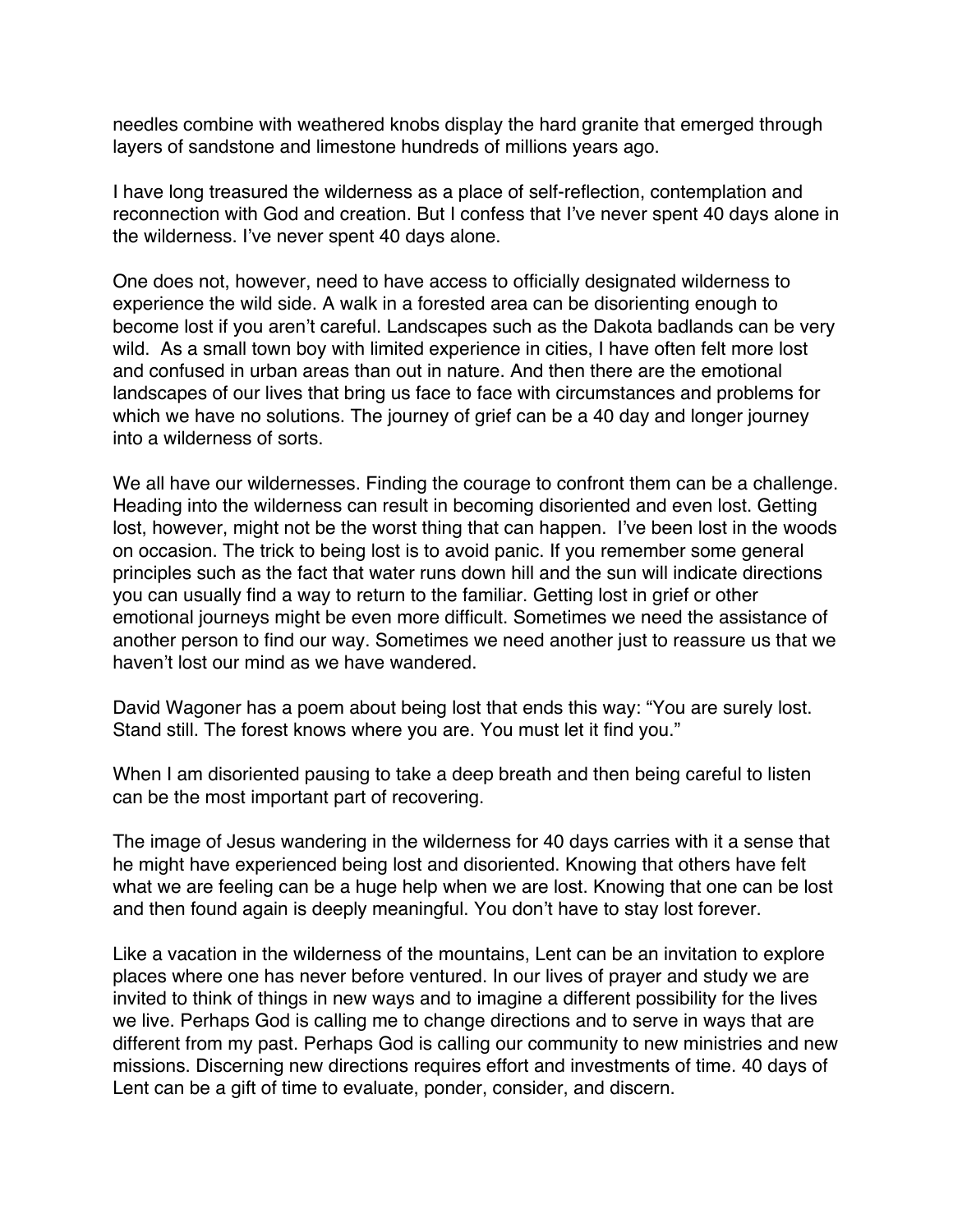<span id="page-19-0"></span>Too often we think of Lent as an obligation - a season of dark colors and dark thoughts, of somber songs and self-imposed deprivation. Perhaps we need a new image for the season. What if Lent is a wilderness vacation?

Jesus' active ministry was filled with people and activities. He often had to struggle to find any peace and quiet, being constantly aware of the needs of others. The gospels report crowds and an almost constant stream of those seeking healing and restoration. Mark and Luke both report that Jesus rose early and went off to a lonely place where he would pray. But soon the crowds would be pressing in on him and the demands would become evident. It seems likely that some of the skills of prayer and solitude that Jesus was able to employ in the midst of a very busy life were honed in his 40-day sojourn at the beginning of his ministry.

We, too, could use a bit of practice to hone the skills of quiet contemplation and prayer. We, too, could use the opportunity to sort out our thoughts.

Lent is that gift.

May we savor the wilderness to which we have been called.

Copyright (c) 2017 by Ted E. Huffman. I wrote this. If you would like to share it, please direct your friends to my web site. If you'd like permission to copy, please send me an email. Thanks!

# **March 10, 2017 – Waiting for Spring**

Well, it could be worse. It's about 18 degrees outside and there's just a skiff of snow on the ground - less than an inch. Not bad for the tenth of March. I've seen worse. We've been spoiled by a few 70 degree days and the spring fever was really starting to set in. Those of us who live in the hills, however, know that wintry weather can persist. It doesn't take too long of a memory to recall the Mother's Day blizzard in 2015. 11 inches of snow on May 11 - enough to force use to cancel worship, something that I don't like to do.

I can't remember a snow day from my childhood years. When the weather turned rough, there were some days that the school buses didn't run. There were more days when the kids who rode the bus were sent home early and a few days when the storm rolled in mid day and the busses had to be cancelled when the kids who rode the buses had to stay in their "snow homes" in town until the weather improved.

From the time I was 11, I had a paper route and the only times we got a day off was when the papers didn't arrive from the printing press 80 miles away. In my early years, the papers came on the train, which traveled regardless of the weather, though was sometimes delayed. The train didn't stop in our town. The papers were pushed out of the for as it slowed, which meant that they might be anywhere along a 1/4 mile stretch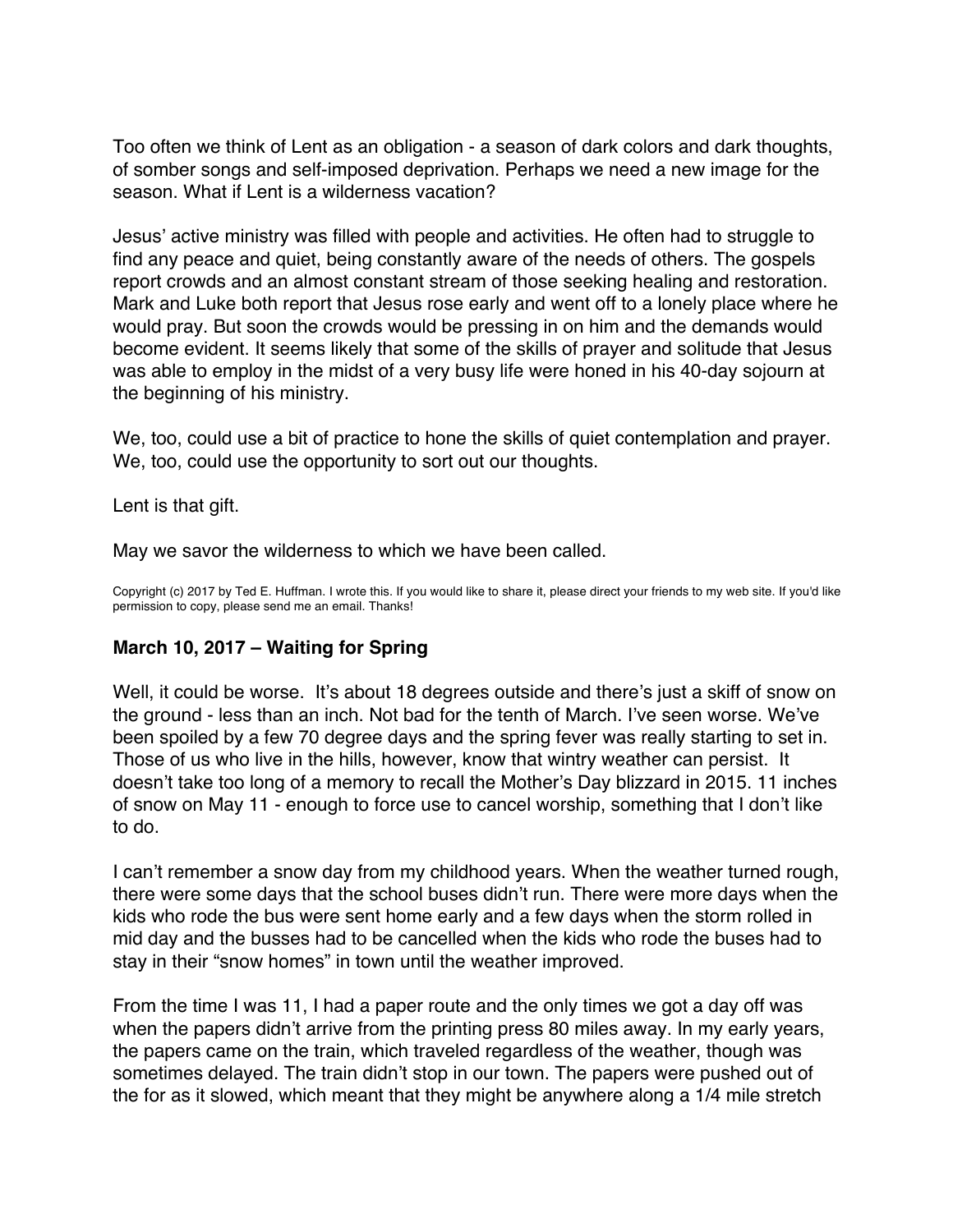of track. The best bet was to arrive at the train station early so you could be outside and watching the train when it went by to see where the bundles of papers landed. The train was supposed to arrive at 5:42 am, so we tried to be at the depot by 5:30.

When it was colder than -30, we would get a ride and help from our father on the paper route. It was pure luxury. All you had to do was run up to the houses from the car driving down the street. That sure beat a double paper bag over your shoulders with 110 newspapers in it. We rode our bikes year round. I wasn't bad at keeping my bike up even when the streets were slippery.

These are just the kind of stories that really bore my kids and probably aren't the right ones to use this morning as I address a couple of groups of teens. I remember how I felt when my father would go on and on about how hard it was to get to school when he was a kid and they rode a horse to the country school. I did, however, see a picture from his home town, Minnewaukan, in Bensen County, yesterday. It showed a truck almost completely buried in a snow drift. It really is a bit harsher than the weather around here.

For you trivia buffs, it is still the law in North Dakota that if a student rides a horse to school, the school is required to provide shelter, hay and water for the animal during the school day. I don't think that responsibility is creating much of a burden on school districts these days.

Regardless, I'm getting ready for the end of winter. The Farmer's Almanac called for a milder than typical winter and I seem to remember that it also called for an early spring. Of course a skiff of snow on March 10 is hardly a sign of a late spring. We already know that the Almanac got it wrong with its prediction of dryer than normal weather for California. All the same, I don't know if it is a sign of age or what, but I really do feel like a little spring weather wouldn't hurt a thing. I'm ready for winter to loosen its grip on us.

Looking back, some of my worst cases of spring fever have occurred in the years when there have been babies on their way in our family. Our son was born on the ides of March and the year he came, I froze two sets of tomato plants by setting them out too soon after he was born, but before the frost was gone from out country. Our grandson was born in early February in 2011 and I was ready for winter to be over right away. New life seems to invite thoughts of milder weather.

Still, I've no urge to spend my winters in a place that doesn't have winter. When it comes to chores, I actually prefer shoveling snow to mowing the lawn. Of course our driveway is a lot smaller than our yard, so most of the time it is a smaller job to shovel. In my defense, there are days when I need to shovel multiple times a day and I rarely have to mow the lawn more than once a week.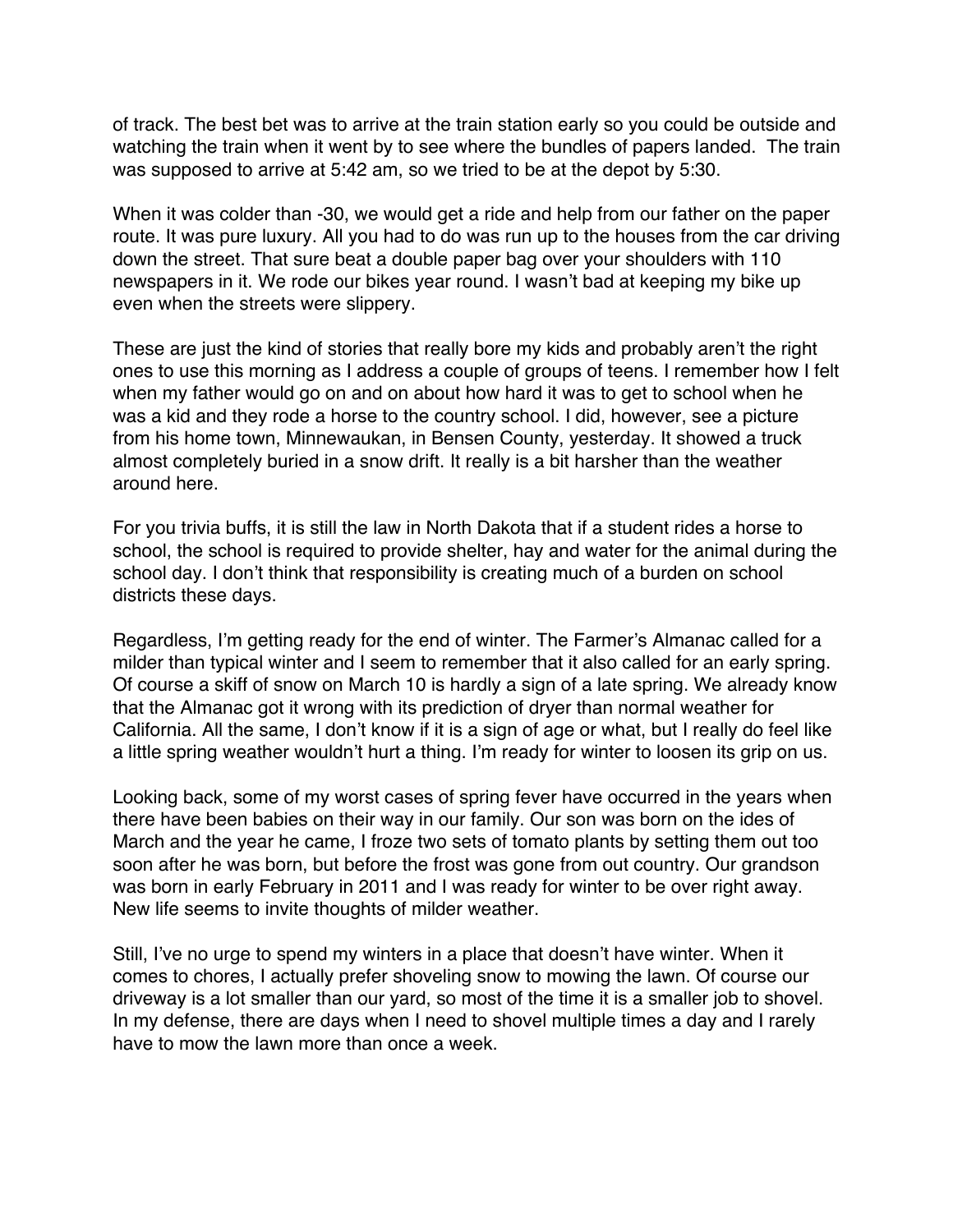<span id="page-21-0"></span>The saying is that when March comes in like a lion, it goes out like a lamb, and March certainly started with a clod snap and snow on the ground around here, so perhaps there will be some respite by the end of the month. As usual, we'll take what we get and even though we do like to complain about the weather, there really isn't much we can do about it except to keep the boots and coats handy so we can bundle up as needed. I won't be putting the snow shovel away for the summer just yet.

When I was beginning my career as a pastor, I used to go down to the cafe where the farmers and others gathered in the winter for a cup of coffee and a bit of conversation. The biggest topic was the weather. As far as I could figure whatever weather we were having was "unusual for this time of year." I never experienced "usual" weather during the seven winters I lived there, according the the coffee crowd.

So perhaps we're just experiencing some "unusual weather" this morning and spring is just around the corner. At least we can always hope so.

Copyright (c) 2017 by Ted E. Huffman. I wrote this. If you would like to share it, please direct your friends to my web site. If you'd like permission to copy, please send me an email. Thanks!

### **March 11, 2017 – Addressing Trauma**

Yesterday I addressed two life skills classes of students who are detained at Western South Dakota Juvenile Services Center. I serve as chaplain to the employees of WSDJSC and have gotten to know the team of compassionate and concerned teachers, corrections officers and administrators who work together to serve our community by serving the youth who have been sentenced by the courts to detention.

One of the topics I covered in my presentation was youth suicide prevention. as part of my conversation, I asked the youth about their own experiences with suicide and other experiences with death. Most of the students had multiple experiences with the death of a family member or close friend. Some had multiple suicides in their families.

One of the things that researchers have discovered is that suicides cluster in families for reasons that are not completely clear. Statistically one who has experienced the suicide of a family member or close friend is more at risk of dying by suicide. Having multiple experiences with suicide can make an individual's risk double.

It was clear from my conversations that many of the youth already do not expect to live long lives. Several stated that they expect to die in their twenties. They have known of so many others who have died of the results of car accidents and drug abuse, of suicide or have been victims of violent crimes. Death of young people is ingrained in their understanding of the world and experiences of their communities.

I was reminded once again that youth who become involved in crimes are part of larger family systems. Often they are the victims of dysfunctional families. When all they see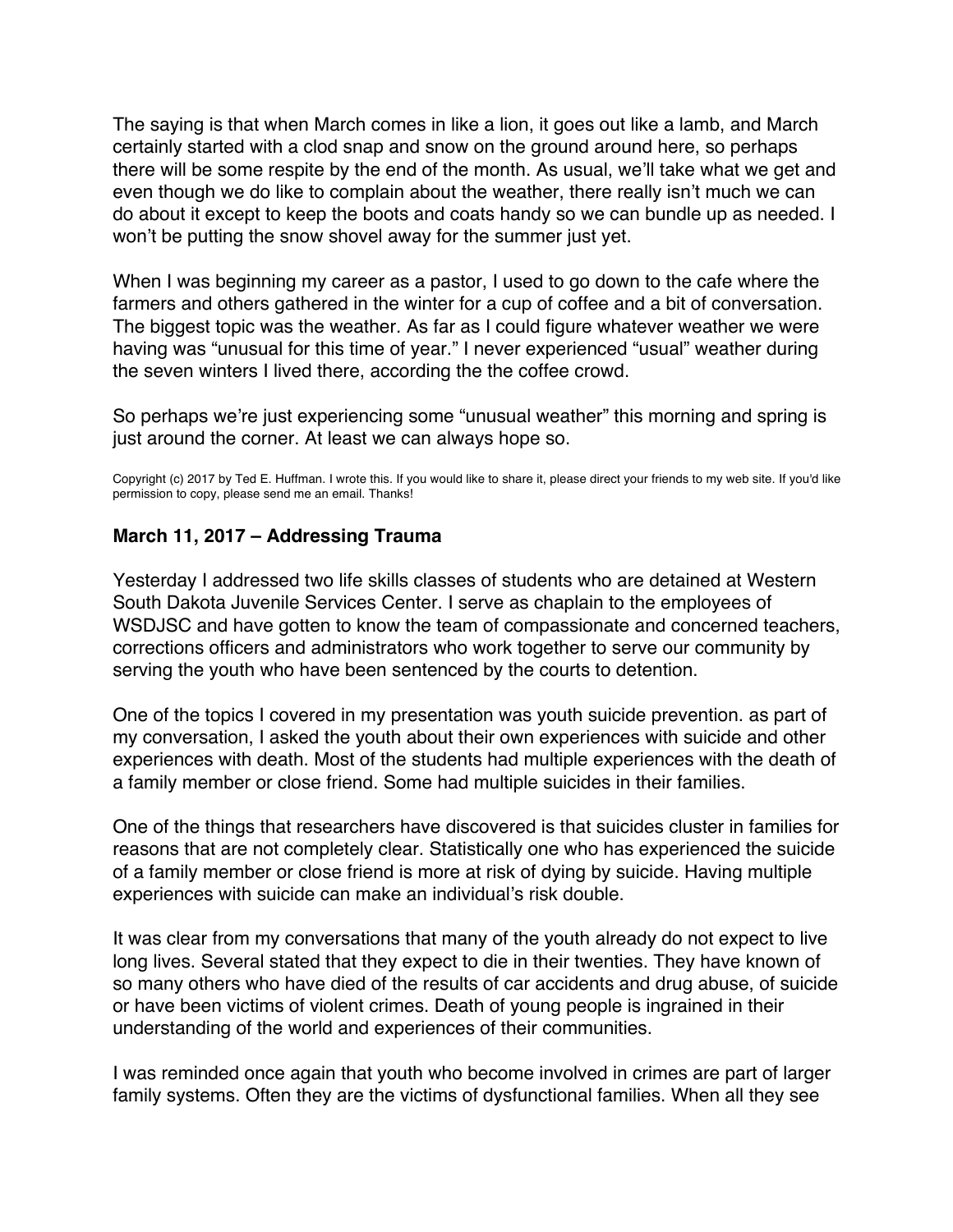around themselves is abuse and violence, it is hard to escape a sense that those things are normal. If you have a chronic alcoholic living in your home, you begin to expect alcoholic behavior from everyone - including yourself.The cycles of crime, abuse and violence repeat themselves until some action is taken to disrupt the cycles and to demonstrate to the involved individuals that there are alternative choices that can be made and alternative options for the future.

As a society, we find ourselves with few alternatives to incarceration of individuals who commit certain crimes, but we cannot escape the limits of locking people up when it comes to solving deep seated problems. Building more jails and filling them up with more individuals doesn't solve our problems. In some cases, social problems become worse with high rates of incarceration. When people are locked up, they are not productive citizens and the burden on fellow citizens to pay for the costs of prisons increases. Chronic employment is often the result of incarceration because even after a perpetrator has served a sentence, it is nearly impossible to obtain many jobs with a criminal record. The result is a poverty cycle. Children of those who have been jailed are more likely themselves to end up in jail. Other family members are more likely to be involved in crime as a way of surviving entrenched poverty.

I don't have the answers to these complex social problems. I am not, however, inclined to give up on these youth. Despite what they currently think, some of them have long lives ahead. They have the possibility of making different choices in the future. Their brains are not yet fully developed. With the right treatment and care it is possible that they can become contributing members of society.

I suspect that one of the keys to providing more appropriate treatment for juvenile offenders will be learning more about trauma, its effects and treatment. Roughly one third of the youth with whom i spoke yesterday had witnessed a traumatic death. The deaths were the results of suicide, accidents, drug overdose and murder. The things these youth have seen were clearly traumatic. It is as if they are witnesses to war. Unlike those who have been involved in wars, however, the wider society is not on the lookout for post-traumatic stress disorder. While incarcerated youth have access to counselors and psychiatric services, I wonder if the therapies available to them are adequate to treat the effects of the trauma they have witnessed.

Human memories are sensory experiences. We don't just remember trauma as narratives stories that can be told. We remember them with definite physical responses that involve pain and disruption of everyday life. Those who have experienced trauma can have disrupted sleep patterns, periods of confused or irrational thought and a loss of a general sense of safety. They can doubt that goodness exists in the world and lose hope for the future.

While much research into cognitive functions has been completed, we are still at a very elementary level in terms of understanding how to treat trauma victims. Some chemical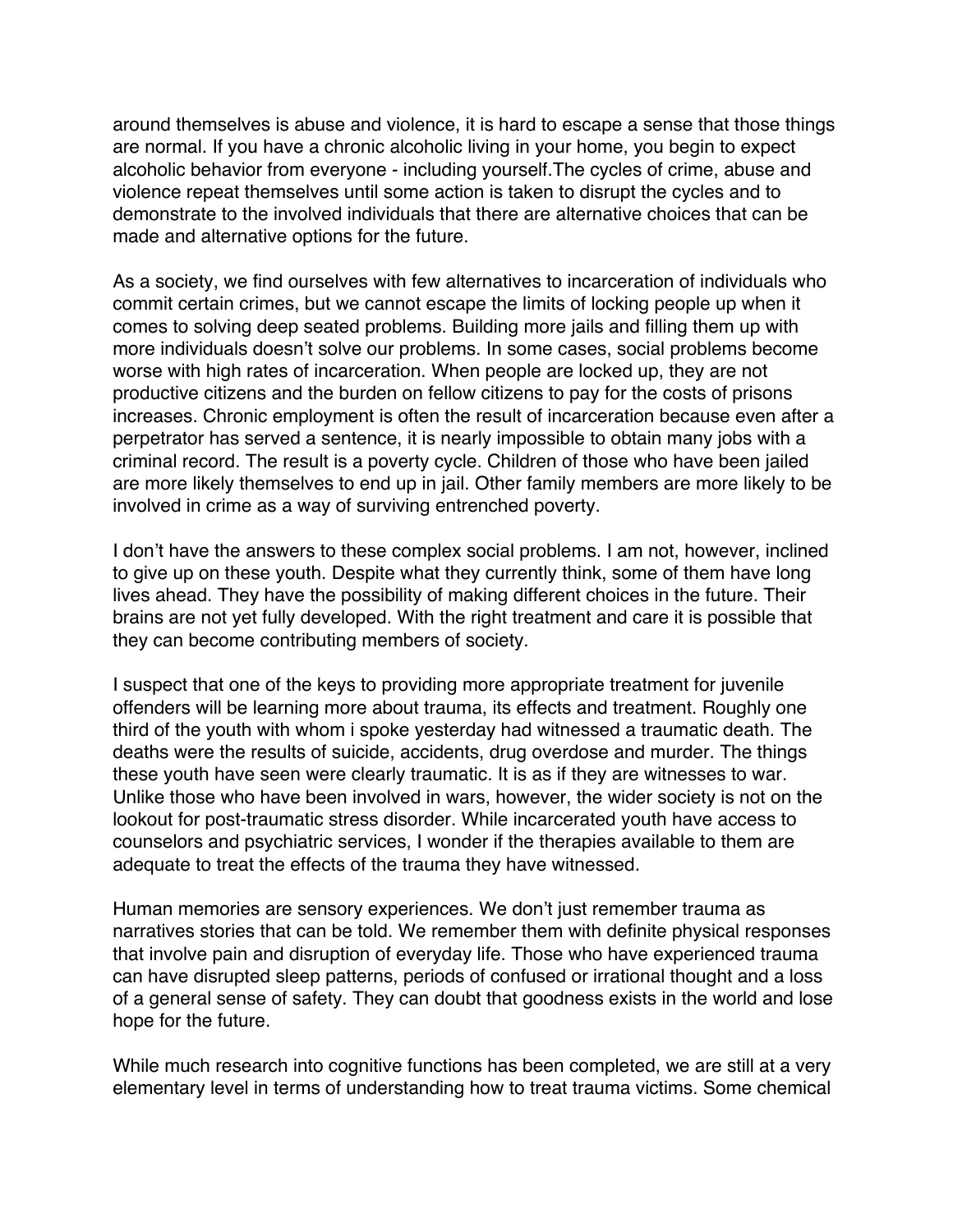<span id="page-23-0"></span>treatments are available including medications for depression and mood disorders. Cognitive or talk therapy has proven to be effective when combined with pharmacological treatments. Additional research is currently being conducted and there is some evidence that more whole-body experiences such as yoga and eye movement therapy may offer additional hope for victims of trauma.

In our society, however, we don't invest in the latest, cutting edge therapies for people who are incarcerated for crimes. In many cases they have been the cause of trauma in the lives of others. We make a firm distinction between the perpetrator and the victim and in doing so sometimes fail to address the cycles of violence that continue despite our attempts to prevent future violence.

My tool for addressing the youth yesterday was to talk to them. Words are the stock and trade of my profession. I know, however, that words are limited in their ability to address major issues such as trauma. A presentation by a Chaplain, no matter how well prepared and well meaning has a very small impact. I have no illusions about having made a major difference.

Perhaps the most important part of yesterday's experience was that it continued to open my eyes to the very real needs in our community. What I do in response to the experiences of the day matters far more than what i said.

There is yet much work that needs to be done.

Copyright (c) 2017 by Ted E. Huffman. I wrote this. If you would like to share it, please direct your friends to my web site. If you'd like permission to copy, please send me an email. Thanks!

### **March 12, 2017 – Born and Raised Christian**

A few days ago I was having a casual conversation with some people who I have not known for long. Thy knew that I am a minister and were asking general questions about my life and work. One asked me, "Were you born and raised a Christian?" to which my answer was, "Yes." Then the person corrected herself, "I don't mean born. I guess no one is born Christian." The conversation proceeded and we went on to other topics, but later I got to thinking about the comments that she had made. I guess that her understanding of Christianity is that it requires a conscious decision - that one has to make a commitment in order to be a Christian. It is an old conversation that members of the church have been having for hundreds of yeas. Some Christian congregations believe that one has to have reached the "age of decision" in order to be a member of the church. The age isn't specific in terms of number of years, but the concept is that one has to be old enough to make an intellectual assent and know the consequences of his or her behavior in order to make a commitment of the church. On the other hand, there are congregations where an infant is considered to be a member of the church from the very beginning.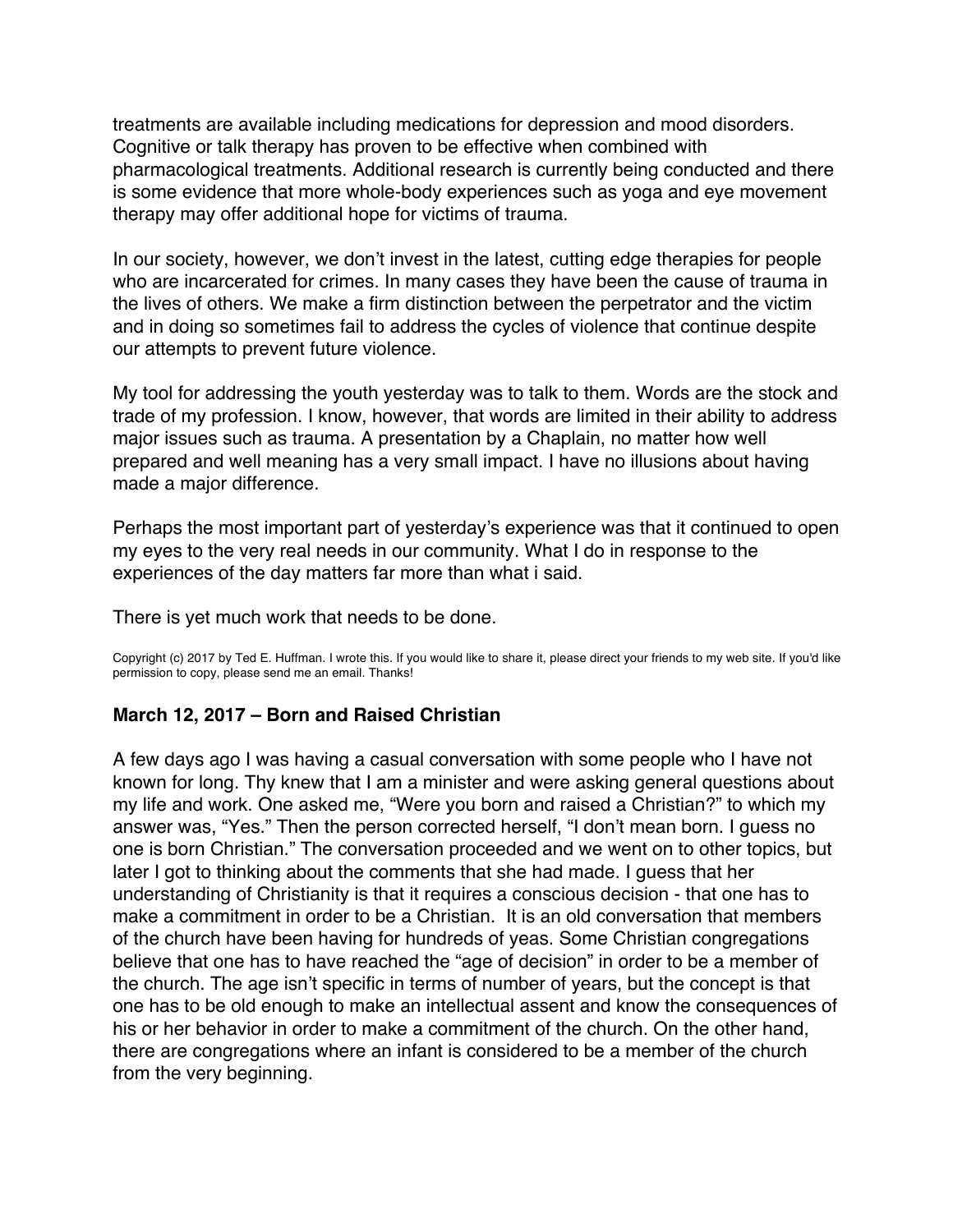I come from the part of the tradition that leans towards the latter side of that argument. We baptize infants in the belief that the promises of the Gospel apply not just to us, but to our children as well. We believe that there is no age that is too young to be a Christian and that raising our children in the faith and family of the church gives them the experience they need to make their own choices and decisions as they grow into maturity. In our tradition, the rite of confirmation is the place where a young person makes a personal commitment to the church and having grown up as a member of the church is the appropriate preparation for that rite.

Of course these ideas and a recognition of these subtle distinctions between different Christians is a bit complex for casual conversation. The setting of our conversation last week didn't give us enough time for a lot of detail.

Throughout my career as a pastor I have not been very concerned with determining who is and who is not a Christian. I know that such distinctions are important to some, but they haven't been a real big deal for me. I have attempted to treat every person I meet with respect and love and care without making distinctions about their beliefs or commitments. I understand that there are other religions and beliefs in the world and I make every effort to be respectful of those other beliefs and the people who practice different religions. I have studied and attempt to understand the beliefs of other religions. At the same time, I make no apologies for being a Christian and I never hesitate to present myself as such.

So, the answer is "Yes, I was born an raised a Christian." My parents were Christian and involved in the church. I was baptized when I was an infant and I have no memory of that occasion. I do, however, have my baptismal certificate, which my mother kept for me until I was an adult. I have framed it and display it on my office wall along with my diplomas, certificate of ordination and other documents that represent milestones of my life in the church. I grew up attending worship and church school and summer camp without there being any particular discussion of whether or not I chose to participate. It is what the members of our family did.

Beyond that, I believe that I am Christian as much because of having been chosen as by the conscious choices that I have made. Yes, I have made choices and commitments. But it is equally true that I have been chosen. My ordination paper, written when I was 25 years old, speaks of being a "chosen chooser." In that paper I discussed my journey towards the ministry as a process of growing into a sense of the fact that Jesus and the church have claims on my life as much as I claim the title Christian.

Anyone who has watched much football on TV has seen the cameras zoom in on someone holding a sign that says, "John 3:16." It seems to be a favorite expression of public faith. It is a verse that many Christians have memorized: "For God so loved the world that he gave his only Son, so that everyone who believes in him may not perish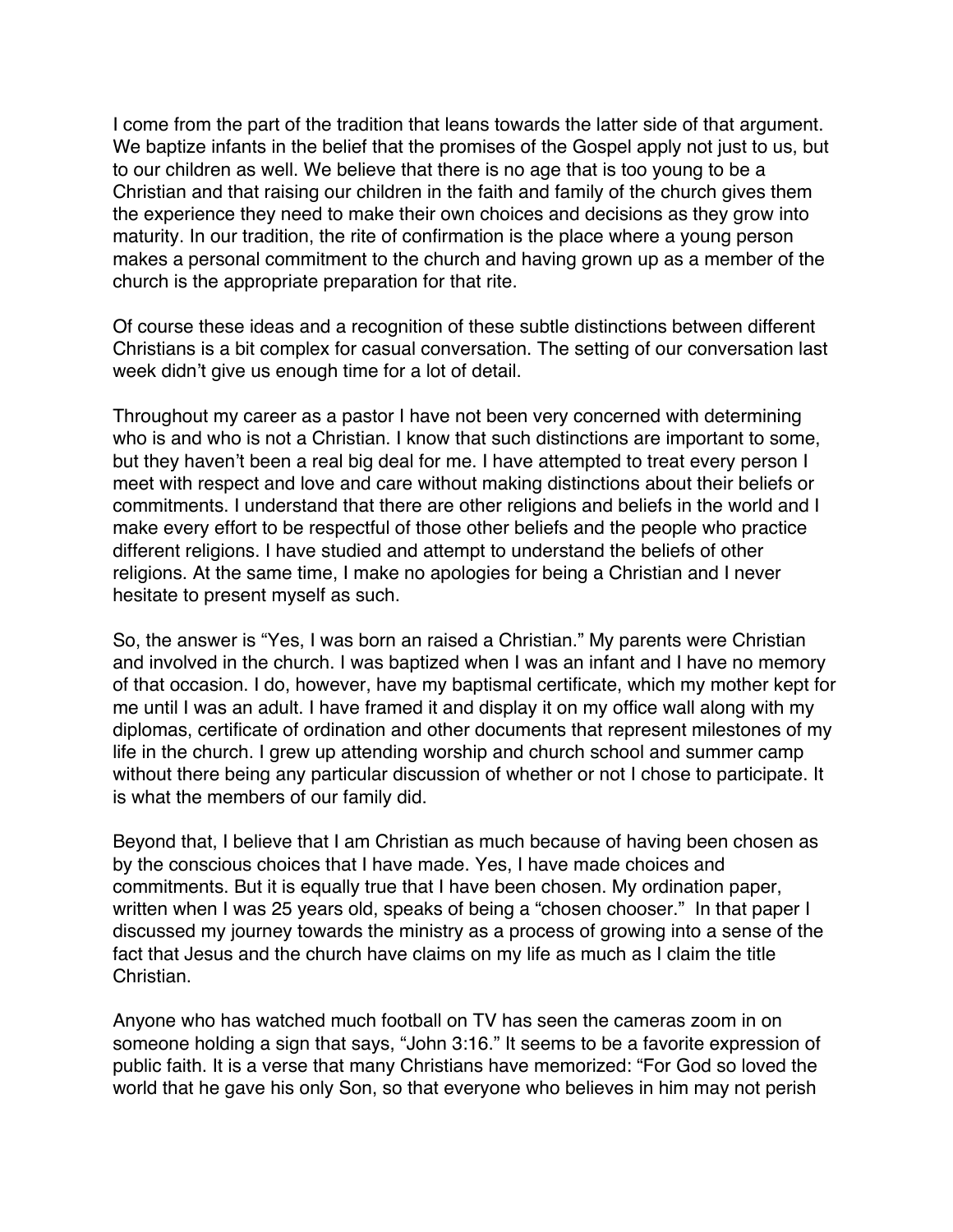<span id="page-25-0"></span>but may have eternal life." It is an important verse and I'm glad that it has come to have so much meaning for so many people. It might be meaningful, however, to make a sign that says, "John 3:17." Not as many people are familiar with that verse: "Indeed, God did not send the Son into the world to condemn the world, but in order that the world might be saved through him."

Christians sometimes squirm at the thought of universal salvation - that God seeks in love to save all humanity. At least in certain parts of the church there are people who sound as if making a distinction between who is saved and who is not saved is a big deal. Often in those parts of our tradition, people speak as if a particular intellectual assent is required. You must believe in order to be saved, and by believe they mean you must agree with a particular idea and say a particular set of words fully meaning them.

Without criticizing those believers, I don't think that God requires us to agree in order to be recipients of God's love. There are no conditions on God's love. I've participated in life in the church with adults who have cognitive disabilities. They might not have the right words, or have the ability to pass any kind of test, but they certainly are part of the faith and family of the Christian church.

Not only was I born and raised a Christian, I believe that I will be Christian to the end of my life whether or not I am able to retain my mental capacities. If I suffer dementia or experience a brain injury I know that I will still be loved, even if I don't have the right words to say or the right ideas in my head.

Copyright (c) 2017 by Ted E. Huffman. I wrote this. If you would like to share it, please direct your friends to my web site. If you'd like permission to copy, please send me an email. Thanks!

### **March 13, 2017 – A Younger Generation**

Yesterday I was intrigued by a conversation with a man who is about the same age as our son. He is a brilliant young professor who combines his duties as a teacher with the business of serious scientific research. As someone whose field is scientific research, his perspective is quite different from mine. My field is the humanities and although I recognize the beauty and precision of mathematics, I am not attuned to the subtleties of its advanced expressions. In trying to understand the work that he does I often simply assume that the mathematics are correct rather than investigate them myself.

I don't know whether or not the discoveries of his lifetime will advance humanity. Certainly there have been dangers and disasters produced by science and engineering. Huge hydroelectric and flood prevention dams have unintended consequences and pose unintended dangers to humans. The rapid depletion of fossil fuels and their effects on global climate conditions probably were not foreseen by the early developers of the technologies that are dependent upon them. We humans often seek to improve our life without being able to see all of the consequences of our behavior. It is possible that the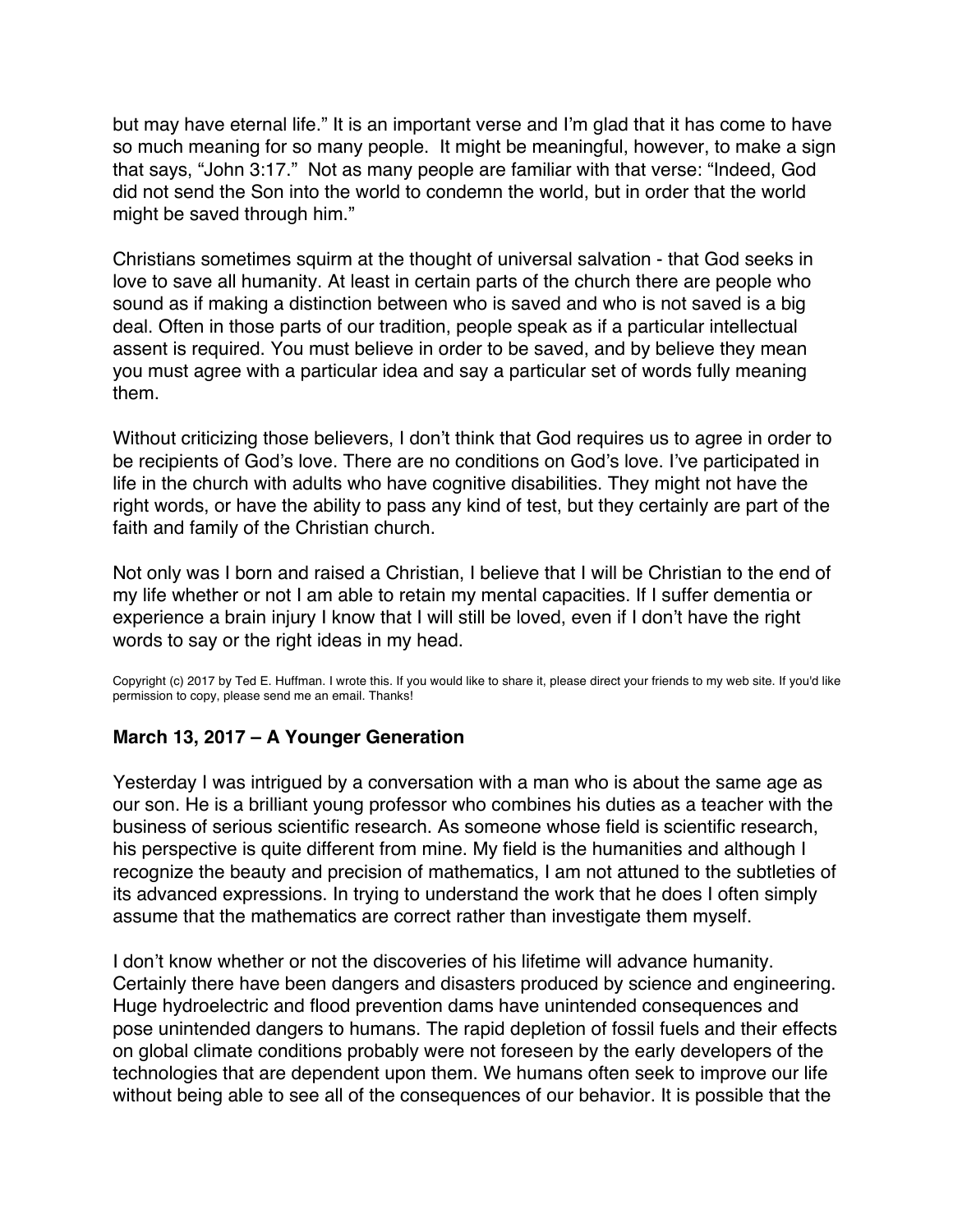enterprises of my friend and his colleagues may result in making some problems worse rather than solving them.

Still, it is undeniable that my conversations with him leave me hopeful about the future. He brings such brilliance and energy to his work that I am energized by listening to him speak of it. I think that one of the great joys of my particular age is that of deeply caring about those who are to follow. Those who are a generation younger than I are helping to remake the world and in many cases are helping to solve problems that my generation unwittingly created.

Developmental psychologist Erik Erikson described the task of people at my stage of life as he choice between generativity and stagnation. I would rather not choose stagnation, but I know that generativity is challenging and requires serious work. It is more than just being creative. It is more than just measuring my own output. It is beyond counting the number of words I write or speak - it is making sure that the words I write and speak are meaningful and communicate ideas that are worth the reader's or hearer's time.

I am convinced that for me generativity involves actively engaging those who are a part of a different generation. Looking to the rising generation, engaging them in meaningful conversation, and perhaps even offering a bit my own perspective and knowledge is a powerful experience. When we connect, both generations are better for the experience.

The educator-philosopher Parker Palmer addressed a group of young adults half his own age and said,

"I feel like I'm standing somewhere down the curvature of the earth, while you're close to the top of that curve looking at a horizon I can't see. But I need to know what you're seeing. Whatever's on that horizon is coming at me, as well. So please let me know what you see, and when you do, please speak loudly and clearly so I can understand what you're saying!"

I really like his image. I've not experienced the aging of my life as leading me "over the hill," but I do understand the image of "standing farther down the curvature of the earth." I've never been one for tropical weather, so I don't envision myself near the equator yet, but I may be unable to see as far towards the horizon as those whose perspective is more polar.

I also resonate with Palmer's invitation to younger people to "speak loudly and clearly." I don't think that my hearing is failing me yet, but there are times when I don't understand all that folks who are younger than me are saying. I get the concept of social media, for example, but I don't engage it as fully as those a few decades younger. When it comes to Facebook or Twitter, I sort of lurk, reading much more than I contribute. I haven't even bothered to sign up for Snapchat yet, though I have an elementary understanding of how it works. I know that I am not keeping up with all of the new media and different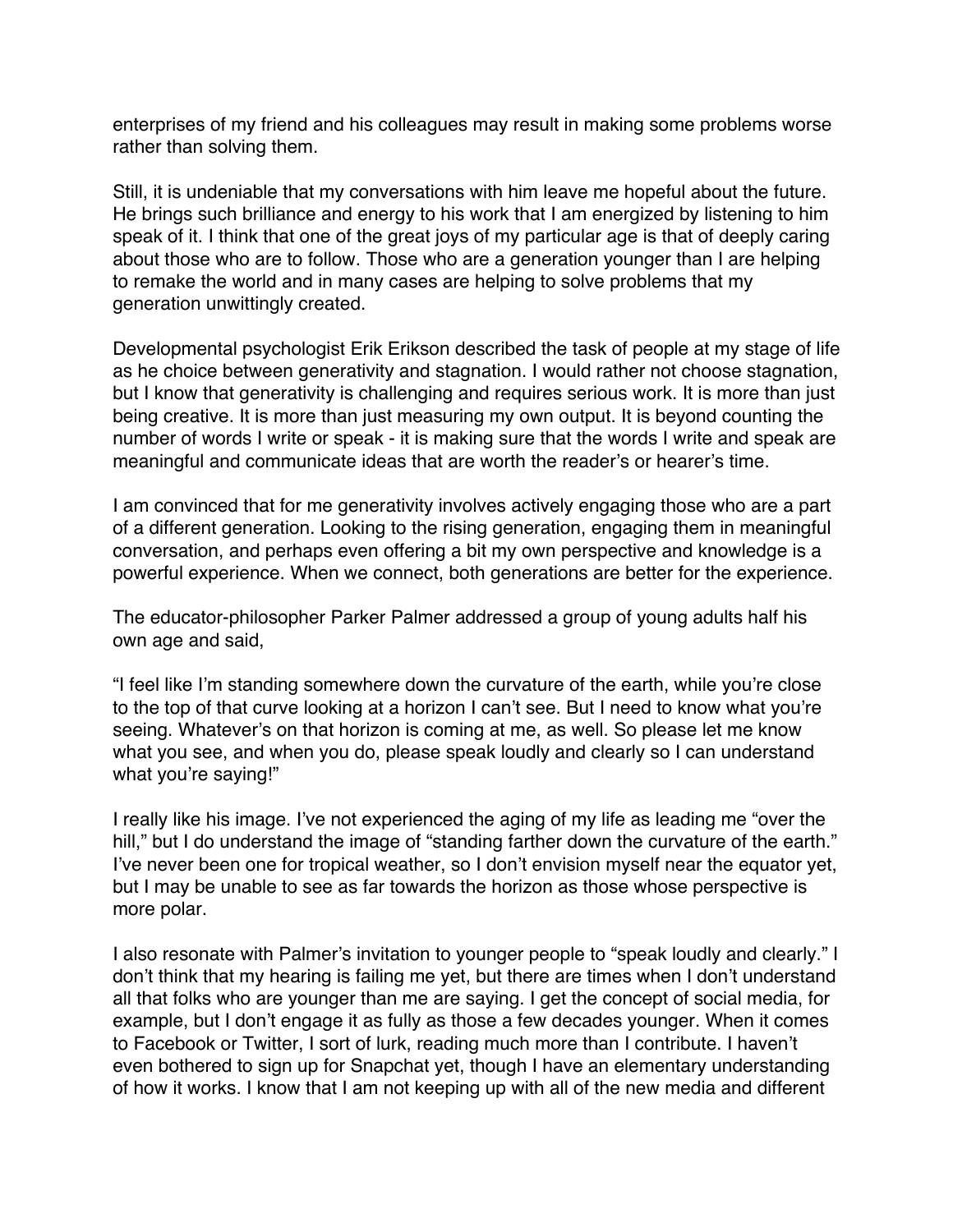<span id="page-27-0"></span>forms of communication. This poses a problem for those of a different generation in terms of communicating with me. Communication, however, is a two way street. While the challenge for me is to listen more carefully and to learn how to use new forms of communication more effectively, the challenge for those younger than me is to speak loudly and clearly so that their message can be heard by those of us who are older.

I think that one of the challenges to my generativity, and one that seems to draw me to stagnation, is the burden of unloading all of the stuff that I've collected over the years. I have a lot of stuff that one was useful to me but now weighs me down. The easiest of my stuff to give away to decrease my burden is the matter of physical possessions. Yes my garage is crammed with things that should end up on a rummage sale or otherwise recycled. Yes, I have retained too many possessions. Far more burdensome, however, is my collection of psychological junk. I've got a plethora of long-time convictions about what gives my life meaning that no longer serve me well. One of those notions is my believe that what gives meaning to my life is my work. As I complete my fourth decade as a minister I occasionally wonder who I will be when I no longer mount a pulpit once a week. My sense of self is so connected with being the officiant at weddings and funeral services and baptisms and other occasions of public worship that I am, frankly, frightened at the prospect of turning my work over to another.

I know the work I do for my salary is only one form of generativity. Embracing the future requires me to understand other ways of forming meaning. The desire to hang on comes from a sense of scarcity and fear. May I shed that sense of scarcity. May I abandon that fear. May I once again learn to give myself with a sense of abundance and generosity. I think these lessons are best learned in relationship with those who are younger than myself.

Copyright (c) 2017 by Ted E. Huffman. I wrote this. If you would like to share it, please direct your friends to my web site. If you'd like permission to copy, please send me an email. Thanks!

### **March 14, 2017 – East Coast Snowstorm**

The Washington Post ran an article this morning with a checklist for east coasters who are preparing for a major blizzard. It advised readers to check of each item as they prepared for the snow and ice that is supposed to deliver more sleet and snow to the Northeast throughout the day. Area school are closing and the federal government has a late start set for the day's activities.

Here are the items the Post recommends that people have in their homes. I've added a bit of commentary.

Water - the Post recommends a gallon per person per day. Of course no one knows how many day folks might be snowed in. They probably would have to get at least a little bit thirsty before they started drinking the water out of the water heater and toilet tanks.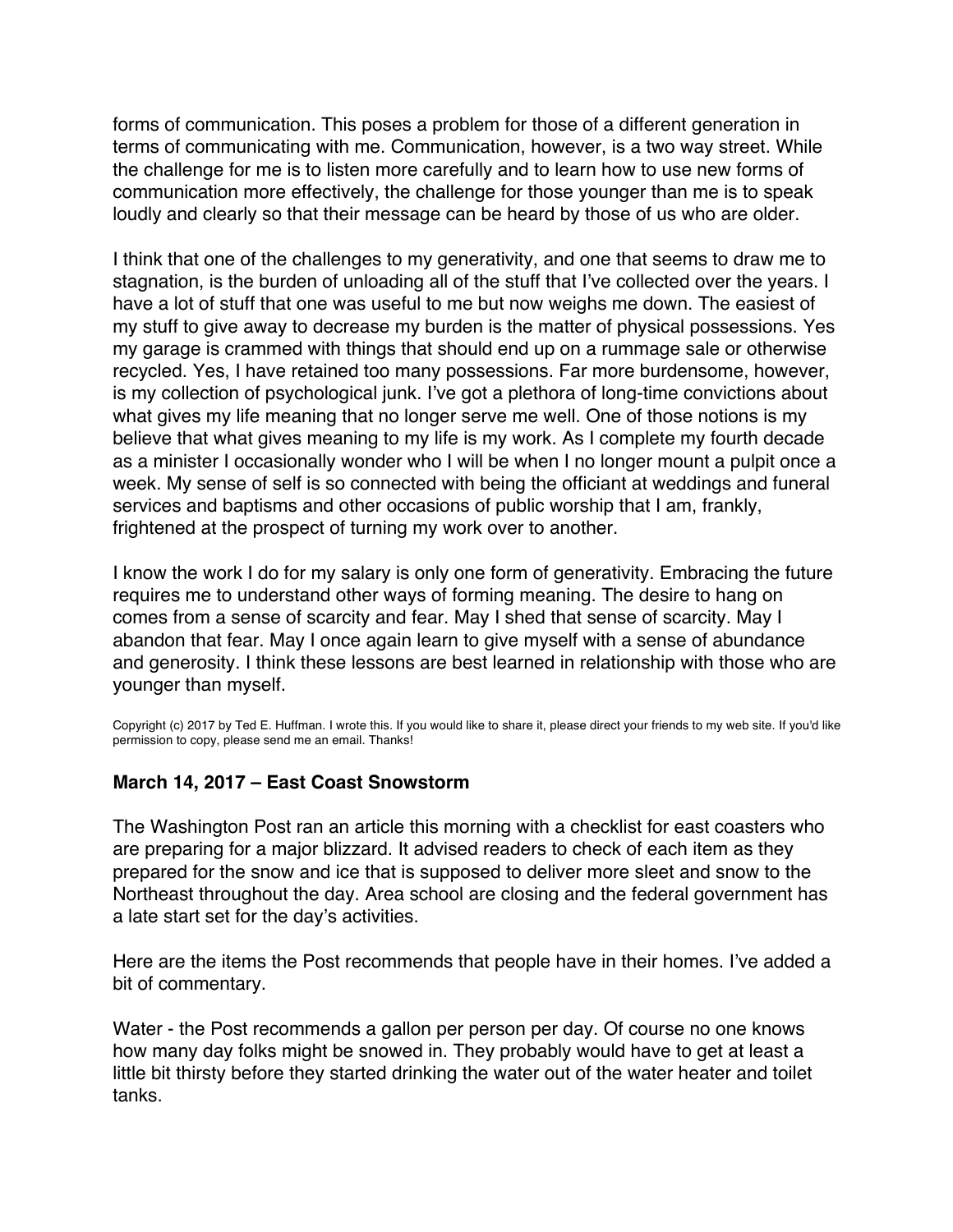Food - always good to have on hand. Non-perishables are always good to have, though a power outage might make for a quick dash through the remaining food in the refrigerator. Once when we had a multiple-day outage we moved the food from the refrigerator to our deep freezer. With all of the frozen food there, things stayed cool until the power was restored.

Heating and cooking - the post recommends an alternative source, such as a woodburning stove or fireplace. Using a grill for cooking means cooking outside if it is to be done safely. One hopes that the folks have made sure their smoke and carbonmonoxide alarms have fresh batteries.

Warm clothing - that's a good suggestion. Warm bedding doesn't hurt, either.

Pet supplies - once the dog gets hungry, no one is going to be happy until he gets fed.

Medication - the Post recommends a week's supply. They must not use the same mailorder pharmacy required by my insurance company. That company never lets me get lower than a 90-day supply. It is amazing how much medicine they waste in an attempt to lower prices.

Hygiene items - not a good time to run out of toilet paper. Of course if you lose water service, you're going to have problems flushing the toilet. Enough said.

Batteries - have you got spares for all of your flashlights and a radio? Do you have a plan to charge your cell phone?

The Post article goes on with advice about shoveling snow and using salt to melt ice. There is also the advice to life windshield wipers so they won't be frozen to the windshield. Strangely it doesn't mention having a full tank of gas. You get the picture. The newspaper (and now this blog) has devoted a significant amount of space to items that are simply common sense. You shouldn't need your newspaper to figure these things out. Hopefully Washington DC residents read the article yesterday because if they waited until today, the storm might make going to the store to stock up a bit of a problem, and if all of your neighbors got there before you, the store is probably out of toilet paper anyway.

I have a fairly well-stocked backpack full of emergency supplies that I go through a couple of times each year. It contains items I might need were I to need to spend the night in the car due to a breakdown or getting trapped in a blizzard. It has food and a small stove for cooking, warm socks, emergency blankets, flashlight with spare batteries and other items. I also keep a sleeping bag in the car during the winter. The only item I have to grab when heading out is a couple of containers of water. Leaving water in the car during the winter doesn't work very well around here.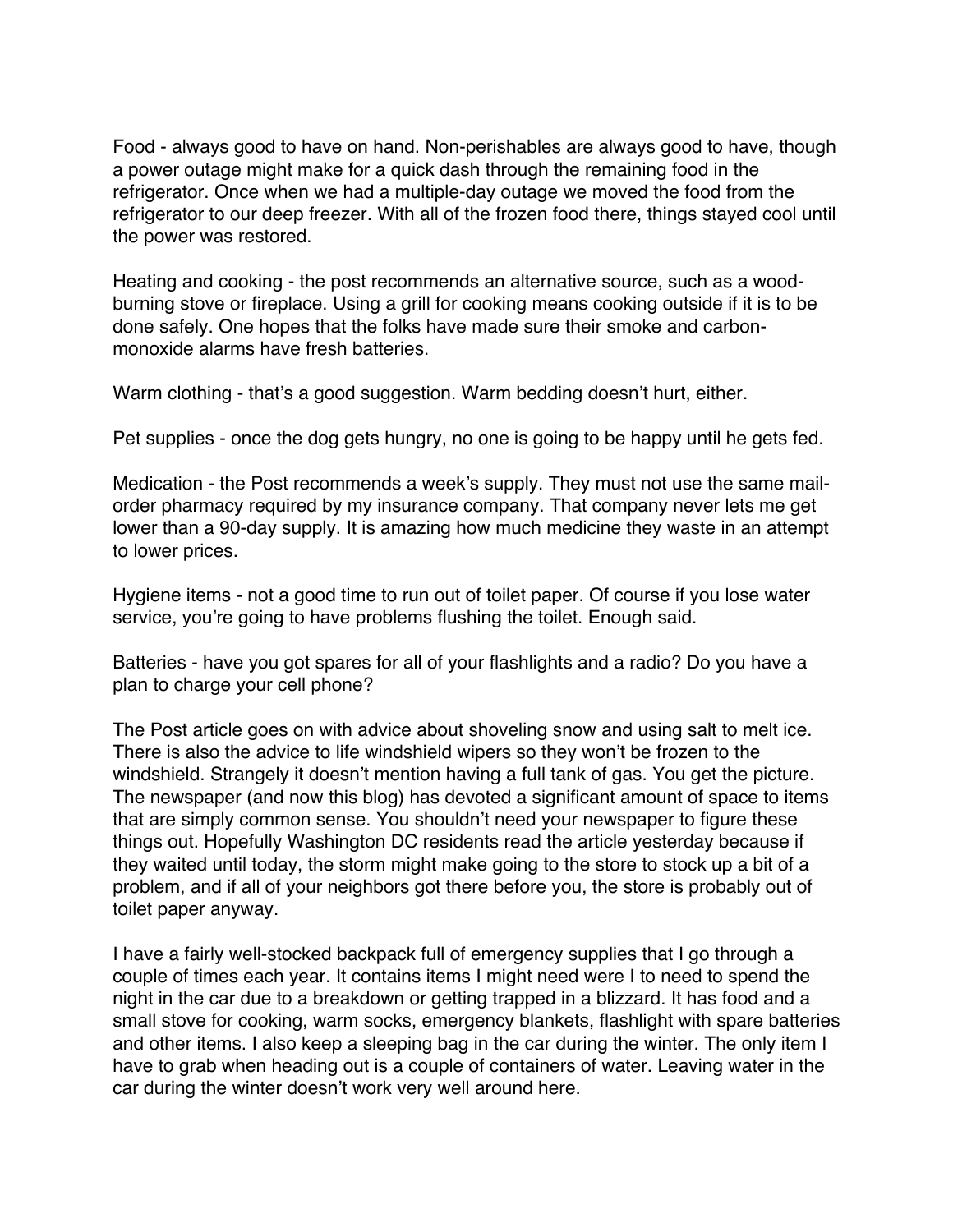We try to keep our home stocked with necessary items so we are prepared. So far we haven't experienced any significant deprivation during the blizzards that have come in the years we've lived in this home. I don't think we've ever had the power out for more than three or four days, and when that happened, we had water pressure for the entire time.

What was fun about those times, was working with our neighbors. Once, we had a great community meal. We all contributed things and a neighbor who has a gas stove, cooked and hosted the event. Other times we've all gotten together and shovel out whichever neighbor was careless and got stuck in the street in just the right place to block the snowplow. I've run my snowblower to clear other's drives as well as my own and neighbors who have snowplows have even plowed our street during some storms when the city plows were busy in other places. If someone runs out of firewood, there's plenty at the neighbors to get them through.

I hope those folks on the east coast have stocked up for the blizzard and I hope that none of them suffer too much. I know that harsh weather can catch folks by surprise and cause a lot of suffering. The weather can be strong beyond imagination and we've become overly dependent upon our modern gadgets, not all of which work perfectly when conditions aren't ideal. These days we usually have fairly accurate weather forecasts and ample warning of approaching storms.

It isn't just Washington DC that will be affected. There'll probably be a lot more snow north of DC. Public schools in New York City and Boston are closed today. They may see 10 to 16 inches of snow, which is enough to get your attention.

Travel is disrupted around the region. More than 5,000 flights have already been cancelled and part of the New York above ground train system is not running. There were disruptions in Chicago yesterday and at Philadelphia International Airport only a few planes were making it out early this morning. Snow, sleet and freezing rain are making getting around difficult.

Spring blizzards are the stuff of which stories are made. Whenever the weather gets bad around here we love to sit around and tell stories of previous blizzards. Perhaps those east coasters can do the same. Then, if they get bored, they can read articles on the Internet about how to survive. There'll be no shortage of them today.

Copyright (c) 2017 by Ted E. Huffman. I wrote this. If you would like to share it, please direct your friends to my web site. If you'd like permission to copy, please send me an email. Thanks!

### **March 15, 2017 – Seasons of Change**

I have been mulling a conversation that I had yesterday. The story is not mine to tell, and the details are not the topic of today's blog, but the conversation was with someone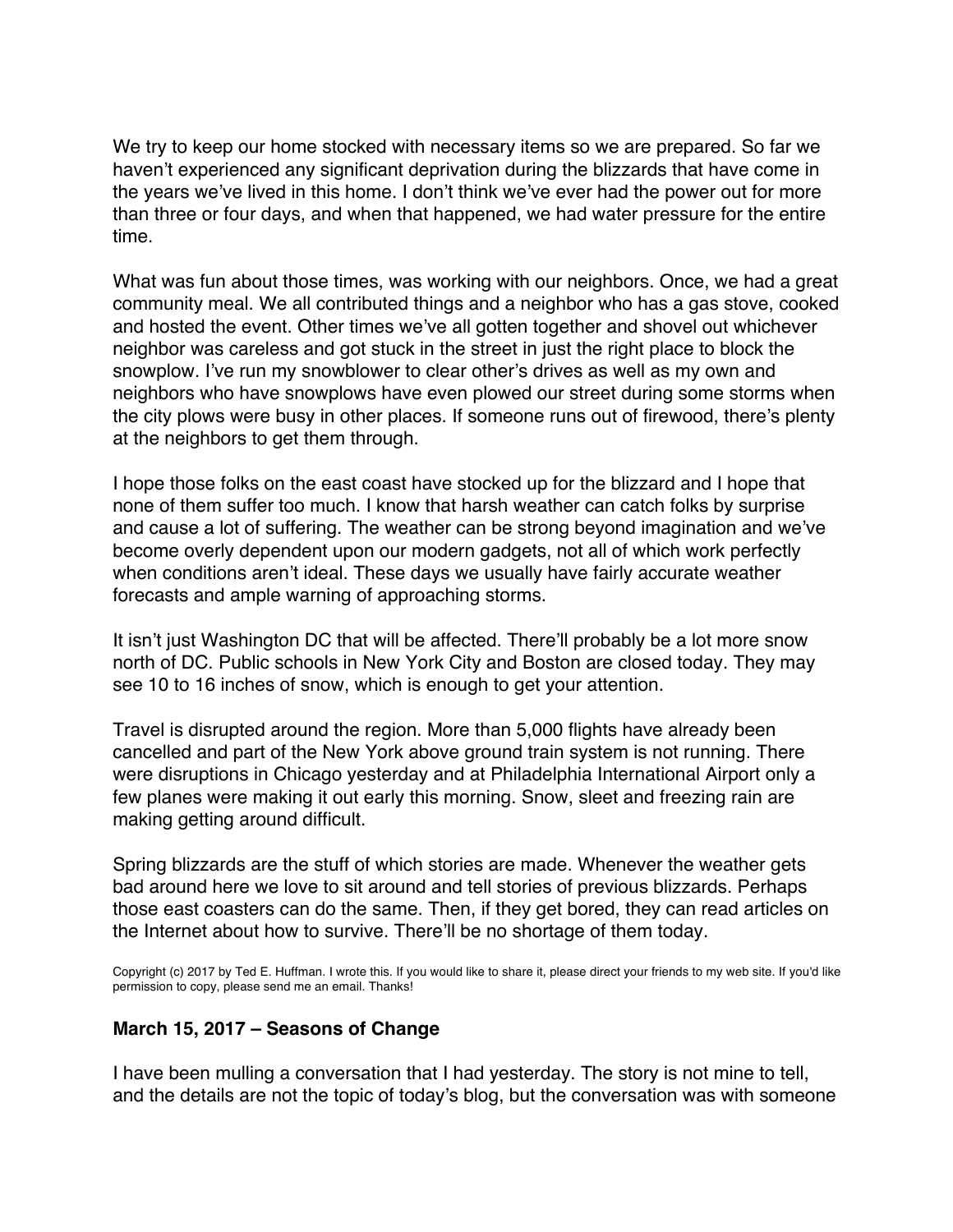<span id="page-30-0"></span>who has frequently experienced severe depression. there have been numerous suicide attempts and yesterday's conversation with the individual wasn't the first in which the topic of suicide has come up. Fortunately I was able to leave the conversation with the person in a safe place where the eyes of others would help to prevent an immediate impulsive act.

This is a very smart person, who seems to be quite self-aware and who can be persuaded with logic if the argument makes sense. I can't quite figure out whether I should describe the individual as fragile, which is how it often seems, or resilient, because somehow despite many negative experiences and poor personal decisions, the person is still here.

It isn't the only conversation of the type that I have had recently. Just last week I was making presentations at Western South Dakota Juvenile Services Center to youth who seemed to have a very narrow view of their futures and a limited perspective.

It has already been a tough year for South Dakota. In Sioux Falls, our state's largest city, the suicide rate in January was approximately three times recent months. Here in Rapid City, we also saw a spike in suicides in January. And South Dakota already has a suicide rate that is 2 1/2 times the national average, making us one of the top ten states in suites per capita for many years running.

It seems to be a part of our human nature that despite the fact that our experiences teach us that life is full of change and unexpected surprises, we somehow don't have much capacity to envision the change that is possible. At any given moment in our lives, we have a strong tendency to believe that who we are today is somehow our final self the person we'll always be. We think that the many changes that we have experienced are somehow the product of the past rather than ongoing processes that continue throughout all of our lives.

Regardless of our age, it is a mistake to think that change is somehow confined to our past - the mistakes of headstrong youth. Fundamentally, we are creatures of change and today is just one point in a process of continuing change that we call life.

From my perspective, being decades older than the people with whom I began today's blog post, it seems very unlikely that the places in which they find themselves - no matter how tough the circumstances - are the final places of their lives. WSDJSC only holds youth to the age of 20. There are no inmates in the facility who are older than that age. At the age of twenty most of us have a whole lot of living ahead. In my own personal case the years between twenty and twenty-five were very productive and I accomplished a great deal. That is no prediction of what will happen to other youth, just a simple acknowledgement that for most humans brain development continues well into the twenties and those who are in their teens cannot fully understand what capabilities they will develop.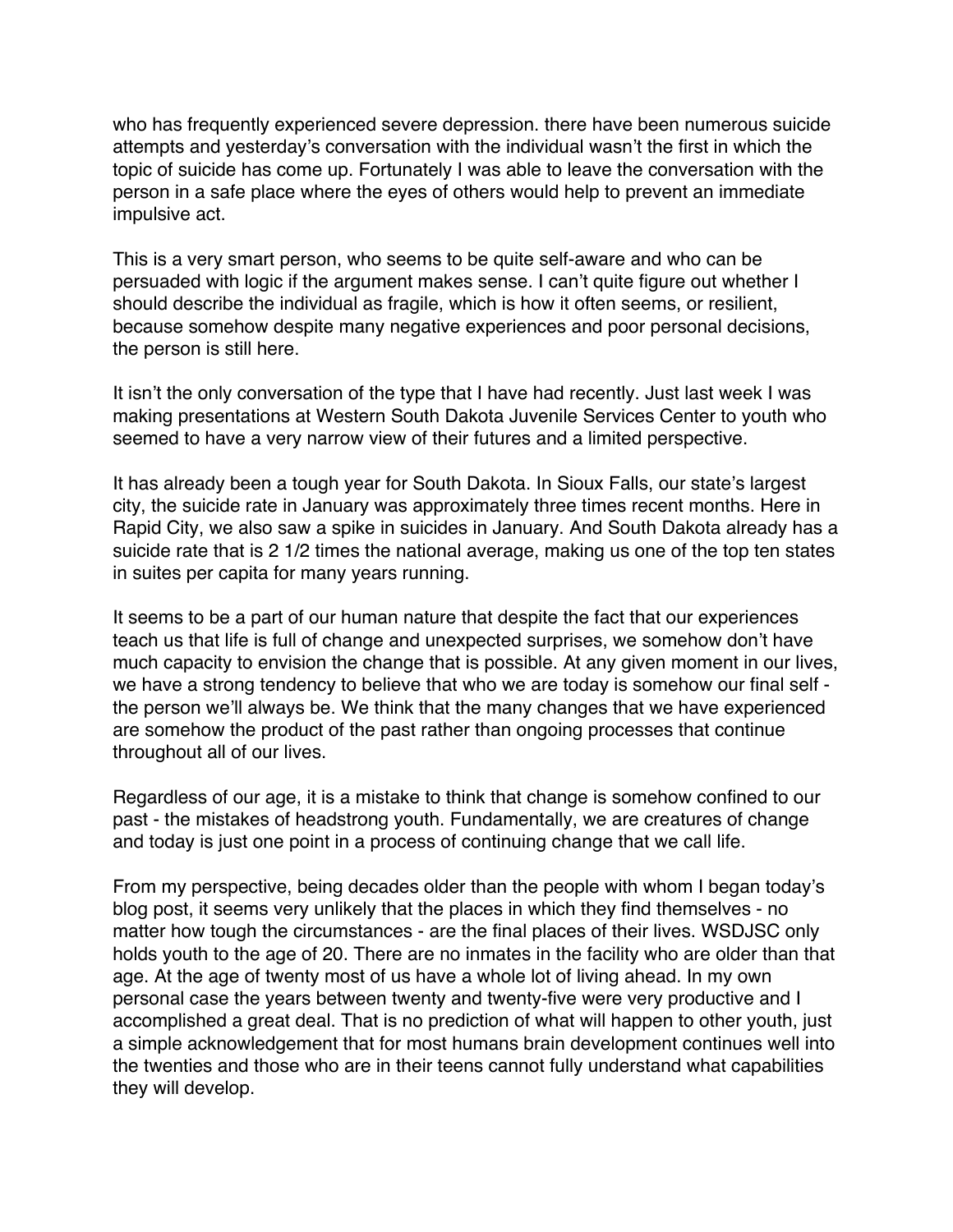Today is our son's 36th birthday. I am deeply aware of the many changes that are taking place in his life. He moved his family to a new town last month. He started a new job this month. He and his wife are anticipating the birth of their third child this year. There is no doubt that when he looks back a year from now he will be aware of the significant and life-altering changes that occurred this year. Fortunately, he is wonderful about sharing his thoughts and reactions with his parents and we are able to experience many of those changes as they occur. We, too will be shaped and changed by the events of this year.

I have often thought that if I were to have been a teacher, I would have liked to teach junior high youth. In my experience with youth work in the church, junior high youth are changing so rapidly that every day is a surprise. I've had a youth begin a week at camp as a rather obnoxious and difficult person and end that same week as one of my favorite campers. One thing about junior high youth - don't rush to judgment because they will change faster than you can evaluate them. Who they are today is not who they will be in a week or a month.

Of course, that is true of all of us. Even when we have fallen into ruts and formed routines for our lives, circumstances change. A new disease, an accident, a change in employment, a change in one's family - we are constantly being shaped and moulded into who we are becoming. That tendency we have to imagine that who we are today is our final self is simply a mistaken perception. Who we are today is just one more step in a process of continuing change.

Even when we die, we do not stop changing. As our bodies are transformed back into the elements of the earth and nurture new life that is emerging, memories of our lives are changed by the stories that are told and the people who tell the stories. Our understandings of those who have gone before shift and change with the circumstances of the present.

One of the joys of my vocation is that I am often invited to witness the seasons of change in the lives of others. It isn't just the kids who come to summer camp. I get to witness the changes in the lives of elders who are moving from one place to another. I get to see dramatic changes in middle life of those who participate in the church.

Life isn't static. May we all be open to the seasons of change that form our identities.

Copyright (c) 2017 by Ted E. Huffman. I wrote this. If you would like to share it, please direct your friends to my web site. If you'd like permission to copy, please send me an email. Thanks!

#### **March 16, 2017 – Roads**

I remember when the Interstate highways first were being constructed in my home state. There were some sections that had been constructed around the city to the East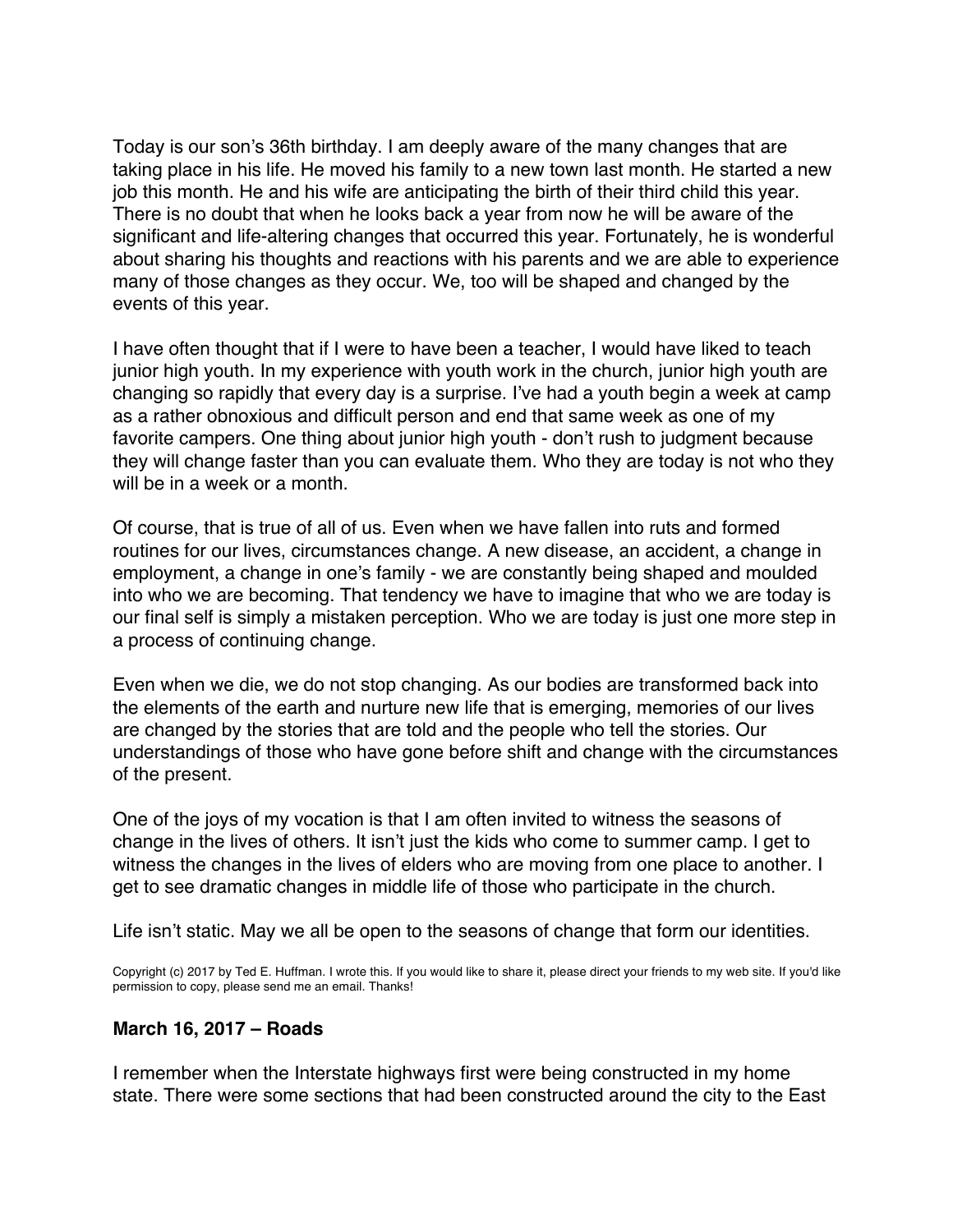<span id="page-32-0"></span>of where we lived and later a few sections built. For a while we would go from two lane to four land divided highway and back to two lane several times as we drove east from our town. Heading west, we had to go 30 miles before we got to a short stretch of divided highway which soon gave way to two-lane road over the Bozeman pass. The old highway through our town was US 10 and I had grown up and moved away before Interstate 90 finally made its way around the town where I grew up. Ours was the last townie our state to be bypassed by the Interstate 90, which still had to slow down for a narrow pass through the town of Moscow, Idaho for several years before that Interstate was a freeway from coast to coast.

We knew the stories of the history of some of the roads in our area. Highway 10 west of town followed the route of the Bozeman trail, active during the Civil War connecting the gold rush territory in Western Montana to the Oregon Trail which passed through Wyoming south of our state. The Bozeman trail followed the Bridger trail that had preceded it. It was roughly the route that Captain William Clark took on the eastward return of the Lewis and Clark Corps of Discovery expedition from the headwaters of the Missouri River to the Yellowstone River near the site of present-day Livingston, Montana. Our town's name, Big Timber, came from that expedition. The travelers, weary of their overland trek from the West Coast, were finally able to make dugout canoes from the Cottonwood trees that grew in the area of our town and completed the rest of their journey on the water.

Although we were taught in our classes that people like Jim Bridger, John Bozeman and John Jacobs were pioneers who scouted and blazed new trails, the routes that they took were hardly new when they plotted their trails. Our town was located in Crow territory that had been invaded, on occasion by Arapahoe, Cheyenne and Lakota as they expanded their buffalo hunting territory. Their routes followed the paths that had been made by buffalo and other animals and had been used for centuries by various tribes who followed the buffalo.

Where Interstate 90 now makes its way over the Bozeman pass and then snakes though the canyon next to Rocky Creek to the outskirts of the city of Bozeman, there has been a trail for hundreds and probably thousands of years. The first humans who ever made their way across the mountains there probably followed trails that were left behind by deer and elk.

Even on those occasions when I am out in the high country exploring territory where I don't see other humans and it seems as if I might be the first one to ever go to this place, I follow trails. Most of my backpacking experiences involved following established trails, many of which are maintained by the US Forest service. In the late 1960's and 1970's the forest service used helicopters to fly in wooden bridges to help with particularly difficult creek crossings and steep gorges. You'll be hiking along a wilderness path deep in the mountains and come across a very handy bridge that makes the journey a whole lot easier than it was before the bridge was placed.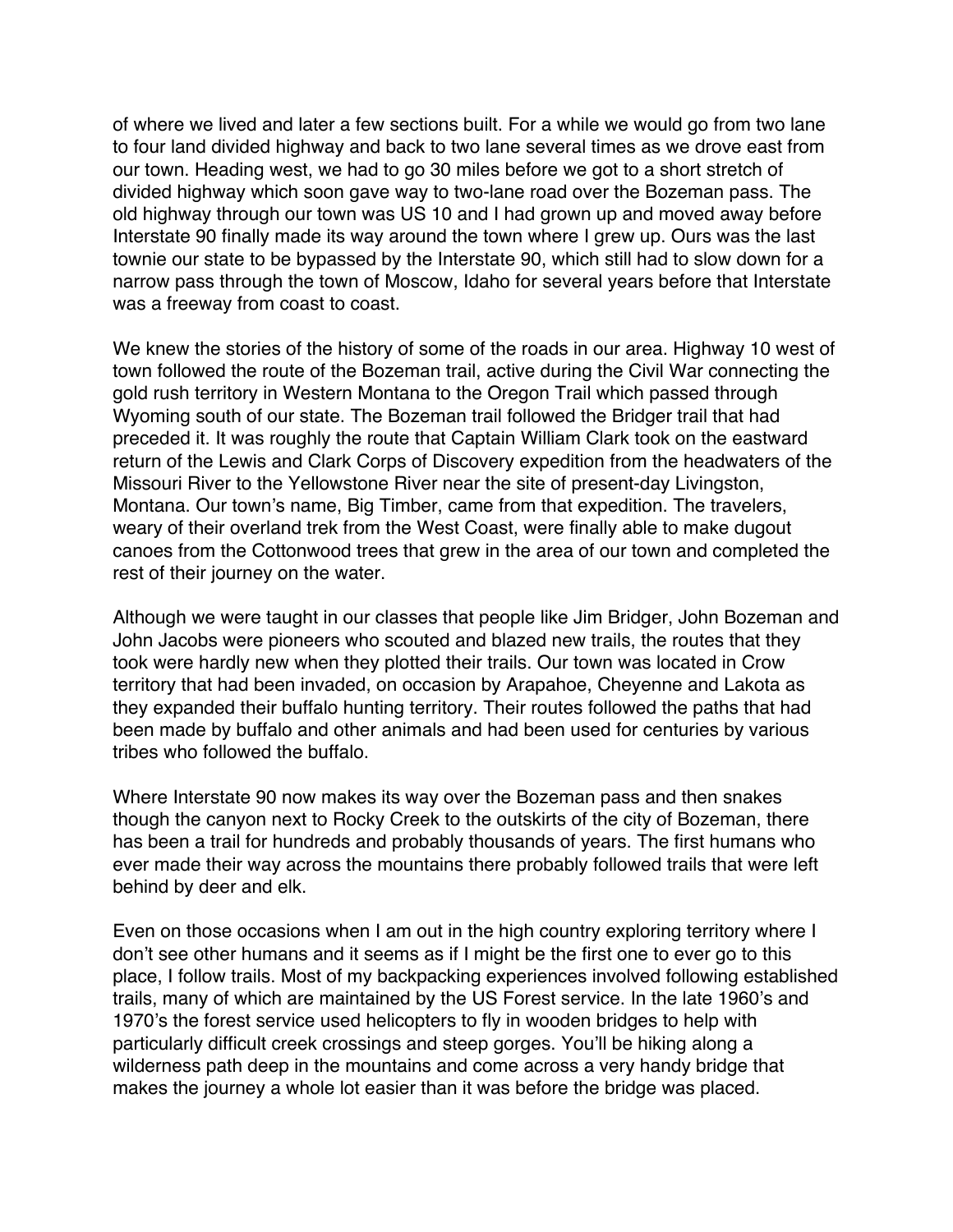Essayist Robert Moor published a book last year in which he reflects on the trails that we follow. He is especially fond of footpaths and the routes that we follow to travel from one point to another. "We are the inheritors of that line but also its pioneers," he writes. "Every step we push forward into the unknown, following the path, and leaving a trail." Reading his words reminds me of an old mantra that we used to use as a guide when backcountry hiking: "Leave nothing behind but footprints." As a canoeist, I treasurer the ability to travel without even leaving footprints behind, but I know that any substantial journey by canoe involves portages and even deep in the wilderness the portage trails are well-established.

In the center of our town 8th street, which is also known as Highway 16 and Mount Rushmore Road, is a main thoroughfare leading from down town out towards the famous carved mountain. It is lined with shops and restaurants and hotels that cater to the tourists who come to visit our area. During the first couple of weeks of August each year it fills with motorcycles. This spring, however, it is the domain of orange construction cones, excavators and front end loaders and a host of construction workers who are digging trenches, laying pipe and preparing the area to receive new concrete for the road surface. The construction creates minor traffic delays and causes me to think about what route to take when heading east from our church. Not every cross street is convenient when trying to get to the other side of the construction area. The project is the final phase of a much larger reconstruction of the entire street that has been going on for a few years.

I suppose it will be very nice when the project is finished. The places where water used to pool whenever it rained hard will have adequate drainage, the signs will be easy to read, the markings on the road will make it simple to stay in your lane and the traffic will flow. But I know, from experience, that it will not last forever. Millions of dollars spent on constructing new roads results in surfaces that must be maintained and the deterioration begins as soon as the work is finished. New construction will require digging up areas. Traffic and snow plowing and other activities will erode the surface of the road. The day will come when repair is needed.

Our roads are like that. We follow the trails of our lives, rarely going where no one has gone before and when we have passed the trail remains. It requires other travelers to remain a trail however.

Since life is a journey, it is fascinating to think about the paths we follow.

Copyright (c) 2017 by Ted E. Huffman. I wrote this. If you would like to share it, please direct your friends to my web site. If you'd like permission to copy, please send me an email. Thanks!

#### **March 17, 2017 – Rummage Sale**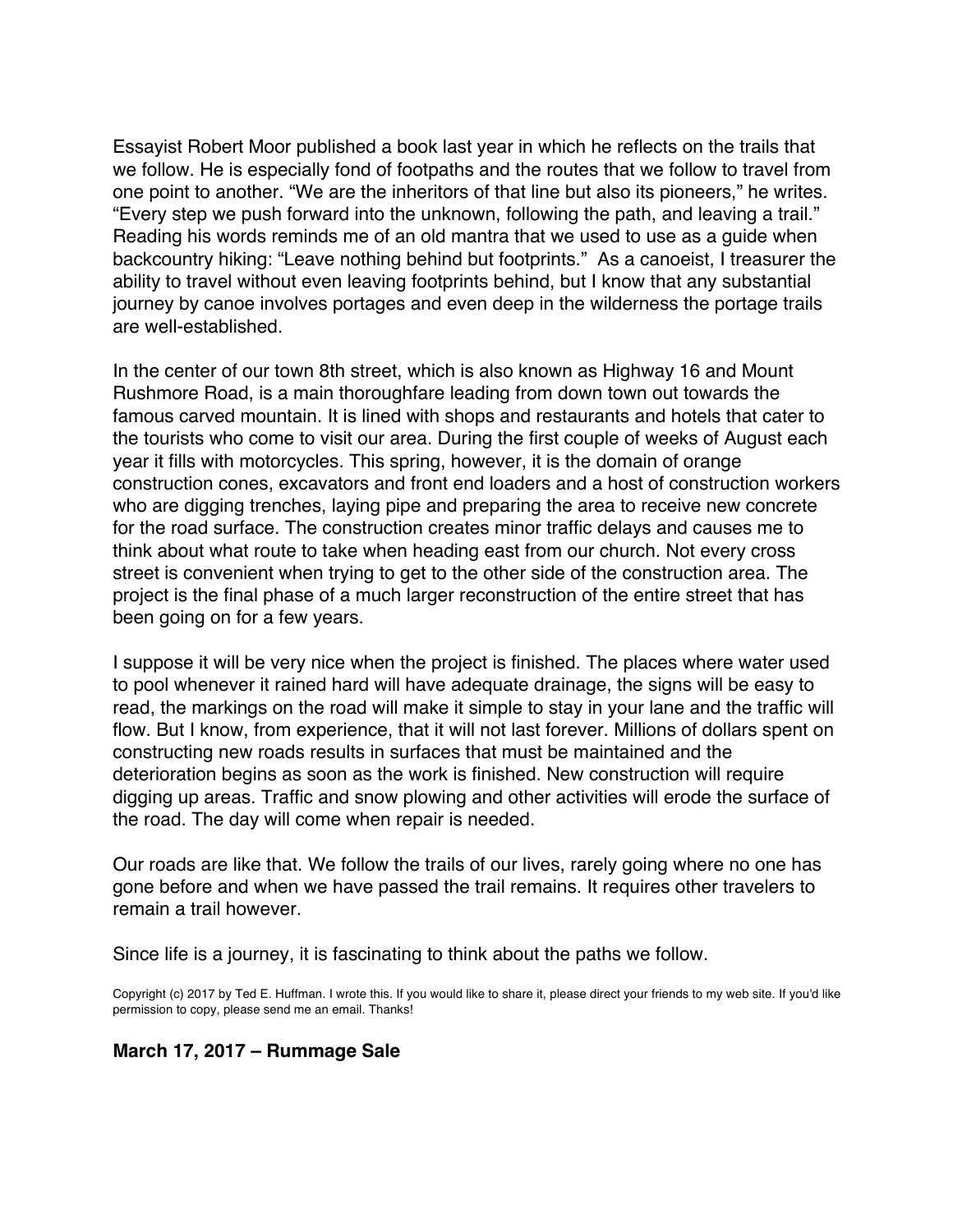<span id="page-34-0"></span>It is rummage sale week at our church. The building is crammed with clothes and shoes and golf clubs and salt and pepper shakers and cups and glasses and pots and pans and toys and hats and underwear and knickknacks and candles and silverware and beauty products and books and neckties and artificial flowers and balls and Christmas decorations and chests of drawers and and jewelry and recliners and beds and television sets and children's clothes and coffee pots and telephones and printers and water bottles and prom dresses and notebooks and socks and rain coats and notebooks and garden tools and irons and ironing boards and hammers and baseball bats and skis and luggage and fans and flashlights and any number of other items that are far too numerous to list in a single sentence, which already has become far to long to read on just one breath.

Even more amazing than the display of merchandise, which is truly impressive, is the display of dedication and selflessness of the volunteers who have been working long and hard days all week long, carrying and arranging and setting up and shifting and pricing and folding and organizing all of the things that will be on sale. There will be a line of shoppers this morning and the frenzy of the early hours of the sale will be impressive as it is every year. People will be heading to their cars with bags and boxes and items that need to be strapped to roof racks for the journey home. They will be smiling at the bargains that they have struck. They will have gathered the things that were most appealing to them. And the Women's Fellowship, sponsors and organizers of the sale, will have made a significant amount of money which it invests in the church and in a dozen or more worthy projects of mission and outreach.

And early afternoon tomorrow, the things that haven't been sold will have been boxed up for delivery to other charities and the floor will have been vacuumed and the tables will have been put away and different tables set up for our coffee hour and the sanctuary will be arranged for a concert and for worship on Sunday morning and all across our city people will be sitting down and putting up their feet more than a little bit tired from all of the effort and hard work.

Then, in August, they'll do it all again.

Two rummage sales a year is the norm for our congregation and thousands of dollars of ministries are funded by the generosity of members who donate merchandise and the generosity of members who give of their time and their labor.

It is a truly amazing phenomenon. There are many things that the church does very well that does not require the leadership of a pastor. The rummage sale is one of those things. My job is to offer a bit of encouragement, to lend a hand where I am able, and to stay out of the way and allow the magic to unfold. I don't normally believe in magic, but there is a certain amount of magic involved in the rummage sale process.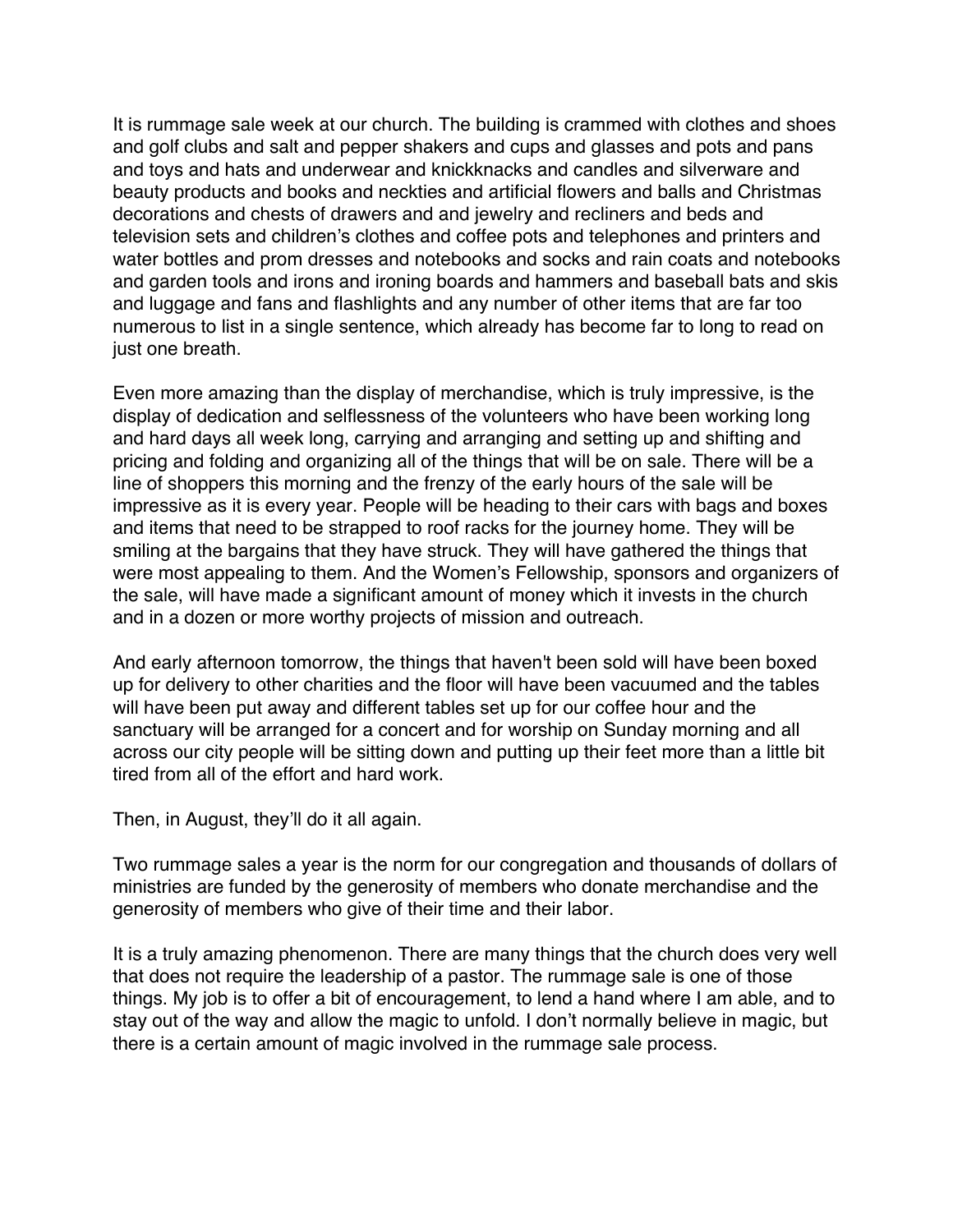I can't help but thinking, however, as I wander through the church looking at all of the items that have been donated, how we have come to a place in our community where we keep so much stuff that we can fill up the church with such things twice a year and still have enough to fuel more giant rummage sales.

My, we have a lot of stuff!

Some of it, of course is good stuff. It is the kind of stuff that other people want to have. It is the kind of stuff that other people will pay hard-earned money to obtain. It also may be the kind of stuff that later people will wonder why they have it and how they might get rid of it. You sort of can't escape wondering how much of the stuff has been on previous rummage sales.

Do you suppose that we primarily sell the same stuff to ourselves over and over again. I know that the members of the church not only provide the merchandise to sell. They are also customers who purchase the items that are donated. At least most of them go home with new stuff and not the same stuff that they brought.

It might be more humorous if my own home wasn't filled with too much stuff. I remember when we were about the business of collecting things. When we were first setting up housekeeping we were rather short of furniture and there were some kitchen gadgets that we didn't have. We enjoyed going to sales and finding bargains. Somewhere along the line, however, we began to feel that we have enough stuff. And then, all too suddenly, it began to feel like we have too much stuff. We have stuff that we haven't used in years. We have stuff that we will probably never use.

We should have done a better job of collecting things to donate to the rummage sale this year. The problem, however, is that we haven't sorted through our stuff. We've got so much stuff that it isn't immediately clear what we should keep and what we should get into the hands of others.

Multiply that by the number of households in our church and I'm thinking that rummage sales are sure to be a hit for decades to come.

It is good to see things get into the hands of people who want those things at reasonable prices that make things affordable. It is good to see people who have too many things get rid of some of their possessions. It is good to raise money for mission. It is good to build community by working together side-by-side and sharing the fellowship of the church. It is good to welcome so many visitors into our building. It is good to have a sale.

Still, by tomorrow we'll be thinking that it is good to have it finished for now.

Copyright (c) 2017 by Ted E. Huffman. I wrote this. If you would like to share it, please direct your friends to my web site. If you'd like permission to copy, please send me an email. Thanks!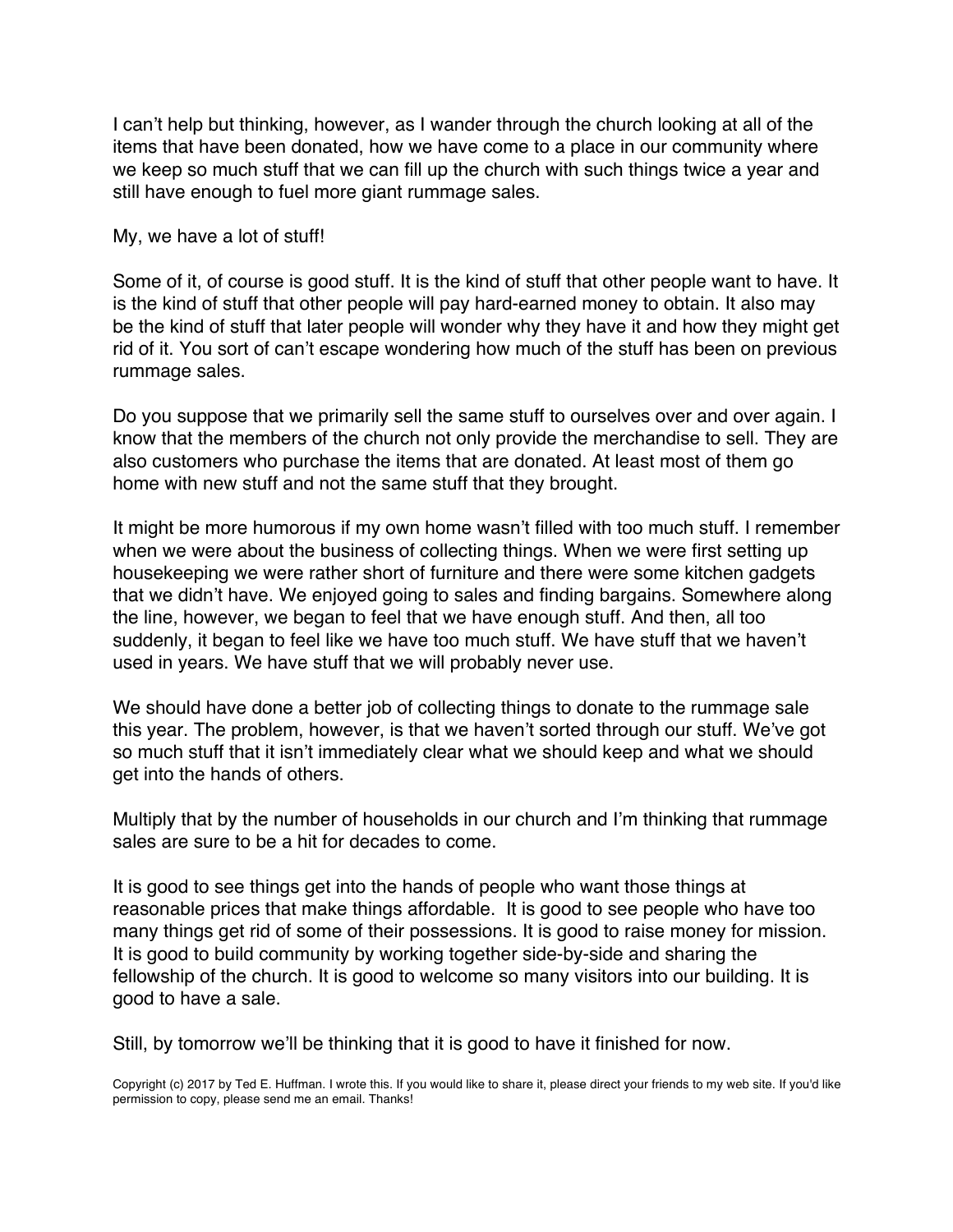### <span id="page-36-0"></span>**March 18, 2017 - Wearing of the Green**

Throughout my career I have felt the an important part of my ministry is outreach into the wider community. In addition to my work serving the people of my congregation, I have always assumed roles in the wider community that allow me to serve. In my first parish, I drove a school bus and was a volunteer ambulance driver. Both positions gave me expanded contact with people in the community who were not members of the congregation I served. I have served on community agency boards and arts agencies and a wide variety of other roles in the community. Two things I am currently doing allow me to continue that process with distinct communities. I serve on the Human Rights Committee at Black Hills Works, an agency that provides a wide range of services to people with disabilities from housing to employment to transportation and other supports. I am also a Sheriff's chaplain, serving those who serve our community as law enforcement officers and corrections officials.

It is always fascinating to me to learn how others see me and my role as a pastor in the community. Yesterday, I had a number of conversations with folks who are not members of my congregation about St. Patrick's Day. Patrick, as most people know, is the patron saint of Ireland. He was a fifth-century missionary who became a bishop in Ireland. He lived before the great schism, so Catholic and Orthodox traditions both venerate him, as well as those on both sides of the Protestant reformation. It is appropriate for Christians of all denominations and backgrounds to recognize his contributions to Christianity and to the nation of Ireland.

In the traditions of the church, Saints are recognized on the day of their death, which is viewed as the day that a human becomes reunited with God in God's realm. Saint Patrick's day is March 17, and is recognized as a day of solemn remembrance in the church. The day has also become a very important cultural holiday. Most of the trappings of the day reflect that wider cultural context. Wearing green clothing, drinking beer some of which is dyed green, parades, and other things probably are more of a celebration of Irish culture than of the saint himself. Some of the symbols of the day are of mixed heritage. Shamrocks, with their three-part leaves, are said to have been used by Patrick to illustrate the concept of the trinity. Whether this legend is based in an actual event, is unclear, but the plant is bright green and certainly does make a good model for a conversation about the holy trinity.

Another legend is that St. Patrick drove all of the snakes out of Ireland, driving them into the sea after they began attacking him during a 40-day fast upon a hill. The legend seems to have no basis in fact. Ireland, like New Zealand, Iceland, Greenland and Antarctica, has no evidence of every having had any snakes. I suppose it is easier to banish snakes from a place that already has none.

Yesterday, in the community, there were several conversations about wearing green for St. Patrick's day. I wasn't wearing any visible green, except when I was performing my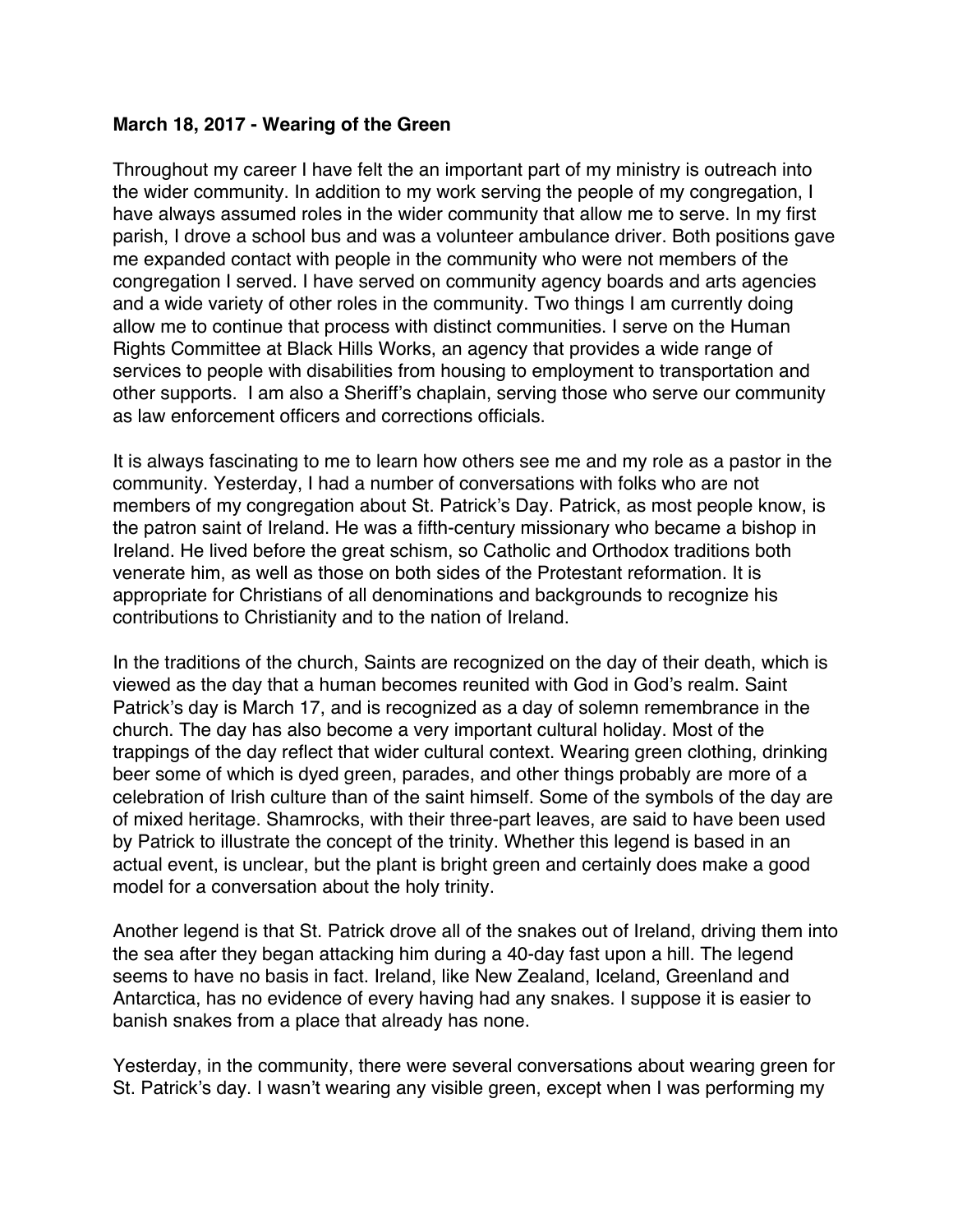Sheriff's duties. The official badge of the Pennington County Sheriff has green on the seal in its center, a fact that I pointed out to several folks who threatened to pinch me. Some seemed surprised that I wasn't more excited about the day and wearing something more visibly green.

I'm not opposed to recognizing the contributions of St. Patrick. He was a man who contributed much. He also became, after the Protestant Reformation, a symbol of the catholic heritage of Ireland. Catholics, as you know aren't the only people of Ireland, and there have been many troubles, including much violence stemming from the divisions between Catholics and Protestants in Ireland.

I have English ancestors and perhaps a few Scots as well. I'm not as certain about Irish, but I suspect that if I do have Irish forebears, they would be, like the English and Scots, protestant and more likely to celebrate William III of England, and also was King of Scotland, and Ireland and who defended the rights of Protestants to practice their religion. Also known as William of Orange, his story is celebrated on July 12, celebrating the glorious revolution in 1688 which began the Protestant Ascendancy in Ireland. The flag of Ireland has three stripes: one green representing Ireland's Catholic heritage, one orange representing its Protestant peoples and a center of white, representing eternal peace between the two. As a show of colors I prefer the white.

That, however, is a fairly complex argument for a simple exchange over why I wasn't wearing green yesterday. It would have been far easier had I chosen to wear the whole tricolor flag. Perhaps next year.

I've also been fascinated, in my conversations with people out in the community, about assumptions that people make about my observances of Lent. As a minister it is generally expected that I have given up something specific for the season. I've spoken with those who have given up chocolate, sugary foods, Facebook, alcohol, and even coffee for the season. I haven't defined my spiritual disciplines in terms of specific sacrifices this year, but rather in terms of taking on a few extra minutes for quiet meditation. I suppose that could be seen as cutting back in the amount of time I spend in front of a computer, but I really haven't given up as much as expanding a discipline of quiet meditation in each day.

It seems, however, that the expectations of giving up something are so strong that I have begun to think in terms of what I might give up next year to have a specific answer to the question when it is asked. I'm not opposed to giving things up, but I prefer to think of the season in terms of permanent changes rather than temporary deprivations.

One of the roles I play in the community is being myself. Rather than perpetuate the assumptions people make about who a minister is, I prefer to just be myself and let them learn from my presence about my life and calling.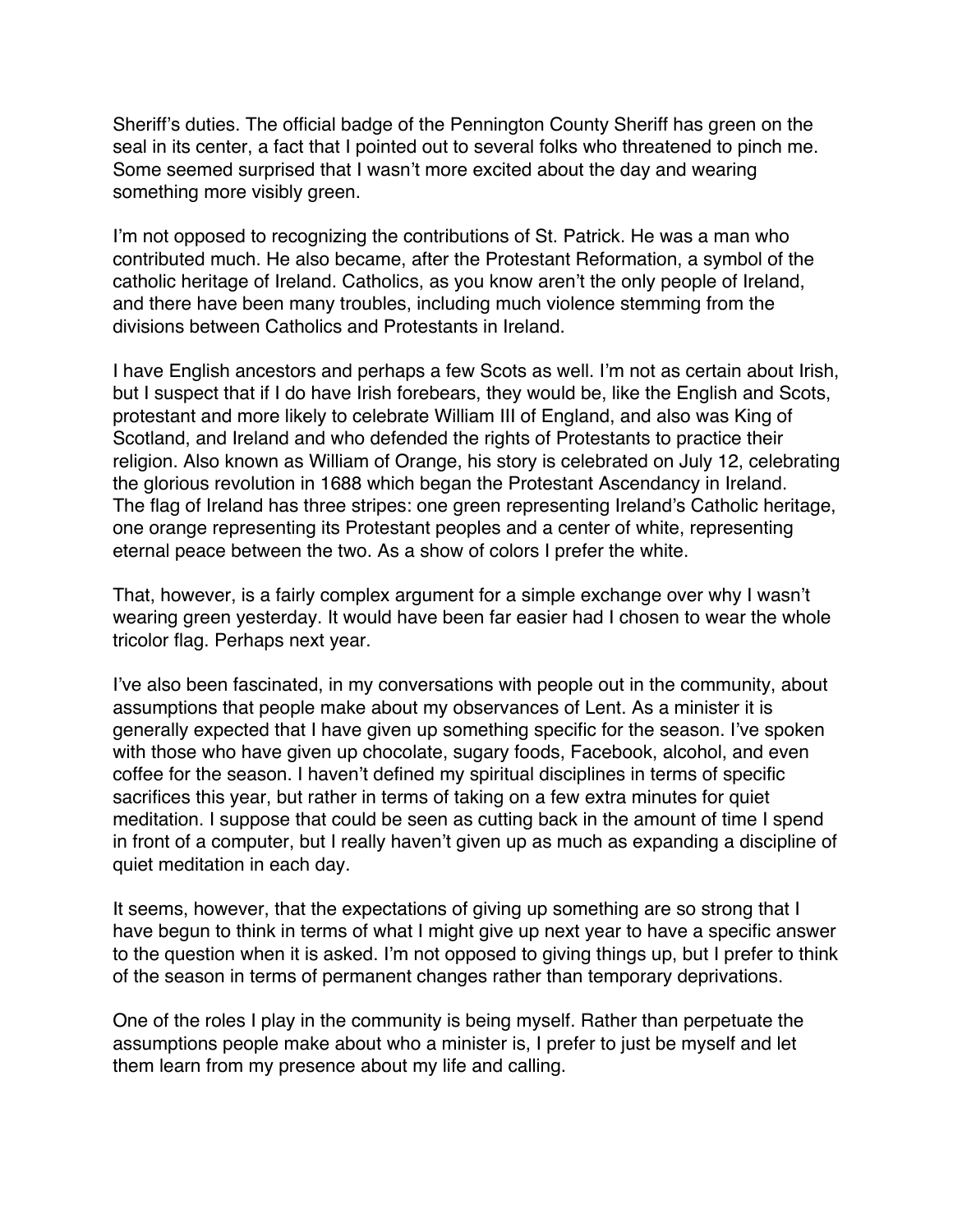<span id="page-38-0"></span>The answer I gave yesterday, when asked about green, was that people don't know the color of my underwear and I certainly have no intention of showing them. A little mystery isn't a bad thing.

Copyright (c) 2017 by Ted E. Huffman. I wrote this. If you would like to share it, please direct your friends to my web site. If you'd like permission to copy, please send me an email. Thanks!

#### **March 19, 2017 – First Paddle of 2017**



I have fairly strong political opinions, but I frequently keep them to myself. With the supercharged political atmosphere since the recent Presidential election in the US, I'm thinking of making myself a sign that says, "Preach on!" and carrying it to whatever political rally happens to be going on. It should leave people scratching their heads as to what it means. I could put "1 Corinthians 15:51" on the other side of the sign and hold it up at sporting events. I doesn't quite have the ring of John 3:16, but I'm sure it would be appreciated by parents of young children.

If you really want to hold a protest rally, nothing beats a flock of geese. A dozen birds can sound like 50 and a hundred cannot be ignored.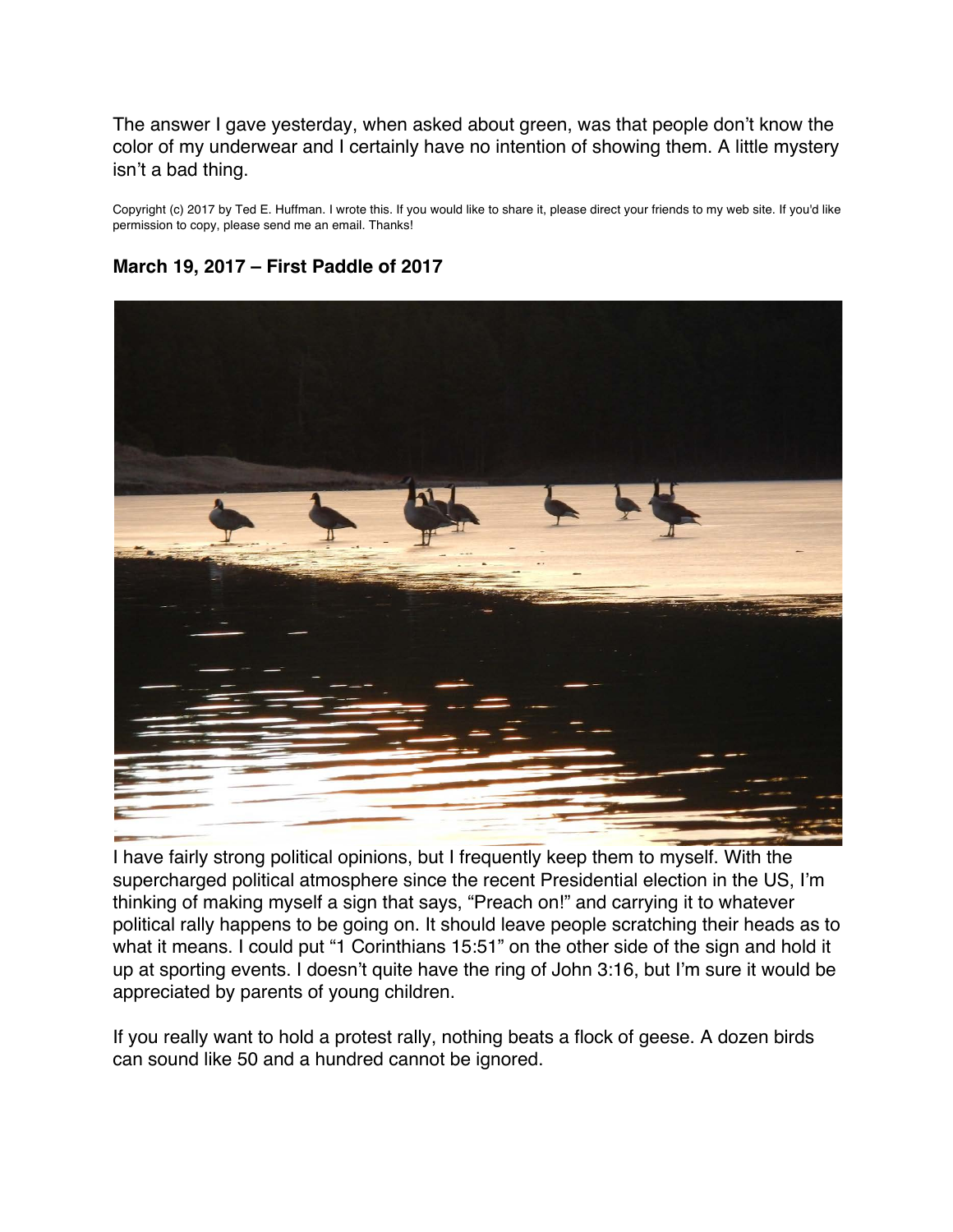I was mostly stirring up the birds yesterday when I took my first paddle of the 2017 season. I'm always a bit eager and this year is no exception. I headed out to the lake early yesterday convinced that the recent run of warm temperatures had combined with high winds to take the ice out of the water. I was wrong. There wasn't very much open water at all at the lake. I'd hauled my kayak out to the lake, however, and I decided to go ahead and launch and paddle what little water there was. It took less than ten minutes to paddle from one end of the open water along the shore to the other. I had to repeat the process several times and even then got more exercise from carrying the boat to and from the lakeshore and car rack. Sigh . . . spring is coming. Patience is required.

Meanwhile the Canadian geese reception committee was forming pods on the shore and in the water, with a few lead spokesmen venturing onto the ice to announce their opinions. As I launched the boat, the prevailing opinion among the geese was that the open water in the lake was their territory, thank you very much. Some were just mumbling "back, back, back, back," while others were more vociferous, honking, "stop, Stop, STOP, STOP!" It is the manner of geese not to be shy or quiet when they have an opinion.



I was trying to paddle early because of other obligations during the day, so the light was low and the temperature was chilly. It did not dampen the spirits of the geese, however.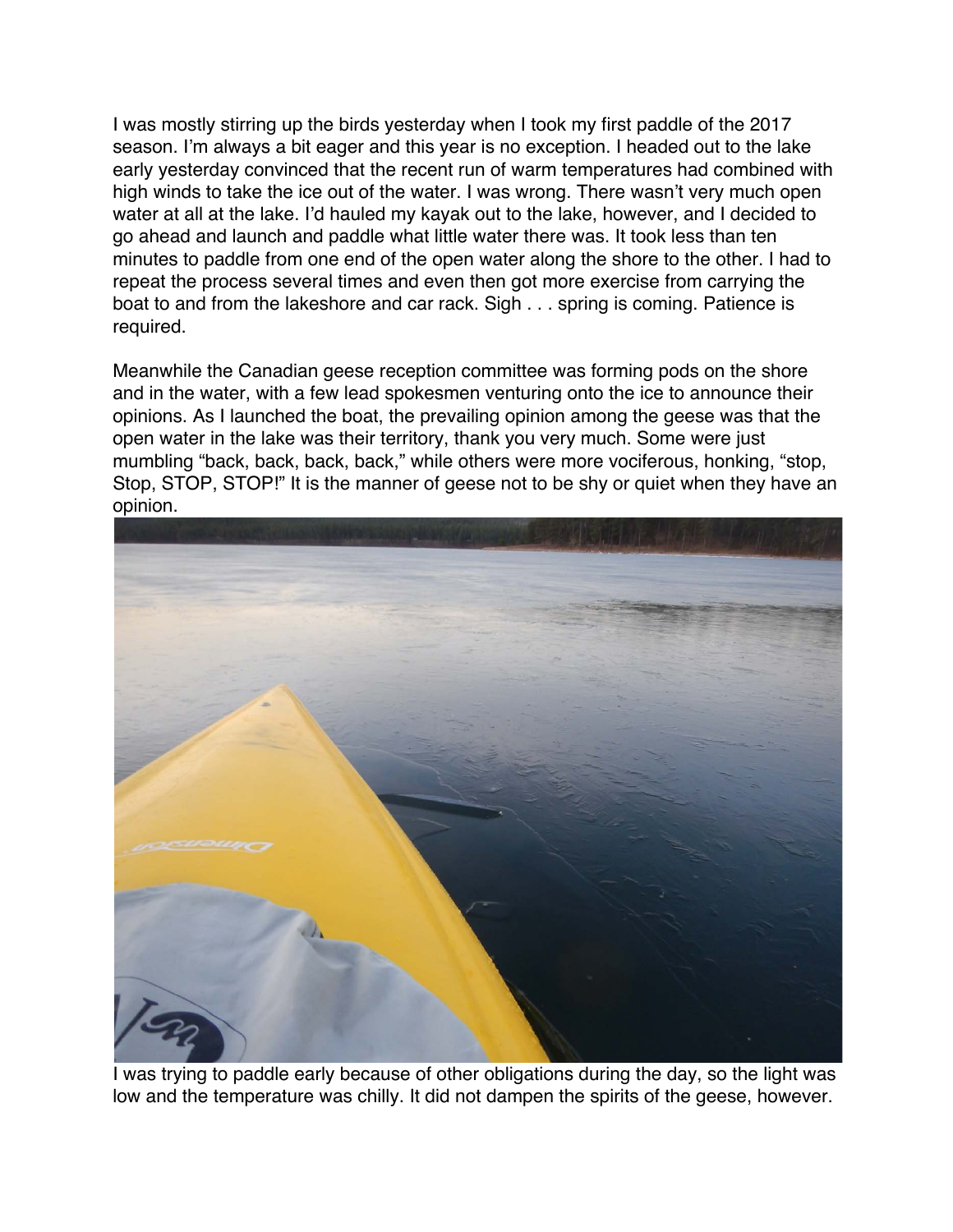I don't believe in chasing wildlife and I wasn't intentionally pursuing the swimming geese, but as I paddled, they decided to abandon the water ahead of my boat. Even in the short little plastic kayak that I use when ice threatens, I can paddle more quickly than a goose swims. They, however, fly and with a great deal of splashing quickly accelerate to flight speed. Geese almost always fly away from the boat in the same direction that I am paddling, but quickly achieve the distance of separation that they want and so glide back down to the surface of the water.

Yesterday, however, there were a lot of geese and not much water. Most chose the option of standing on the ice and providing their commentary from that vantage point.

If you look at a goose, you quickly realize that there is quite a bit of bird and that not much of that physical size is devoted to skull. Their brains are tiny. So, I don't think that the geese actually know that the ice where they were standing wouldn't support my weight. Even if I power paddled my boat directly into the ice as far as I could go, I wouldn't encounter ice that is thick enough to support me anywhere on the edges of the lake ice. That ice, however, will hold a goose. It will hold a hundred geese if they spread out a little, and spreading out comes naturally to geese. Maybe they do so because each individual is so loud.

At any rate, the geese on the ice are perfectly safe from any imagined pursuit. People, and birds, however, rarely raise loud protest in a rational manner. Despite their safety, the geese must honk at my presence anywhere near them.

Strolling around their ice pulpits the geese preachers continued their vociferous ways as I paddled around the small area of open water. Down by the marina, the geese were a bit more spread out. Over at the northwest corner of the lake they were fairly dense, gathered in groups of a dozen or more. My paddling path and direction was fairly obvious as I paddled from one end to the other and back again. They, however, felt is necessary to make constant comment about my direction and progress and announce it to other birds who were far away on the other side of the lake.

Were I wanting to harvest a goose for food, it would be no problem finding them. I am not a hunter, however, and carry no weapons, and it isn't the right season for that activity anyway, so the geese were safe. I actually think that they realized that detail as they never got very far away from my yellow boat playing in the water and plowing through the edge of the skim ice. They weren't raising their fuss for my benefit, either, as far as I know. The geese were raising the ruckus for geese reasons not to entertain me, as entertaining as their presence was to me.

I don't know much about raising geese. We raised chickens when I was a boy and it isn't my favorite pastime. I've had no urge to raise chickens in my adult life. But if one did have a flock of geese in you yard, I'm fairly certain it would annoy the neighbors to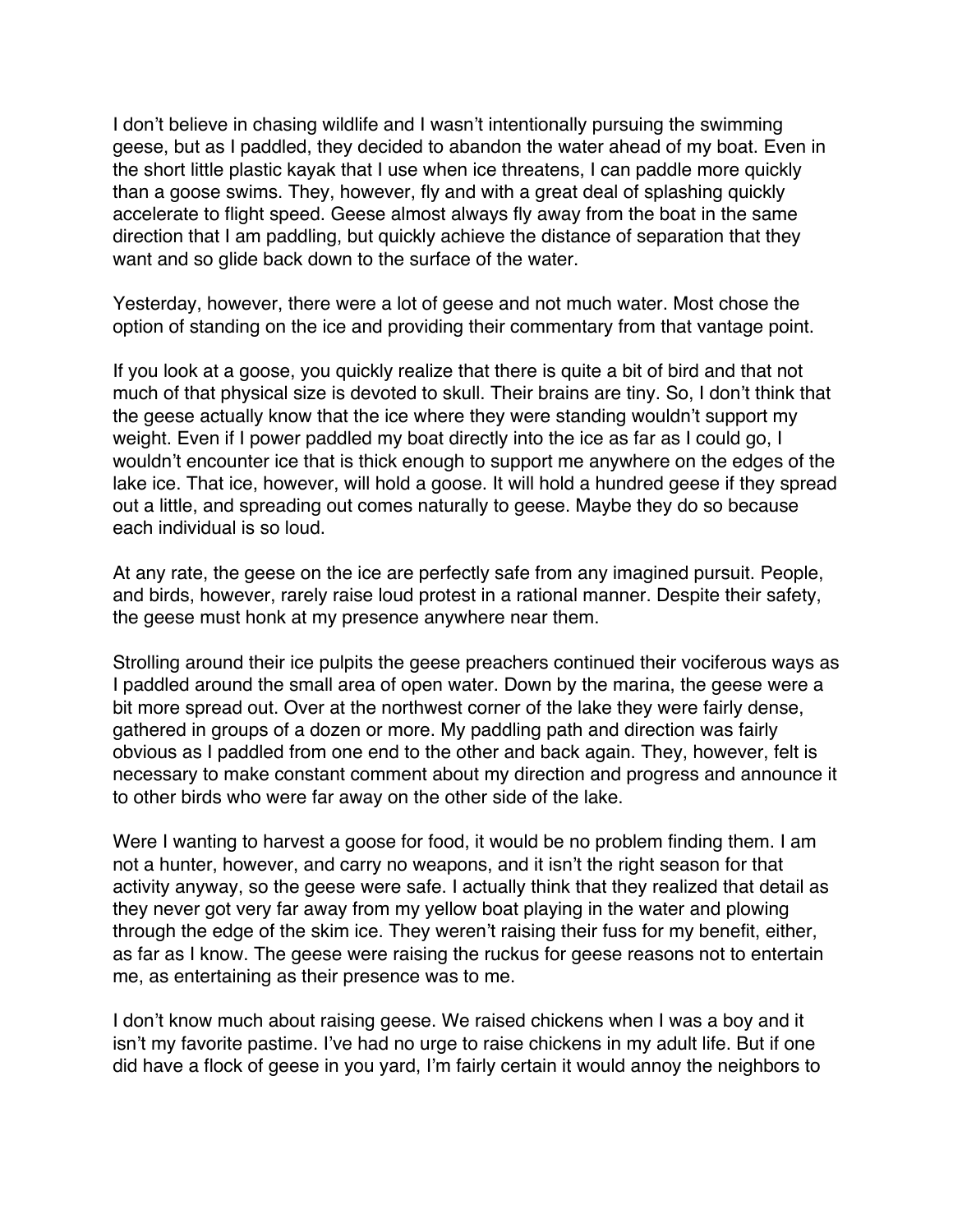<span id="page-41-0"></span>no end. A large flock of geese taken to a political rally would certainly raise the noise level and get a person noticed.

It might be as effective as some of the other tactics that are employed at rallies.

At least I think that the next time I get the urge to attend a rally, I'll go load up the boat and consider paddling instead. After all, I've never gotten around to making my sign.

Copyright (c) 2017 by Ted E. Huffman. I wrote this. If you would like to share it, please direct your friends to my web site. If you'd like permission to copy, please send me an email. Thanks!

# **March 20, 2017 – Centering**

Many spiritual traditions have a practice that is similar to what is called "centering prayer" in Christianity. The practice dates back to the contemplative prayer of the Desert Fathers and Mothers, who practiced a monastic lifestyle in the early centuries of Christianity. The form of centering prayer that I practice is heavily influenced by the writings of Thomas Merton and the Trappist Monks of St. Joseph's Abbey in the 1970's. It is a discipline of silencing the busyness of thought and clearing one's mind of peripheral thoughts. I try to devote at least one half hour block to the practice, generally on Sunday afternoons.

The practice has been mildly controversial in some corners of Christianity. As opposed to focused prayer, such as Lectio Divina, taught by Benedictines, centering prayer does not offer a specific focus for one's mind. Instead it uses silence to allow a deeper connection to God by clearing one's mind of the ideas and thoughts that normally clutter our thinking. Like any other prayer discipline, it requires practice and regular time. The controversy has to do with the lack of specific focus. Some faithful Christians believe that contemplating scripture, or having one's devotions led by specific ideas, is more productive than clearing one's mind. For me personally, I appreciate both types of devotional activity, and am not exclusively devoted to either style.

I suppose that one of the dangers of centering prayer is that there will be times when one is really centered on one's own thoughts, needs, desires, and ideas. I haven't experienced it that way, however. Quite the opposite is the effect that seems to occur for me. After a few minutes of releasing specific thoughts from my consciousness, I begin to think not about myself, but about others. In my practice, when an idea comes to my mind, I allow it to rise to consciousness, focus on it briefly and then dismiss the thought for the present. Sometimes there is a change of thoughts that range from tasks that need to be accomplished to concerns for people with specific needs who occupy my thoughts. Going through those thoughts can be meaningful and help me later when I am prioritizing my time and energies. In the context of centering prayer, however, there is a process of letting go and trusting God to provide what is needed. Instead of seeing myself as a center of activity where everything depends on what I say, do or think, I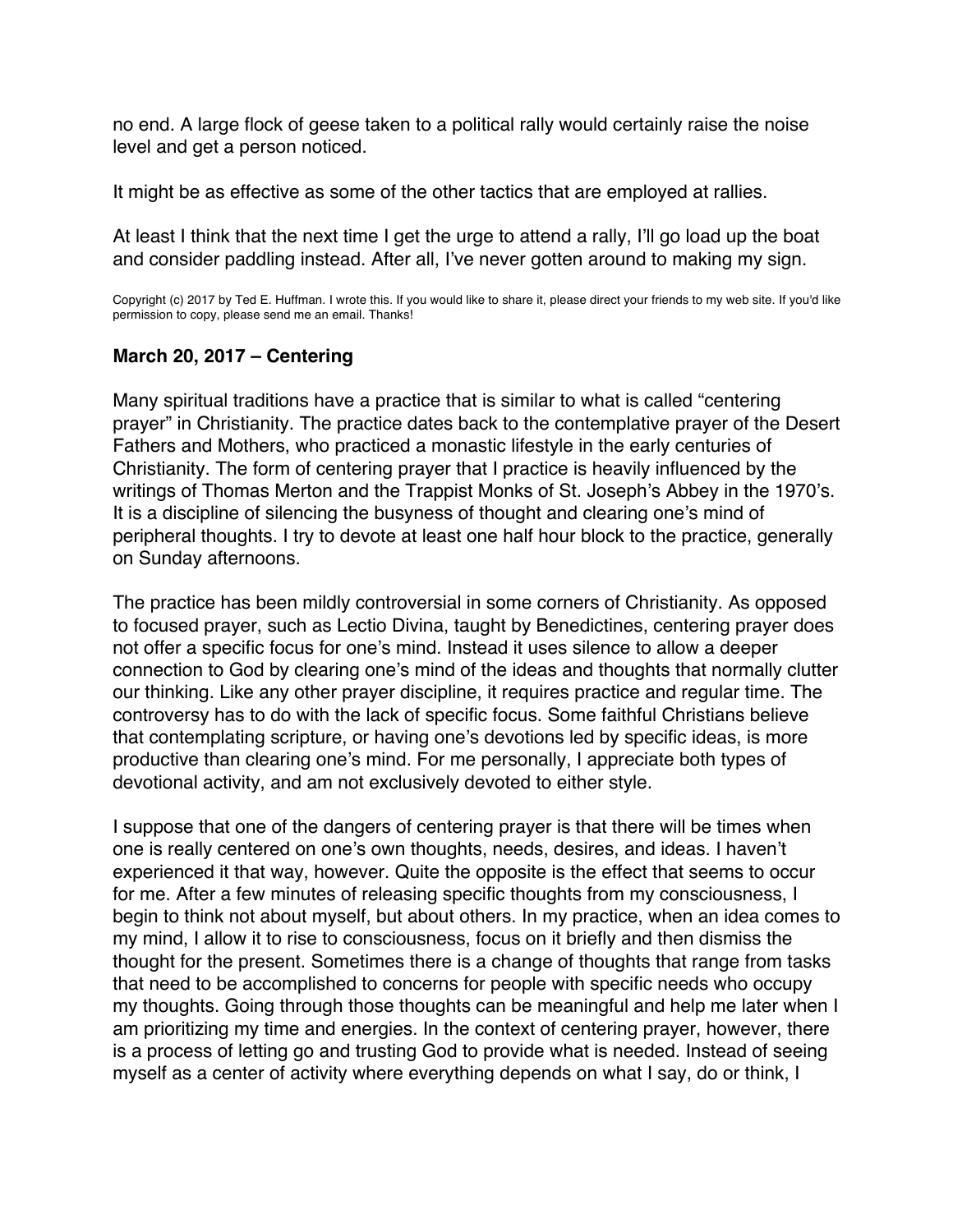diminish my focus on myself as the agent of activity. Centering prayer is the opposite of placing myself at the center. It is placing God at the center.

The earth does not revolve around myself. My needs and my greed are not the most important concerns. In the flowing history of the events of the world, my part is tiny and most meaningful when envisioned in relationship to the events of others. Life itself is infinitely larger than my ego. I can expand my connections best by realizing this truth.

One thing that I am learning through the process of centering prayer is that there is a very human tendency to view time in a very skewed fashion. We tend to think that the time of our lives is somehow more important than other times. It is as if we believe all of history pivots on our moments. Events of the past lead up to our moment. The future is shaped by our time. As I practice centering however, I begin to understand that time ebbs and flows like the waters of the globe. Our time is part of a wider river of human history, deeply influenced by the times and events of others. Life on this planet did not begin with us and will not end when our time on this earth is past.

Part of the liberation of centering prayer is something that I cannot describe in this blog. I can only point to it in a very crude manner because the tools of the blog are words. I am a lover of language. I not only write but I read to learn of the nature of this world. But words are not the same as reality. They are tools we use to describe bits of reality. As such they are limited. Our stories can be powerful, but they are not the same as the experiences that they report. Telling and hearing stories is a very good way of processing reality, but the stories do not constitute objective reality itself. Thus language always keeps a certain distance from reality. Words can point to the truth, but they are never the whole truth in and of themselves.

As I settle into the practice of centering, my prayer becomes less and less about words. I do think words as I connect with loved ones and friends. I do think words as I clear my mind. Then, when my practice begins to flow freely, my prayer is less a matter of words and more a matter of listening to other signals and signs from God. As I write this paragraph, I am deeply aware of how inadequate words are to describe so much of reality. Words are the wrong tool to speak of experiencing the absence of words.

In the routine of my week, Sunday mornings are the height of language. In our public worship, I express words that have been carefully chosen. I have prayed and thought and studied and prepared to craft a few words to share with the congregation that hopefully will lead us into a deeper connection with God. I hone my sermons throughout the week. I practice my sermons early on Sunday morning and then deliver them to the congregation. When I am finished I need to take a break from words. A silent half hour on Sunday afternoon provides a much-needed change of pace. Silence, however, is not the same thing as wordlessness. Most of the time I think in words even in my silence. Centering involves releasing even the words.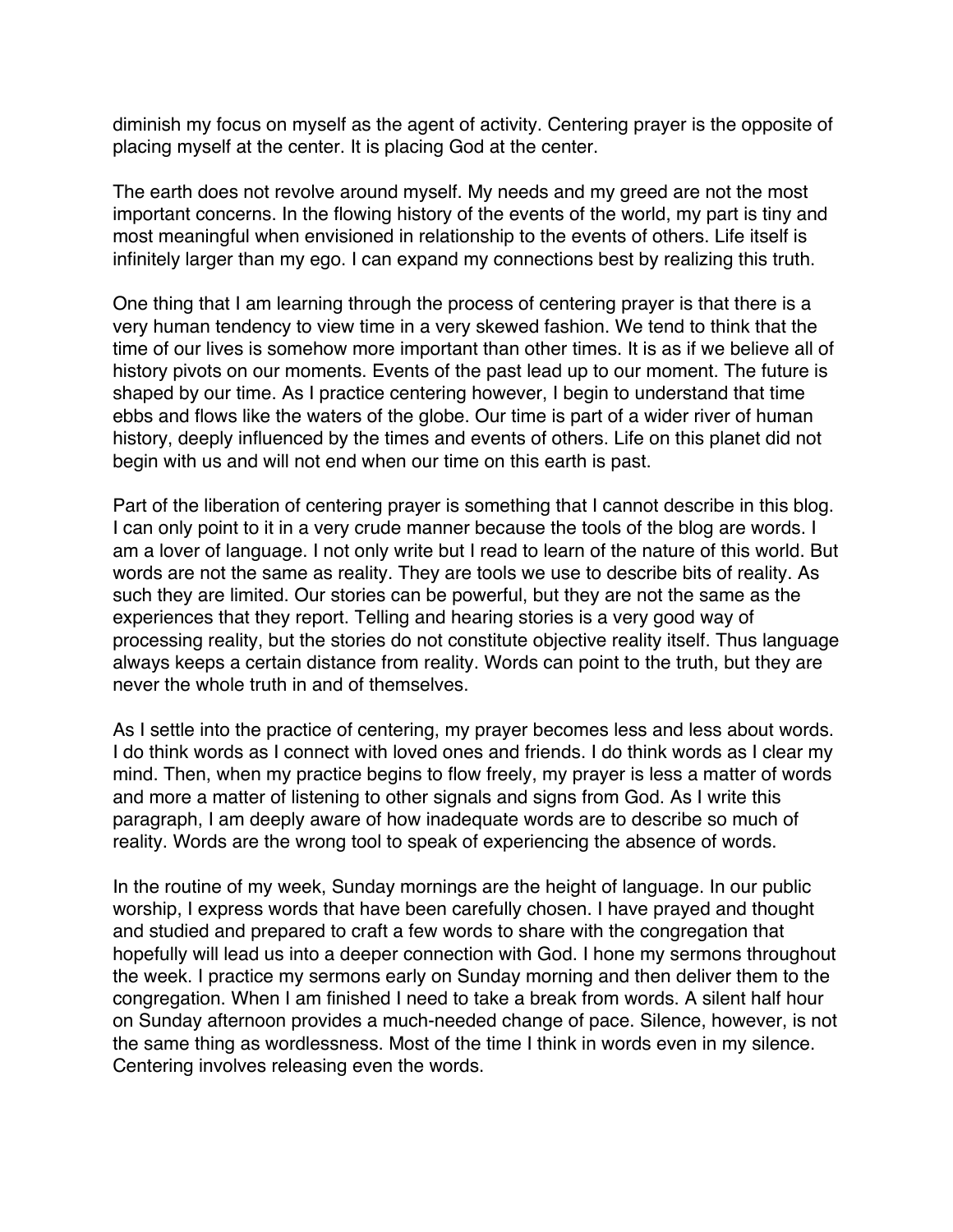<span id="page-43-0"></span>I am grateful for the opportunity of Sunday afternoon quiet.

*Note: I am adding a couple of pictures to yesterday's blog. When I published it yesterday, I forgot to include the images. If you'd like you can scroll down and see the pictures I added this morning.*

Copyright (c) 2017 by Ted E. Huffman. I wrote this. If you would like to share it, please direct your friends to my web site. If you'd like permission to copy, please send me an email. Thanks!





I went to paddle with the geese again yesterday. There was a bit more open water and I could cover some more distance until I got to places where the wind had blown the ice against the shore so tightly that I could not pass. I like to check out the changing conditions at the lake and I enjoy paddling. It is the one form of exercise that I keep up with. I'm disciplined about some aspects of my life and terribly undisciplined about other aspects. Exercise is a bit of a challenge for me. But I do like to paddle.

There is, of course, more to it than just the exercise. Getting out into the world does something very important for my spirit and is a key factor in maintaining endurance for the work I do. This week is not uncommon for me. There were a few work tasks that I needed to do on Saturday. Helping with the rummage sale clean up at noon and hosting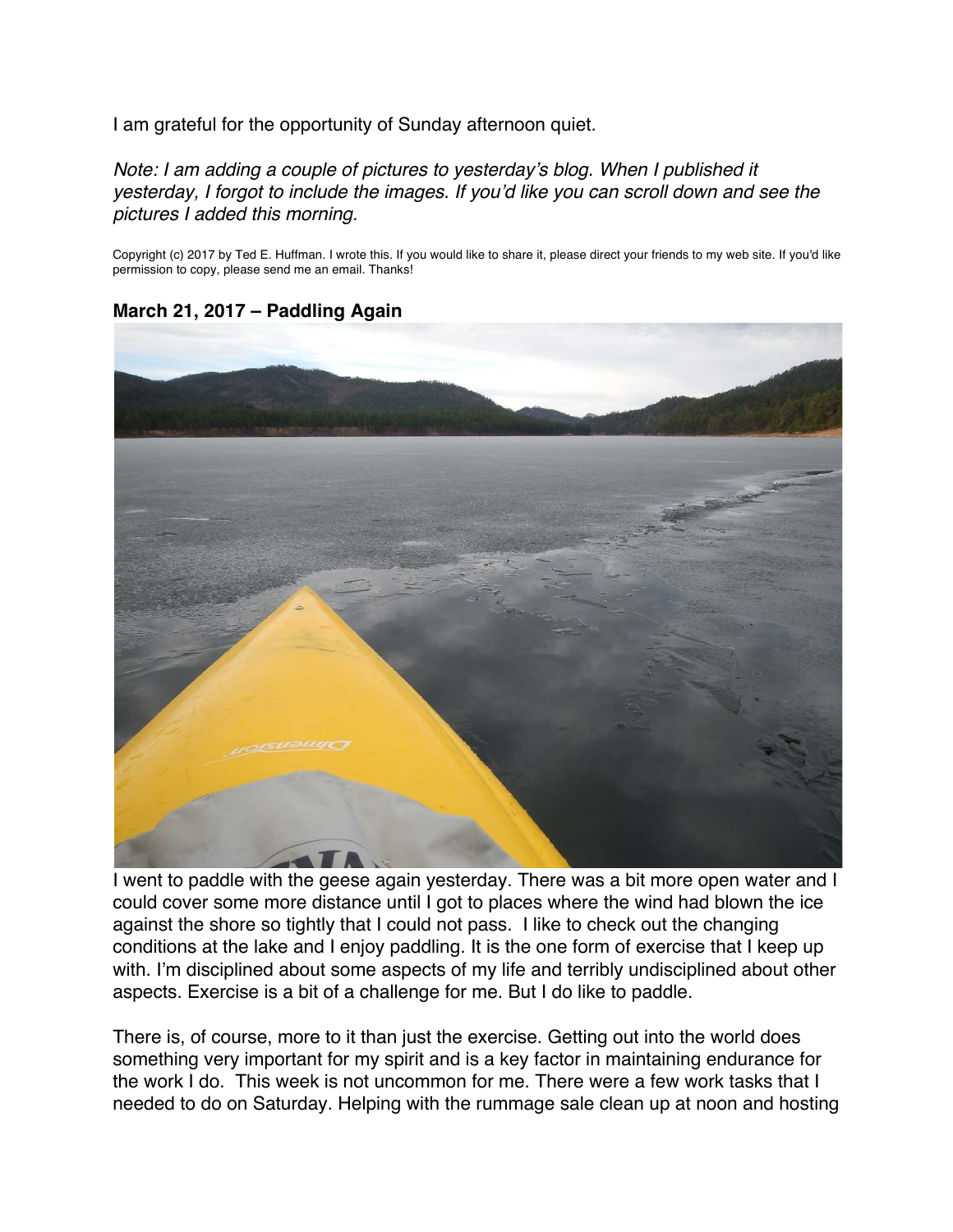a concert in the evening is a natural part of the flow of work in a busy congregation. Monday is the day that I call my day off, but I spent a couple of hours at the church yesterday, meeting with volunteers and a plumber about a small remodeling project and assembling a piece of kit furniture to help organize some of our sound equipment. I know that people in all kinds of vocations end up doing similar things. My father frequently ended up at his shop for a while on a day off. People who work more regular jobs often give blocks of their spare time to volunteer at the church. I'm no different. I'm not only employed by the church, I am also a member and I want its programs and projects to succeed. Giving a little time is part of that membership. Our church is dependent upon the generosity of members not only in their financial gifts, but also in their gifts of time. Participating in that generosity is one aspect of leadership.

Since that is the way I work and since there are some long days like today, I need to have ways to develop endurance for the work that I do. Today's first meeting begins at 8:30 am and the last will end around 8:30 pm. I'll be in the building an hour before that first meeting and may stay a while after the last one to get things set for a similarly long day on Wednesday. Sustaining that style of working over the long haul requires that I take time for quiet and contemplation and that I make time for the things that give me energy. Being outside on the lake with a paddle in my hands gives me energy.

As an aside, since I had this conversation with my sister yesterday, paddling on a lake full of ice is not the least bit dangerous. Since the middle of the lake is filled with ice, I paddle around the edges. I was never more than a few steps from the shore and never paddled in water over my head. If I were to capsize, which is unlikely, I would simply stand up and walk out of the water. The paddling is gentle and there is virtually no risk of rolling the boat because there isn't room to even put the boat on its edge.

My regular contacts with the natural world remind me of a poem by Mary Oliver.

"Mindful" by Mary Oliver

Every day I see or hear something that more or less

kills me with delight, that leaves me like a needle

In the haystack of light.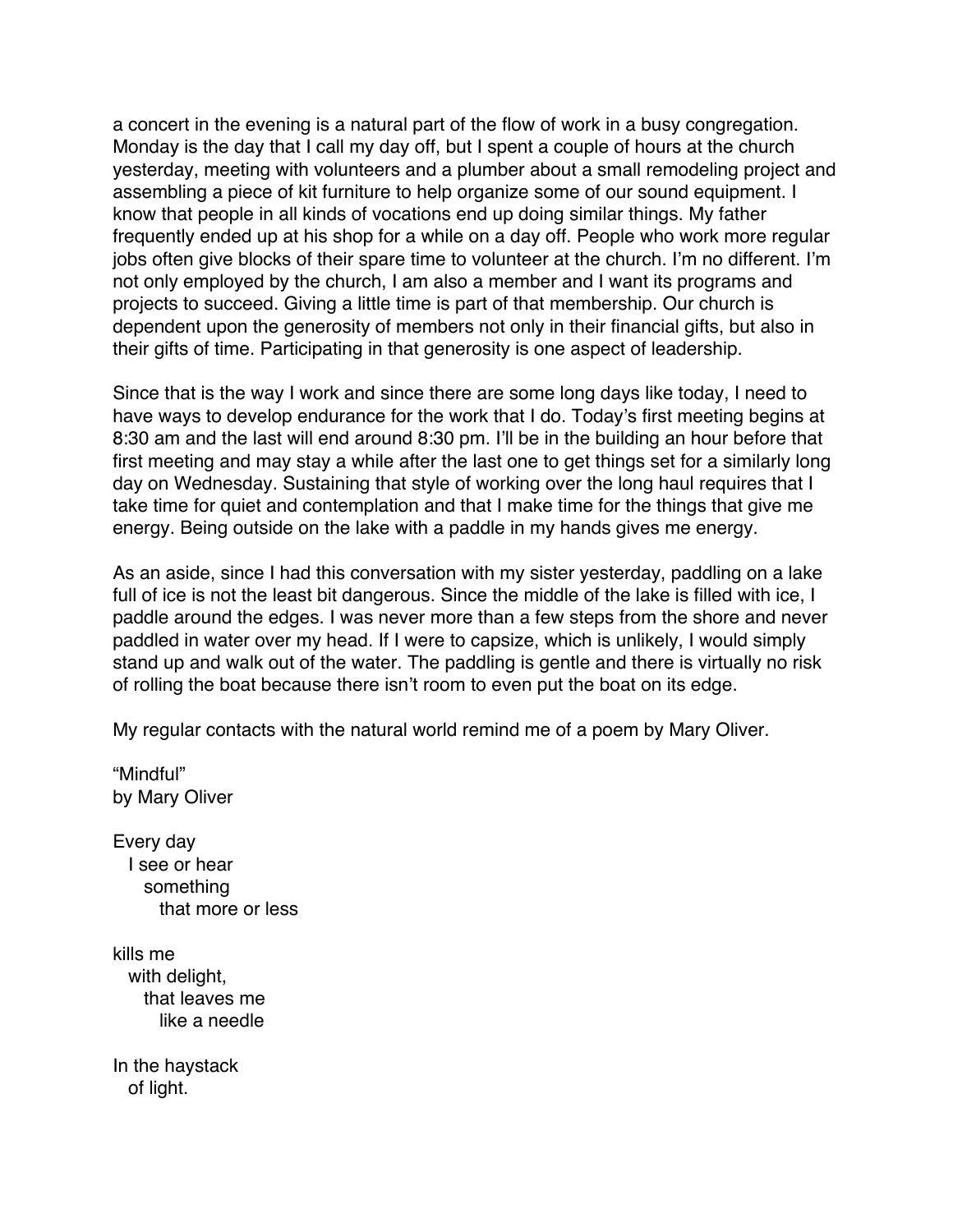It is what I was born for to look, to listen,

to lose myself inside this soft world to instruct myself over and over

in joy, and acclamation. Nor am I talking about the exceptional,

the fearful, the dreadful, the very extravagant but of the ordinary, the common, the very drab,

the daily presentations. Oh, good scholar, I say to myself, how can you help

but grow wise with such teachings as these the untrimmable light

of the world, the ocean's shine, the prayers that are made out of grass?

"Like a needle in the haystack of light" - it is a fitting description of how I feel when I venture alone into the natural world. The lake where I paddle isn't one of the big lakes of the world. Still I feel tiny sitting in my boat on its surface. I'm bigger than a goose, but I don't sit much taller than they stand. When they are on the ice, and I am in my boat, we are mostly eye-to-eye. I understand that I don't exactly view the lake from a goose's point of view. Their range of vision is different from my own. But it is a different perspective than that of walking along the shore. My little boat is sensitive to the movement of the water. My paddle slides on the surface of the ice. Even a hard tap with the paddle won't break through any more than just light skim ice. The ice that wouldn't hold my body weight were I to stand on it is still thick enough to feel solid to the touch of my paddle. The eagle soaring high overhead probably has a very good view of me, but I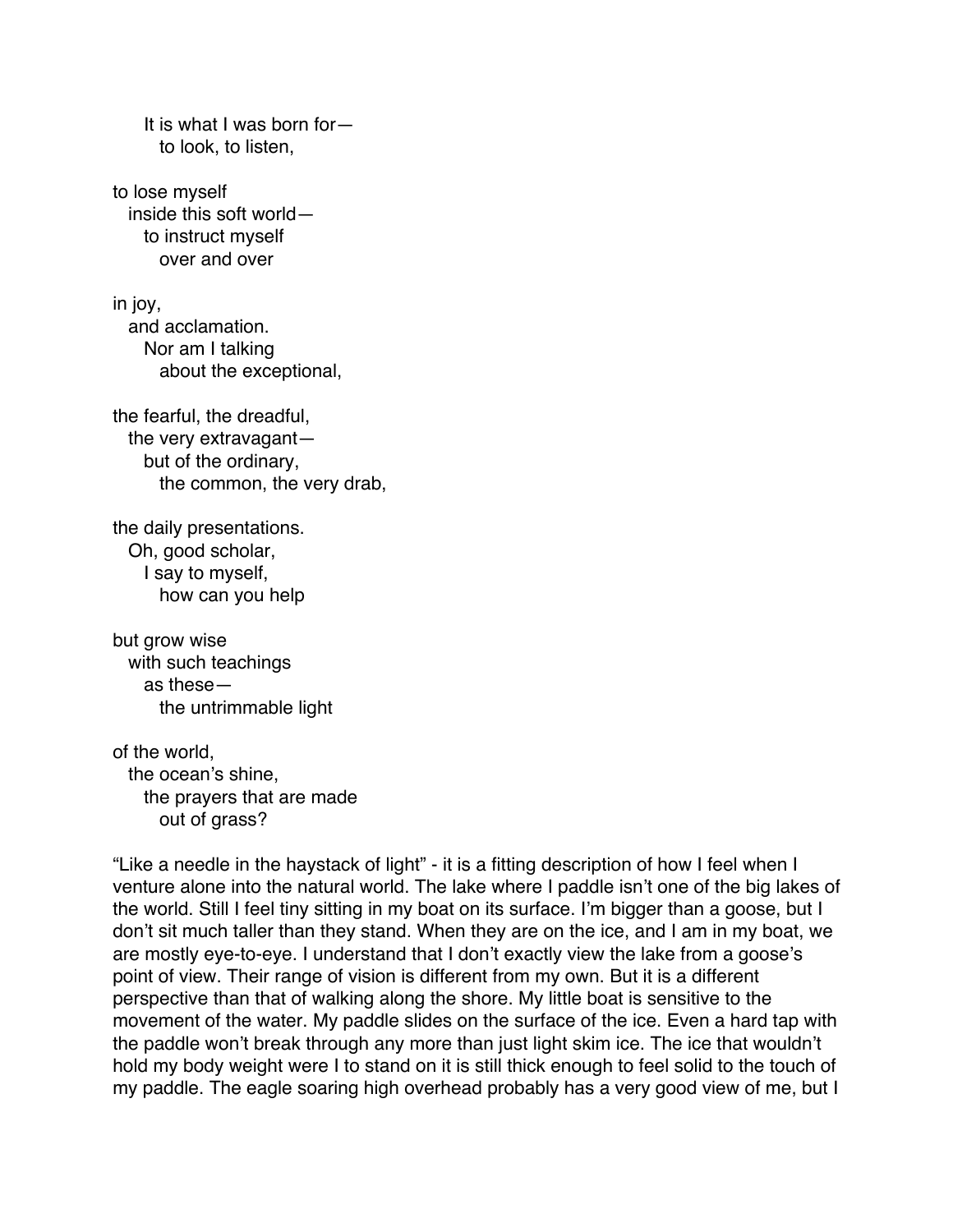<span id="page-46-0"></span>have to strain to see the detail of his wing feathers. I feel small in the scope of the world, but I definitely feel that I am a part of this magnificent beauty.

I have enjoyed times of playing in the surf with my boats or steering them through whitewater, but there is a different pleasure of paddling on calm waters. I don't have to think about technique. The boat is nimble and goes where I want it. Even on its edge the boat feels completely stable. Small kayaks are less boats that you climb aboard and more like specialized clothing that you wear. My boat fits me and turns with the swivel of my hips and stays perfectly aligned when I lean one way or another.

If Mary Oliver can offer prayers made out of grass, certainly I can offer prayers made of droplets of water.

Copyright (c) 2017 by Ted E. Huffman. I wrote this. If you would like to share it, please direct your friends to my web site. If you'd like permission to copy, please send me an email. Thanks!

# **March 22, 1017 – Wilderness**

I have read a lot of books about the value of wilderness. From the stark black and white photographs of Ansel Adams to the poems of Wendell Berry, from descriptions of canoe trips in the barren lands of northern Canada to the stories of trekkers in Nepal, there are countless stories of encounters with the wilderness that transform lives. I grew up with an appreciation for the wilderness. The other side of the river from the church camp I attended in my childhood and youth is the Absaroka-Beartooth Wilderness; 944,000 acres of federal wilderness spanning the border of Montana and Wyoming. Although the official wilderness designation wasn't made until after I was an adult, the land was roadless and wild and access then as now was by walking.

Lent is a season of awareness of the wilderness. The 40 days of Lent are a symbolic connection with the 40 days that Jesus fasted and prayed in the wilderness before beginning his ministry. That particular sojourn into the wilderness has a symbolic connection with the 40 years that the people of Israel wandered in the wilderness between the Exodus from Egypt and their entrance into the promised land. Wilderness as a place of testing, refinement and purification of the soul is a major biblical theme.

But you don't have to travel to distant and remote locations to experience the wilderness. In the days when I lived in Chicago, I used to go to the shore of Lake Michigan and face east with the full expanse of the water in front of me and the city behind me and out of sight. Had you asked me in those days, I would have reported that the true wilderness, from my point of view, was the city. I was a small town boy, unused to the ways of the city and seriously lacking in street smarts. The maze of locks and barred windows and security measures and crowds was a mystery to me. I never felt fully at home in the city. It was its own kind of wilderness on my journey toward my adult life.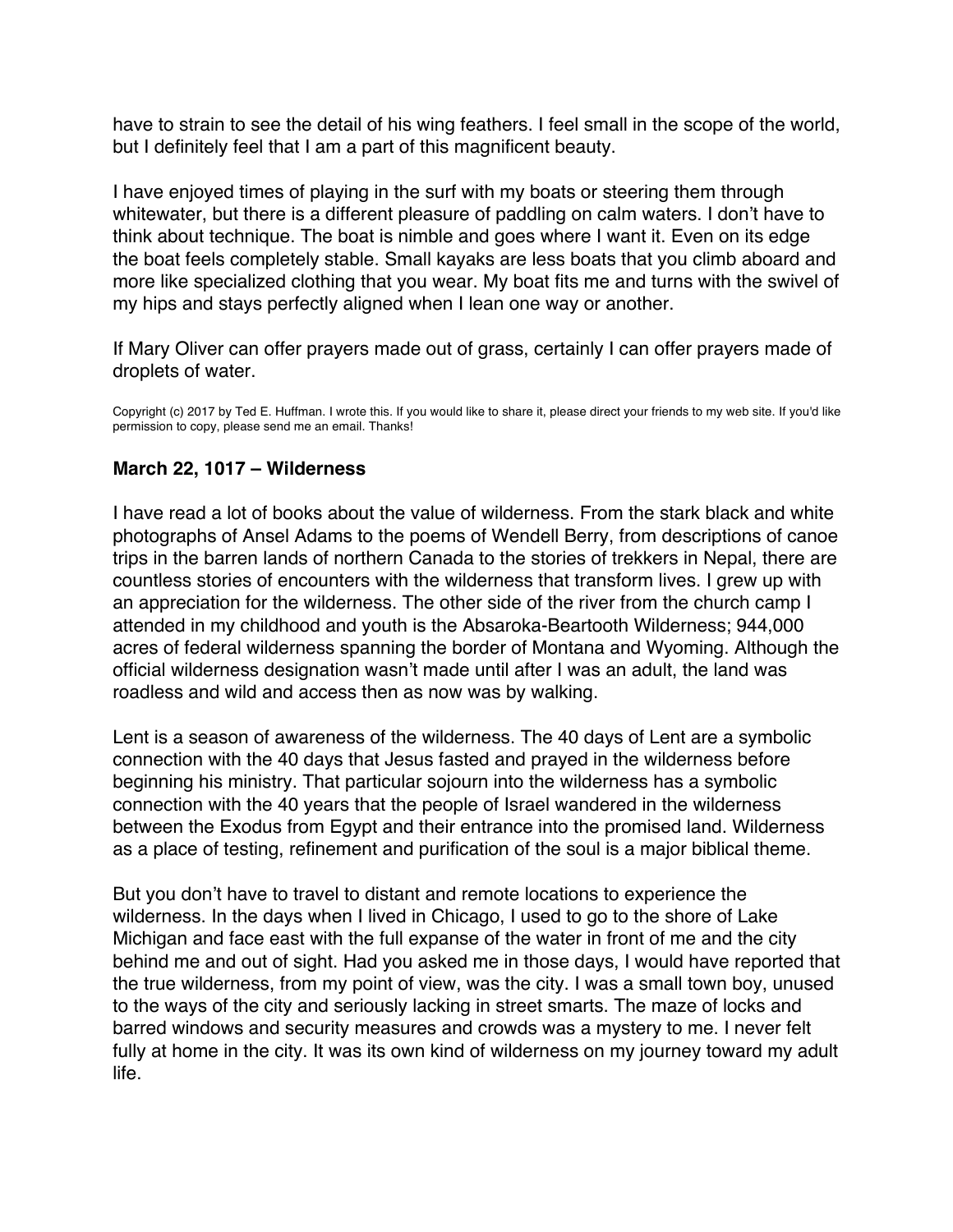I met Chicago natives for whom the North Dakota Badlands or the mountains of Montana seemed wild and dangerous, but from my point of view those places were infinitely safer and easier to navigate than the Chicago neighborhoods just outside of the University of Chicago Campus.

This week has been a reminder to those of us who live in the hills that you don't have to travel to come face to face with the wilderness. Yesterday was a day of fog and freezing rain. Driving home last night I could barely see the edge of the road. Driving slowly, I couldn't see the lights of the corner store until I was at the intersection where it stands. The trees were encased with a layer of ice so thick that it didn't easily break off of the branches. Today the forecast is for sunny skies and temperatures in the 70's - a variation of nearly 40 degrees in temperature. Our place will literally look like a different place in just a few hours. Those who have forsythia in their yards will be able to watch the bright yellow blossoms emerge from the ice today. The challenges of simply predicting the weather in the hills give living in this place a sense of wildness.

As a reader I am struck by different attitudes towards wilderness. For many, wilderness is a kind of test - something that must be endured on the way to promise. The sojourn of the people of Israel is seen as a wilderness that must be crossed and put behind before they can enter the promised land. Others see the wilderness as a worthy destination in and of itself. Nicholas Kristof wrote, "The wilderness is healing, a therapy for the soul." Mark Udall wrote, "Personally, wilderness helps me get back in touch with natural rhythms, helps me reflect and, in the price, restore my creativity."

Other writers describe the wilderness as a commodity that can be exchanged. Wild places, to them, are to be exploited for resources such as minerals, fuel and timber. The wilderness exists as a source of the things that they want. The differences in approach to wilderness are, of course, the subject of much political wrangling and controversy. Experts have wrangled at achieving some kind of balance between remoteness and access and between preservation and development from the beginnings of human expansion into the wider world.

Still other writers describe the wilderness as both judgment and the source of peace. Anne Frank wrote, "I see the world being slowly transformed into a wilderness; I hear the approaching thunder that, one day, will destroy us too. I feel the suffering of millions. And yet, when I look up at the sky, I somehow feel that everything will change for the better, that this cruelty too shall end, that peace and tranquility will return once more."

Henry Thoreau's victim, "In wildness is the salvation of the world," carries a similar sentiment. Rather than a test, that which is wild offers a healing solution to the problems of urban living and human crowding.

However stated, wilderness has a profound effect on humans and our quality of life. We are who we are because we are shaped by the wilderness that surrounds us.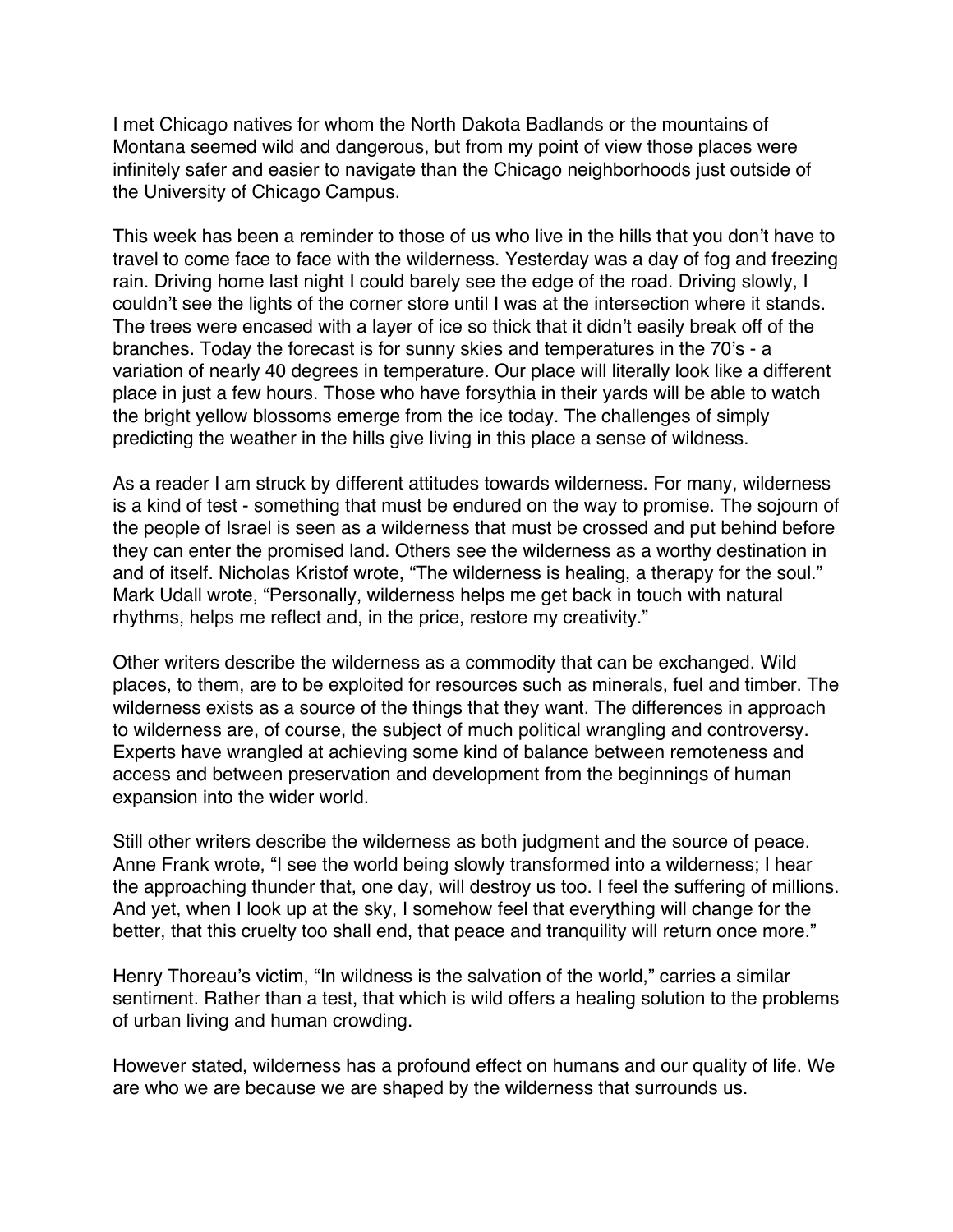<span id="page-48-0"></span>Each year the season of Lent affords us the opportunity to reflect on the wild places of our lives, not only the physical wilderness of remote places, but also the emotional wilderness of grief and loneliness and doubt and fear. We are challenged to face the wildernesses of our lives and enter into them on a spiritual journey questing after truth and meaning for our lives. In my experience the answers that come from facing the wilderness do not always come easily or quickly. Often it takes discipline and time to discover the depth of meaning and direction that are granted.

May we overcome our fears and walk in the wilderness of our lives this season.

Copyright (c) 2017 by Ted E. Huffman. I wrote this. If you would like to share it, please direct your friends to my web site. If you'd like permission to copy, please send me an email. Thanks!

### **March 23, 2017 – In This Together**

One of the tasks I pursued yesterday was delivering information on our community's Palm Parade to colleagues in other churches around town. The Palm Parade is a very simple affair. After commenting on the number of churches that line Kansas City Street in our city's down town, we decided to gather several churches on Palm Sunday and walk down the street waving our palms. The church that is at the eastern edge of the area with churches has a lovely prayer park where the group could gather, hear the Gospel story and sing a song. The parade was such a success that this year we've expanded the invitation to include other congregations. Everyone is welcome to participate, so I delivered posters to a wider circle of congregations than last year's efforts.

The process gives me an opportunity for short conversations with my colleagues and I appreciate the connections. Much of the time we go about our ministries focusing on the needs of our congregations without a lot of thought about what our colleagues are facing. Sometimes we fall into a kind of competitive mode in which other congregations are somehow seen as opposed to the work we do. In some ways our community is over-churched. The expansion in the number of congregations and para-church organizations in the past twenty years is striking, with the number of congregations rising at a far more rapid pace than the population. This means that there are more churches and more of them are smaller. Like other communities, we have a few large congregations. In our town the title of largest and fastest growing changes fairly quickly with some of the congregations following a kind of boom and bust cycle. We also have a smattering of mid-sized congregations. Some, like the one I serve, are historic churches. Ours was the first Christian congregation organized in our city and has been around as long as there has been a Rapid City. Ours also is a stable congregation, having been roughly the same size with a few ups and downs for more than 50 years.

Because of the stability of our congregation, I have the luxury of not having to worry about competition from other congregations. Although there is a bit of church swapping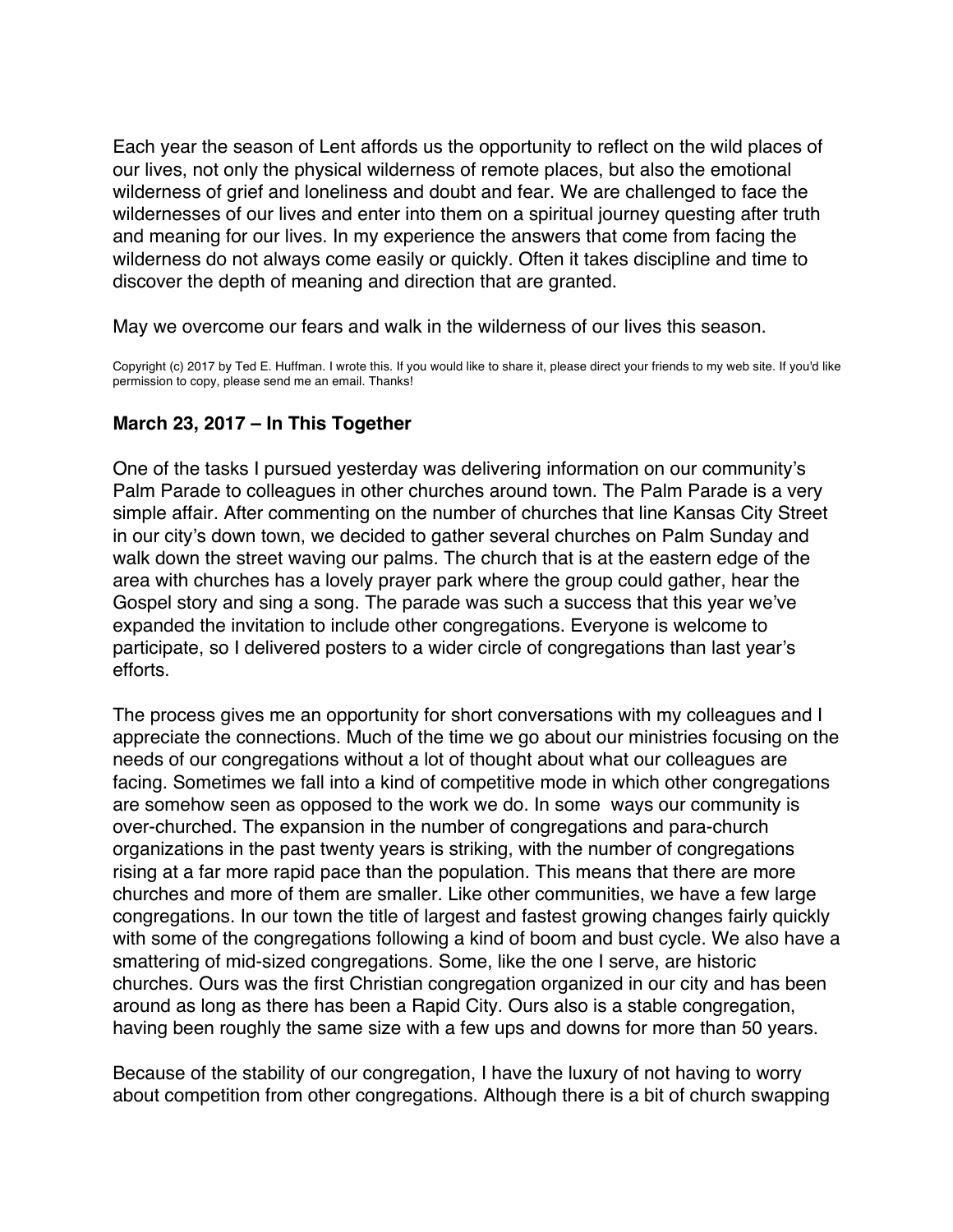and families moving from one congregation to another, this process isn't a threat to our congregation. It is easy to understand that some individuals will have several different stops on their spiritual journeys and we are grateful to be their church home for whatever period of time we can serve their needs. When someone leaves our church we pray that they will find a congregation and a place to continue to grow in their faith. And we are the recipients of new members who have been nurtured by other congregations in their paths.

A short conversation with a colleague is a good reminder that we are all in the same business - the business of serving the spiritual needs of our community. There are times when the days get long and the work is difficult when being a pastor can seem a bit like a lonely profession. Much of the work that occupies my time is of a confidential nature. I spend a lot of time listening to stories that are not mine to tell. Because I am very careful about sharing my work, there are times when I convince myself that no one could understand what I am experiencing.

Speaking with my colleagues reminds me that I am not alone.

One colleague who is new to our town and whom I met for the first time yesterday invited me into his office and we chatted about our community and the challenges of ministry in this place for nearly an hour. I'm sure he appreciated the perspective of one who has been around for a while and I appreciated the perspective of someone who is looking at our community with a fresh set of eyes and experience honed in other places.

In other congregations, I had only a brief interchange with an office administrator who is well trained in greeting the public. I'm sure that in some churches the posters I delivered ended up in the garbage can before receiving any serious consideration. I know that a similar phenomena occurs in our church when someone stops by cold promoting some particular event that doesn't fit into our schedule.

Today has a different flavor. It is one of the things that I enjoy about my job - each new day offers new possibilities. It may be weeks and even months before I have an opportunity to go visiting other churches again. I do have a weekly bible study with colleagues of other denominations that provides regular contact, but that can become routine and while helpful, doesn't open me to all of the different ministries and leaders who help form our community.

The three synoptic gospels - Matthew, Mark and Luke - all report of a time when Jesus disciples reported to him that there were others out there helping people. Jesus instructed his disciples to not hinder their good works, saying, "whoever is not against us is for us." That is a refreshing attitude in what has become a hyper-competitive atmosphere among religious leaders. Other churches are not our enemies. They are doing the work to which they are called and in a real sense they are "for us." It is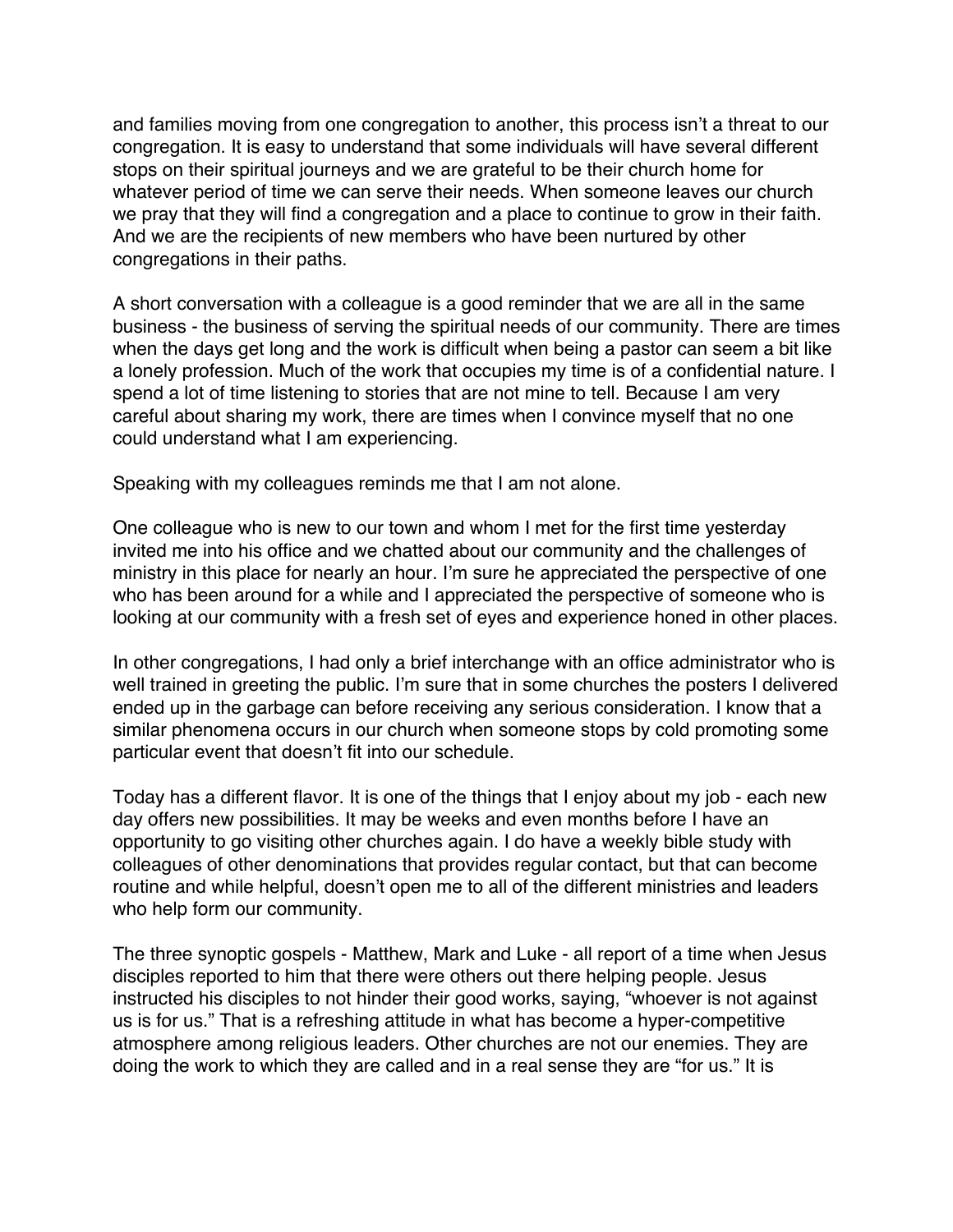<span id="page-50-0"></span>something that the members of our congregations understand intuitively. Usually the animosity between congregations is fueled by the leaders of the congregations.

My adventures yesterday are a good reminder of the good works that are being done by other Christian leaders in our community. I hope that they have sensed my appreciation for what they do. I trust that we will be able to continue to build partnerships and shared ministries to serve our community.

In just a few weeks it will be Palm Sunday and we'll have the joy of all joining together for a short walk through our city's center proclaiming our faith and being reminded that we are all in this together.

Copyright (c) 2017 by Ted E. Huffman. I wrote this. If you would like to share it, please direct your friends to my web site. If you'd like permission to copy, please send me an email. Thanks!

# **March 24, 2017 – Long Distance Communications**

Global climate change has been the subject of more than a little political talk in the past decade. Some politicians have claimed that the science of climate change is flawed, but their loud expressions have done little to change the basic facts about what is occurring. I really don't understand the politics that motivate people to deny the results of scientific exploration, but I'm sure that it has to do with money - the usual motivator in political debate. It is still possible for some companies to make large short-term profits at the expense of long term goals by exploiting certain fuels as if their use had no consequences. It is a problem that we humans have found over and over again. When companies or individuals are allowed to extract huge profits by not paying the full costs of their enterprises there can be great personal wealth at great cost for the wider society. Consider Superfund pollution clean up. Had the original enterprises been forced to clean up their own mess, they would not have found profit in their industry.

However, as I said, I am no expert on politics and I don't fully understand the motivations of others.

There has been a great deal of news about how air pollution is becoming a huge problem in the cities of China. Despite strong efforts by the government to reduce emissions of smog-forming chemicals from power plants, steel factories and automobiles, extremely polluted air is threatening the health of people in many urban areas. A new study suggests that climate change may be a factor in the excessive pollution. Changing weather patterns linked to rising global temperatures have resulted in a dearth of wind across northern China. When the wind doesn't move as had once been the case, the pollution lingers. Severe pollution has been blamed for millions of premature deaths. The situation will almost certainly force Chinese leaders to close steel factories and coal-fired power plants. Those actions will, in turn, affect the prices paid by consumers around the world for certain products.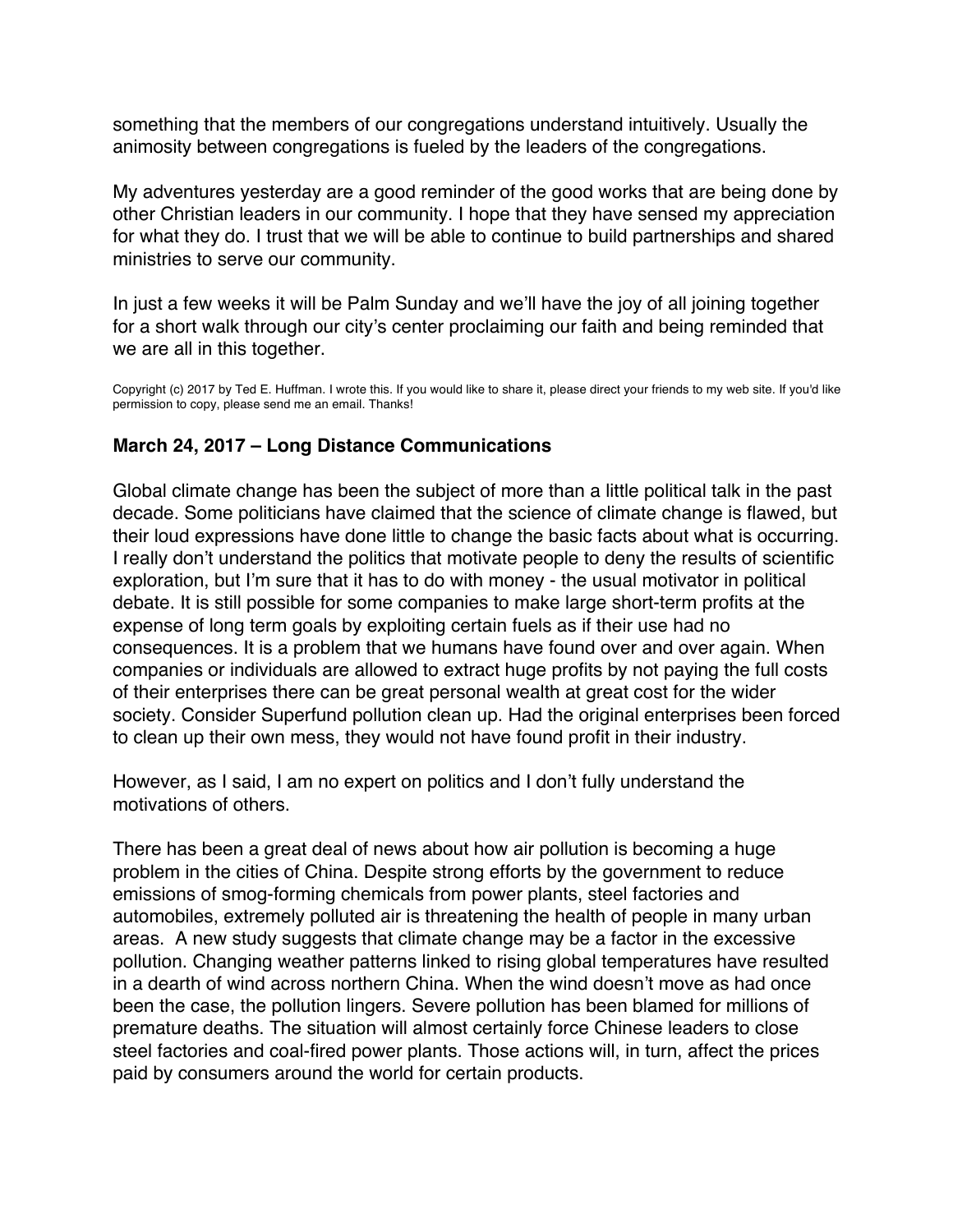One of my book groups is reading an excellent book by Miroslave Volf: "Flourishing: Why We Need Religion in a Globalized World." I haven't finished the entire book yet and am not in a position to offer a complete review, but it is clear from what I have read that we live in an increasingly connected world. What we do - the decisions we make about our lives and transportation and the goods we consume - makes a difference in the lives of others who live far away and whom we might not otherwise ever know. We are all connected on this planet and the actions of one affect the many.

In 2007 I decided that I would like to have an expedition kayak for exploring the waters of the Puget Sound where our son and daughter-in-law live. Not wanting to invest the \$2,000 to \$4,000 required for a factory-made boat, I read up on the topic and fashioned a homemade skin-on-frame boat. The framework of my boat is Black Hills Spruce, cut from two planks given to me by a friend. The covering is aircraft-grade Dacron. Original sea trials were in Sheridan Lake, followed by a trip to the Puget Sound that October.

My research into skin-on-frame boats and Greenland paddles led me to online and longdistance relationships with others who paddle and Qajaq USA and the Greenland Kayaking Association (Qaannat Kattuffiat). Though that association I learned two stories worth repeating today.

John Pedersen is a native Greenlander who pursues a subsistence lifestyle for his family. He uses traditional weapons and tools to hunt various prey to feel himself and his family. Those of us living in temperate zones can't quite imagine how people who not long ago were had polar ice to give them access to food sources. With the melting of the ice they need to travel farther and farther and animals are harder and harder to find. Harvesting food is more difficult than can be remembered by even the oldest members of the community.

You can argue the politics of climate change. You might even argue the science of climate change. It is different to read the story of a person who is directly affected.

Kiliii Yuyan is a member of the Inupiat people who live on the North Slope of Alaska. Seeing the ravages of consumer culture and rampant alcoholism and drug abuse on others, he has been very intentional to pursue traditional ways for himself and his family. The traditional lifestyle is very dependent upon the ocean and the animals that live there. One might think that increasing water levels would benefit them and their hunting, but there is an unforeseen problem. As the pack ice melts the polar bears are forced to change their territories. The result is that more and more polar bears are coming into regular contact with human communities and posing a threat to traditional hunters who often have to transport food long distances with little or no defense against a polar bear attack. The people stand very close to losing their very existence. Their day-to-day life is being threatened by the changes in the climate.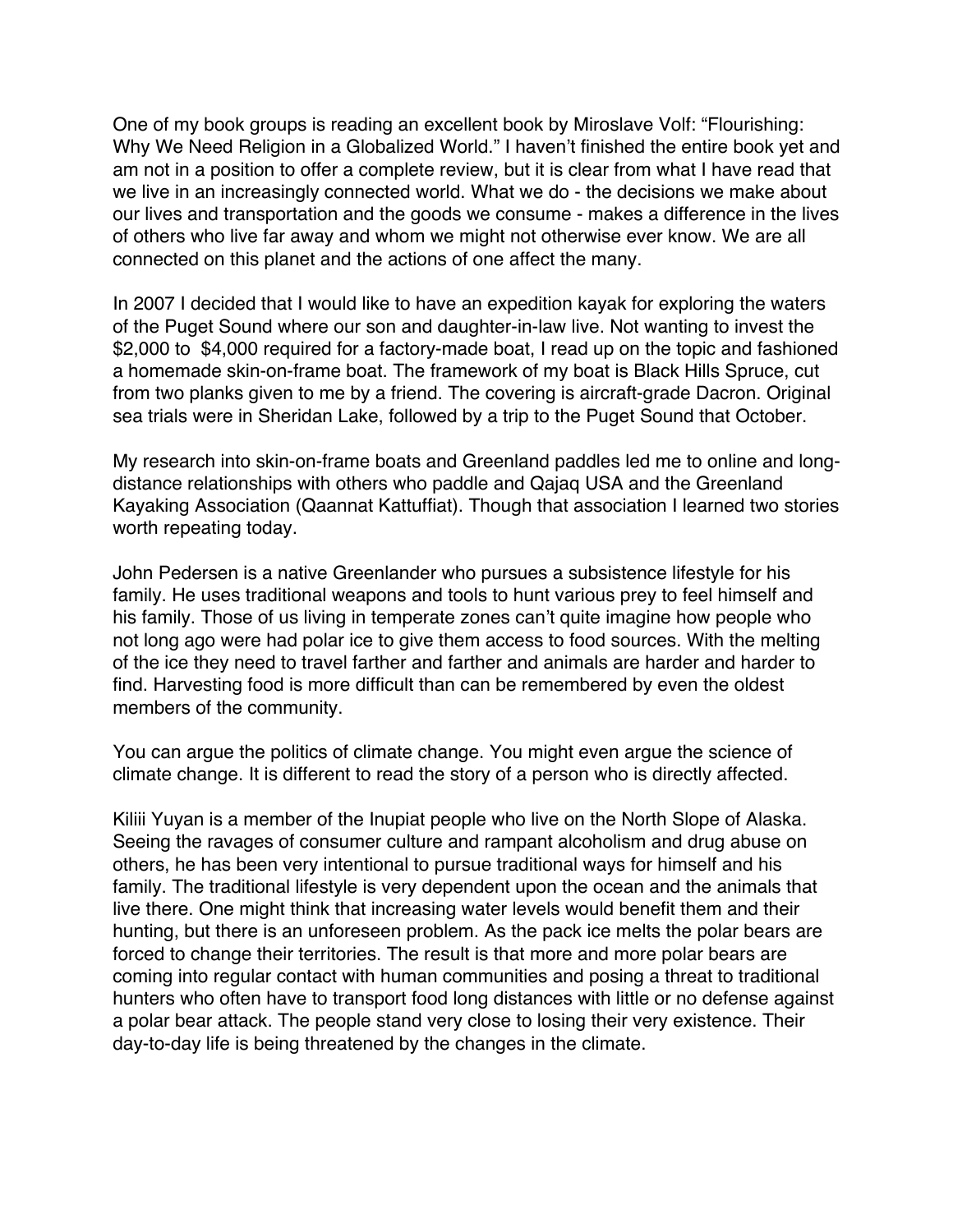<span id="page-52-0"></span>These are just two stories of others who share my passion for traditional boats. But they demonstrate clearly to me that the decisions I make in my everyday life about what vehicles to drive, how to heat my house and which foods to eat have a direct impact on the lives of others. We can ignore our connections to those who live in distant places, but it doesn't change the fact that they are people just like us and our behaviors have a direct effect on their day-to-day living.

I do not have the solutions. I do not know the answers.

I do know that we who care about the lives of others cannot continue to ignore them. I know that whether it is air pollution in China, long travels to find food in Greenland or polar bear attacks in Alaska, our sisters and brothers are struggling. And we are all in this together.

Copyright (c) 2017 by Ted E. Huffman. I wrote this. If you would like to share it, please direct your friends to my web site. If you'd like permission to copy, please send me an email. Thanks!

### **March 25, 2017 – Chronic Mental Illness**

Earlier this week I was visiting with a friend who has a child whose life has been disrupted by schizoaffective disorder. The disorder is a combination of the symptoms of schizophrenia and mood disorder. It sometimes involves periods of depression, but also can involve manic episodes. The symptoms seem to cycle, with times of improvement followed by times of severe symptoms. There have been episodes of delusions, hallucinations, high energy and depression. As would be the case of any family with a child struggling with a chronic disease, they have sought to find the best treatment available. They have consulted with psychiatrists and behavioral therapists. They have endured periods of hospitalization. There have been medications that seemed to help for a while and then were less helpful. There have been counselors who have connected and others who have not. The adjustment to the reality that this is a condition that can't be cured - that it is something their child will live with for the rest of his life has been difficult. Ongoing research can at times seem very hopeful, but so far nothing has been discovered that approximates a cure for those who suffer from this disease.

Like other families coping with chronic illness in the family they have made some big adjustments in their lives. The on-going care of their son has had to become a priority an it has affected the employment of the parents and of a sibling. A larger portion of the family's resources have had to be devoted to providing care. Sometimes full-time around-the-clock care is required and that can be expensive if provided by professionals. When the family provides the care it is exhausting and interferes with other activities.

Knowing that you have a child whose illness may continue beyond the span of your own life means that you have to make special retirement and estate plans. There may be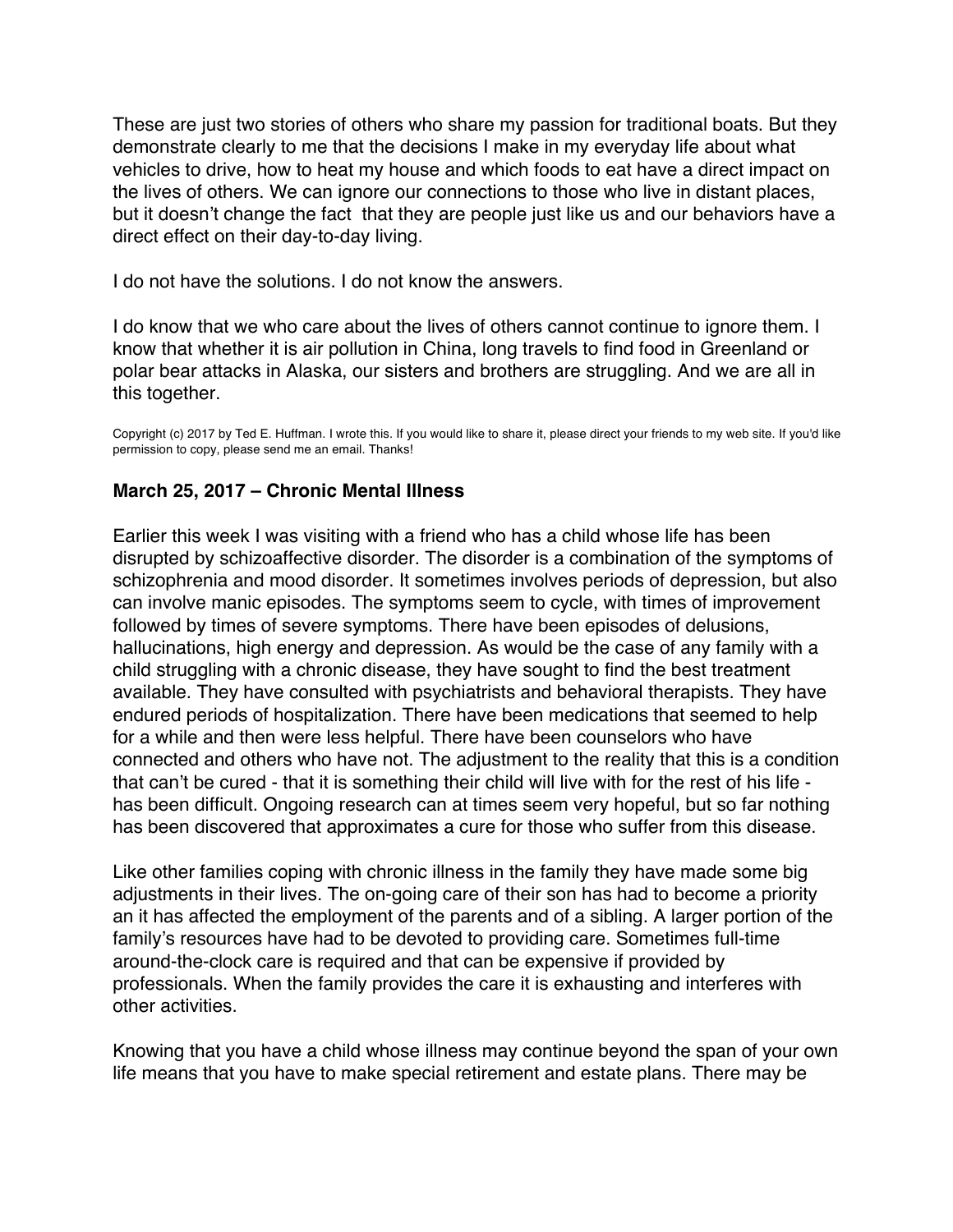needs that continue for many years after the death of the parents and they seek to provide for those needs as best as they are able.

On top of all of that the stigma that is attached to mental illness in our country can be oppressive. In many ways the illness is the biggest thing that is going on in their lives, but there are many places where conversation about mental illness is not welcome. Furthermore the stigma carries with it some false assumptions that are made about mental illness. Mental illness is a disease not a moral failing. It is not caused by poor parenting skills. It is not caused by the household environment. However, some people, who have not experienced mental illness or who are misinformed continue to perpetrate old ideas about its origins. For decades upon decades people have tried to cover up mental illnesses. Hiding the illnesses and often those who suffer from them has resulted in grave misunderstandings. Those who suffer from mental illness have frequently been locked up because of society's failure to understand their illnesses. Incarceration is not an effective treatment for an illness, but it has been the result of a failure to understand certain behaviors and an inability to provide adequate treatment.

Here is the thing, however. My friend has found that whenever he talks about their struggles with illness and their search for effective treatment others come up and thank him and then tell the stories of their own family members who suffered from chronic and severe mental illnesses.

Mental illness is far more common than most people believe. Schizoaffective disorder, the illness from which our friend's child suffers, is common. More than 200,000 new cases are diagnosed every year. It occurs at about the same rate as childhood diabetes. It is more common than uterine cancer. It is far more common than rare diseases such as Lou Gehrig's disease.

Common though it may be we are reluctant to talk of it.

The reluctance to talk has resulted in less support for research into effective treatment for the disorder. Researchers are making great strides in understanding brain chemistry and structure. The more that is learned, and the more advance diagnostic tools that are developed, the closer we come to providing treatments that allow sufferers to resume normal activities. In some ways, however, brain science is in its infancy. Brain scans yield more detailed information but so far have not yet become effective in the diagnosis of schizoaffective disorder. The difficulty in diagnosing the disorder is part of the problem of effective treatment. Because the symptoms can include symptoms of bipolar disorder including feelings of euphoria, racing thoughts and risky behavior, treatment of those symptoms alone can leave the sufferer with untreated hallucinations and delusions which can cause major disruptions in everyday life.

Medical treatments can be effective in altering brain chemistry, but science is only beginning to understand the nuances and complexities of brain chemistry in healthy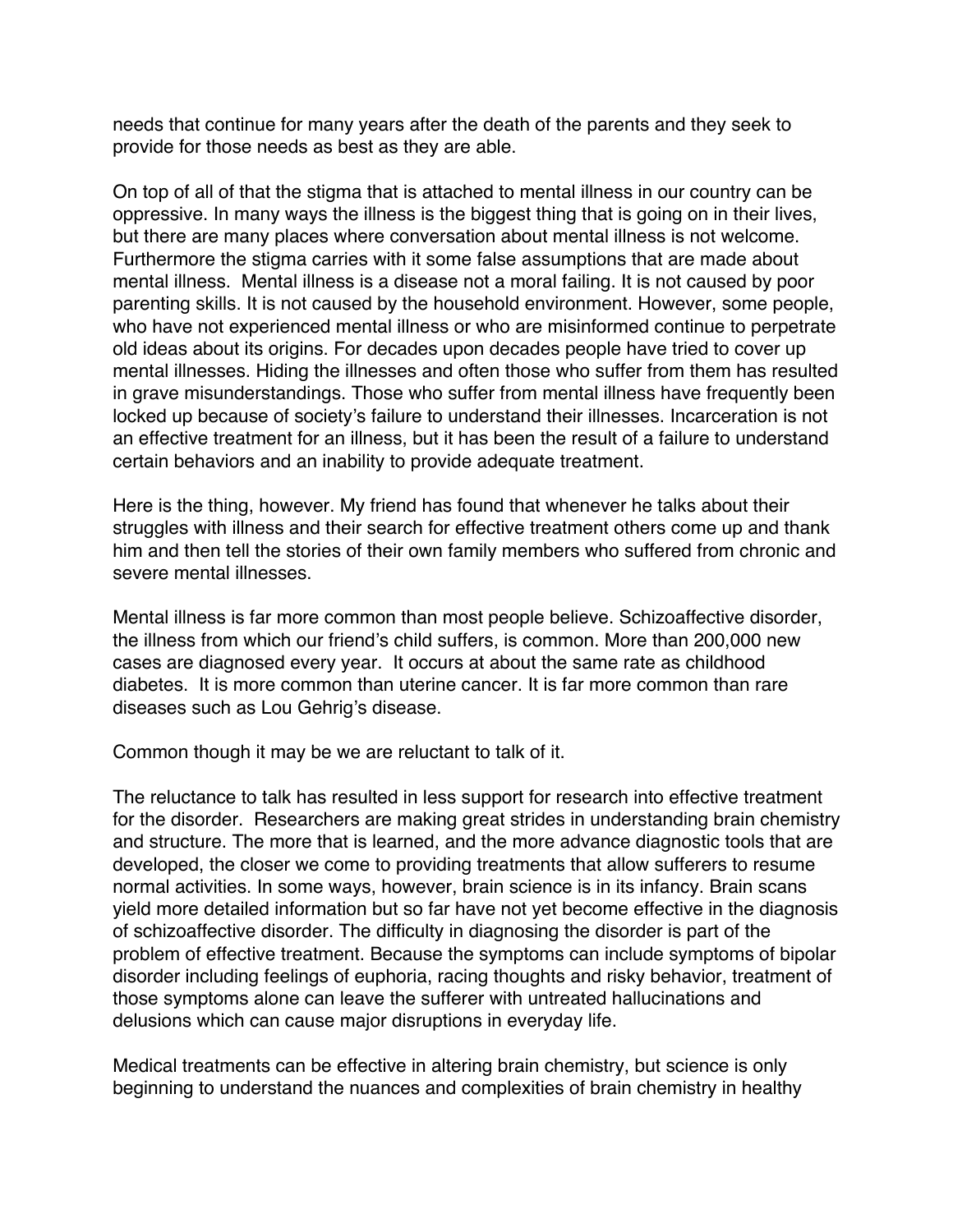<span id="page-54-0"></span>brains, let alone those suffering from disease. There is some limited evidence that certain medicines, especially certain psychoactive drugs can make symptoms worse rather than ease them. Some mood stabilizers and some antipsychotic medications and antidepressants have proven to be effective in some cases. Those medications combined with cognitive behavioral therapy seem to be among the best treatments known so far.

Family education and self-management strategies seem to be critical to living with the disease over the long term. Because the disorder affects entire family systems, engaging multiple family members in managing the disease seems to be more effective than isolating the victim from family relationships. The disorder affects more than just the primary victim - it is a family system disease.

Although I have not been directly affected by an immediate family member suffering from the disease, I have decided that my voice is needed to raise awareness among the people I serve. Chances are there are victims in my congregation about whose struggles I do not know. Even more important is educating those who have not been directly affected so that their energies can be enlisted in seeking effective treatment.

Much work remains as we struggle to find care for those who suffer from mental illness. I, for one, will not be silent as the suffering continues.

Copyright (c) 2017 by Ted E. Huffman. I wrote this. If you would like to share it, please direct your friends to my web site. If you'd like permission to copy, please send me an email. Thanks!

### **March 26, 2017 – Psalm 23**

The power of poetry to touch us at the deepest level is often illustrated in the life of the church. We know the stories of the prophets whose words guided the transformation of Israel when it strayed from justice. Our scriptures are filled with poetry and over the generations a few great poems have come to have deep meaning in the story of our people.

Certainly one of the most beloved poems of our people is Psalm 23. It appears in our cycle of readings on the 4th Sunday of Easter. It is read in conjunction with a reading from the 10th chapter of the Gospel of John where Jesus speaks of himself as the "good shepherd." Jesus certainly was familiar with the Psalms and Psalm 23 was likely as beloved in his time as it is in ours. The image of God as our shepherd and we as the members of God's flock has been reassuring and helpful for people for millennia.

There is a second time when the Psalm shows up in our cycle of readings. Unlike other scriptures which appear only once in the three-year cycle of readings, Psalm 23 is read twice each year. The other annual reading of the Psalm is on the fourth Sunday of Lent. The Lenten reading of the Psalm provides a connection with thoughts of suffering an death, giving deep meaning to its phrase, "Yea, though I walk through the valley of the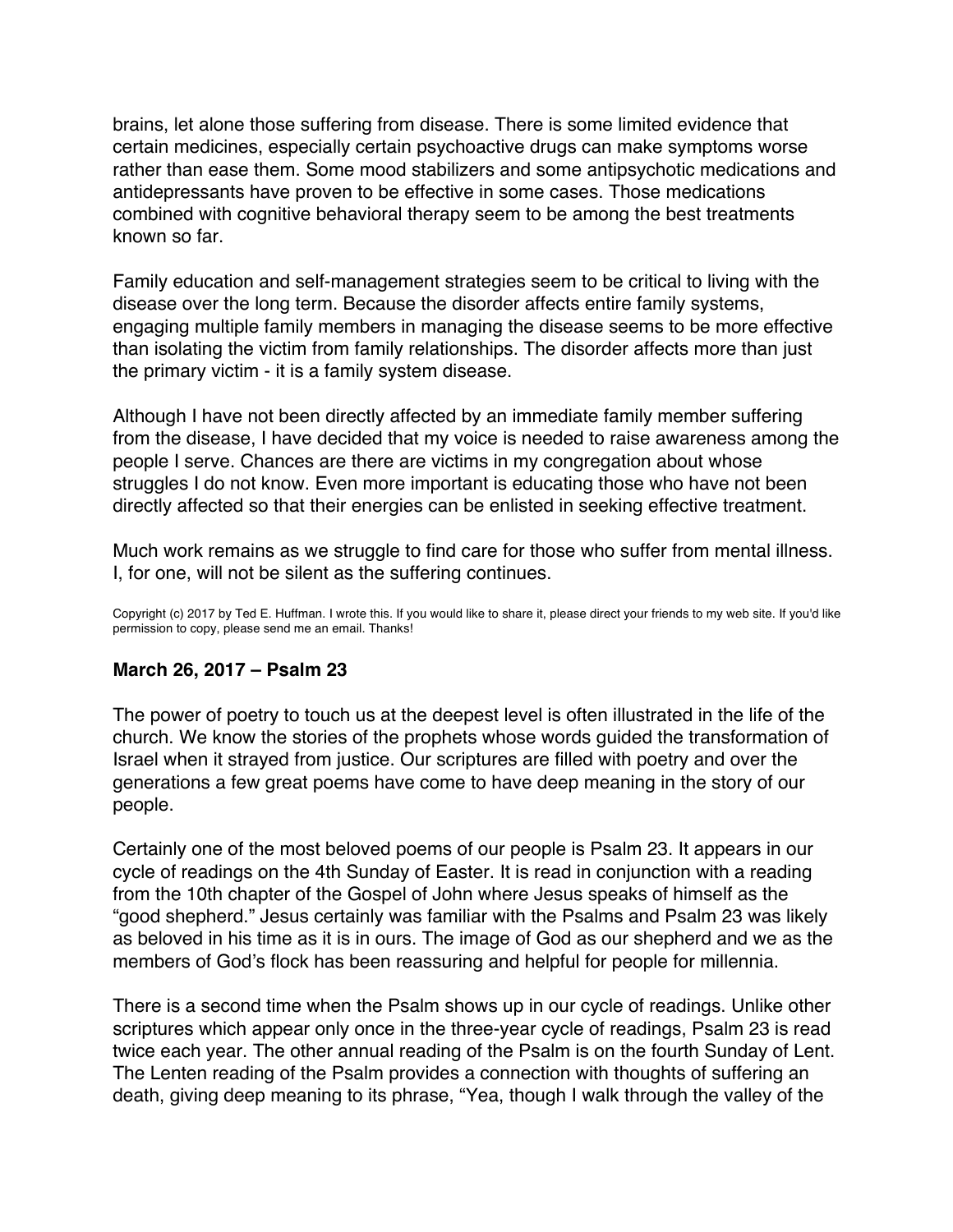shadow of death, I will fear no evil; for thou art with me; thy rod and they staff they comfort me."

Despite the exhortations of a few prosperity preachers, Christianity is not, at its core, a religion that focuses on good times only. Our faith does not act as some kind of protection against hard times or grief or loss. It is, rather, a faith that supports believers in the midst of trials and troubles. We are not promised escape from the valley of the shadow of death, but rather God's presence in those times when we face the reality of our own mortality.

My experience as a pastor has frequently taken me to places of suffering, loss, trial and disappointment. Rabbi Harold Kushner's bestselling book, "When Bad Things Happen to Good People," is just one of the many expressions of the question, "Why?" I have not spent much of my life wrestling with this particular question, however. I know that it is true that every life has its trials. Every person experiences grief. Loss is real. Pain is real. Avoiding those aspects of life isn't really possible, and if it were, the result would be a life that isn't fully lived.

The appearance of Psalm 23 in the middle of Lent is a powerful experience for me each year. It isn't just that God is our good shepherd. God is a shepherd who enters fully into human experience. God experiences grief and loss. God mourns with those who mourn. God weeps at the pain and tragedy of our human experience.

In short, we are not left alone, even in life's loneliest moments.

There are plenty of sermons that have already been published that offer detailed examinations of Psalm 23. I rarely use the Psalm as my focus text. Today my sermon will focus on the story of the recovery of sight of the man born blind, reported in John 9. The Psalm will be a part of our worship in the form of the Call to Worship and the anthem sung by the choir.

I'm not convinced that great poetry requires interpretation. Perhaps allowing the words of the Psalm to stand on their own is the best approach. After all, is there anything that needs to be added?

It is one of my pet peeves. It often seems to me that artists do not appreciate the power of their own art. Storytellers to give elaborate introductions to their stories, musicians who spend too much time explaining their music, and visual artists who go on and on about the creative process frequently seem to distract from the value of their art. I don't attend concerts to hear lectures on the power of music. I trust the power of the music, but at times it seems that others do not.

Of course there are many different ways to read scripture. Sometimes I read scripture for the purpose of studying. I get out the texts in their original languages, read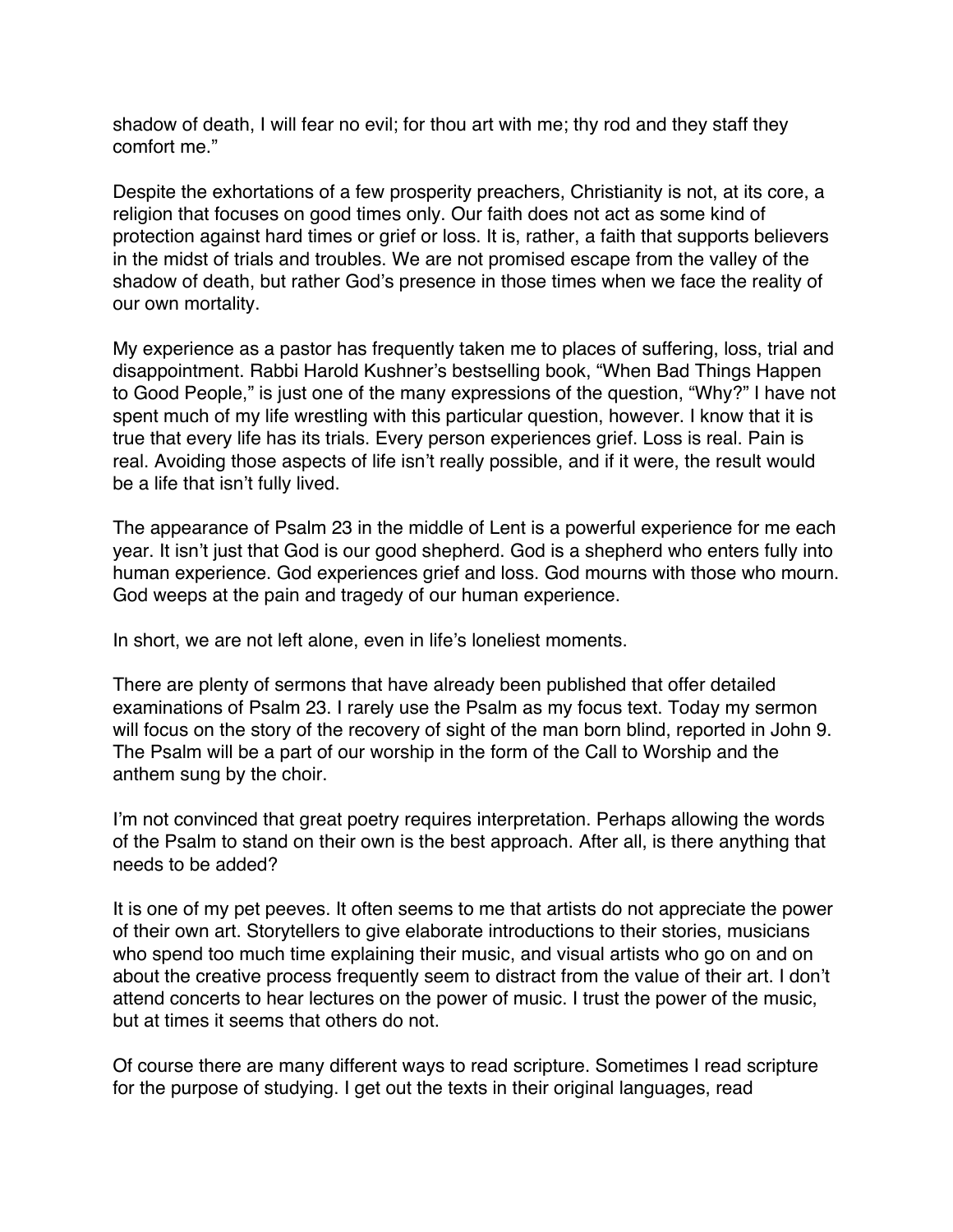<span id="page-56-0"></span>translator's notes and commentaries. I consider how a particular passage has been interpreted by others in the tradition. I consider the discoveries of archaeologists and what we know of the context of the original speaking of the words. I weigh the process of transmission through oral and written channels that brought the words to us. There is great value in careful study of scripture. As a lifelong student, I am continually honing my study skills.

There are other times when I read scripture devotionally. I pray the scriptures, allowing the words to connect with the experiences of my life. I allow the words to inspire me. I read scripture silently and out load as a part of my personal devotions.

Still other times I focus on the power of proclaiming the scripture to others. I practice the art of reading out loud in tones that allow others to connect with the words. I know that hearing is not the same thing as reading and that there are nuances of inflection and timing that are critical to effective communication.

There is a time for each mode of reading.

There is a value in repetition - of reading the same words multiple times and allowing for new insights to emerge.

I am grateful for this psalm. I am grateful to the teachers who encouraged me to memorize it when I was a child. It is a text that is available to me in those times when I am not able to open a physical book and read.

"The Lord is my shepherd. I shall not want."

Copyright (c) 2017 by Ted E. Huffman. I wrote this. If you would like to share it, please direct your friends to my web site. If you'd like permission to copy, please send me an email. Thanks!

### **March 27, 2017 – Taking Bumps**

I don't fly much these days. Recently when I boarded an airliner to go visit our children I realized that it had been more than a year since I'd made a trip in an airplane. Not long ago I served on a board that involved at least four trips by airline each year. For a short while I served on a group that met monthly in an Eastern City for a short period of time. These days I don't have reasons to be anything like a frequent flyer.

There are parts of traveling by air that I do not miss in the least. I'm not much for waiting in line and the procedures that place the appearance of security over common sense seem so unnecessary. (Since someone tried to smuggle explosives onto an airliner in his shoes, we'll x-ray everyone's shoes, which would not detect plastic explosives instead of swabbing them for explosive residue, which could be done without removing them. - Remove you belt before going through the body scanner even though the body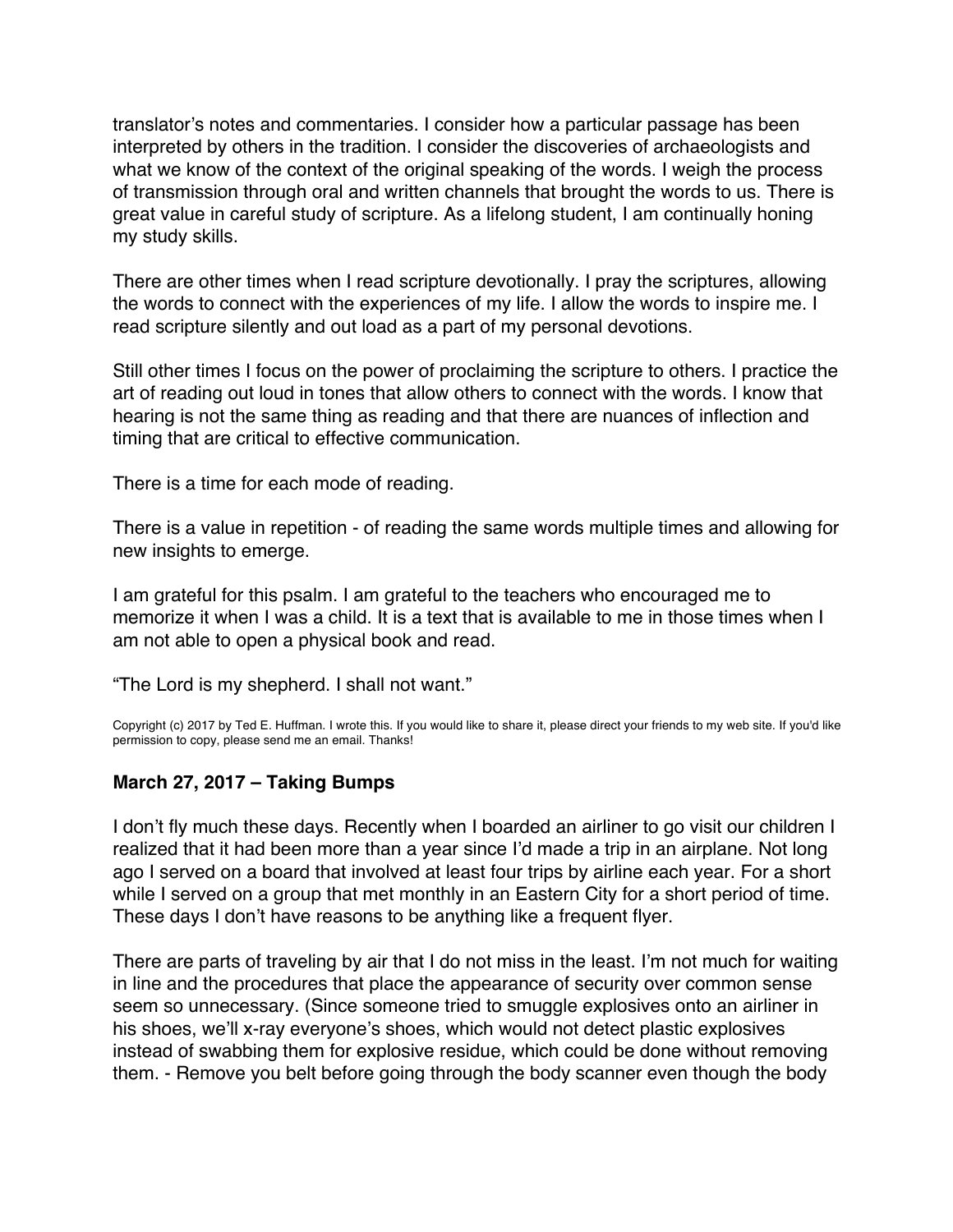scanner will clearly show a belt buckle without a problem.) I've never been a fan of rules for the sake of rules.

However, I do miss flying. I love the acceleration as the plane heads down the runway. I like the feeling of rising into the air and the view from up above. I enjoy the view of the clouds. I even enjoy the familiar sounds and sights of the various parts of the airplane working.

Growing up in an aviation family, I never thought that my adult life would be quite as ground-bound as it is. I assumed that I would always have access to an airplane and that I would fly on most of my trips. I didn't have to think about the finances of flying when I was growing up. Airplanes were simply a part of our life. I learned to fly for the cost of the fuel for the plane, without thoughts of insurance, maintenance, and other factors. I didn't really pay attention to the simple reality that in order to be a safe pilot, one has to be a frequent pilot, flying consistently and practicing skills on a regular basis. It was only when I was an adult, with children of my own that the realities of aviation and its impracticalities for a hobby flyer - became evident. Each major repair bill meant that additional partners were needed and my fraction of ownership got smaller. The airplane wasn't always available when I had time. When I had time the weather didn't always cooperate.

There are, however, some advantages to having grown up around airplanes. When I do fly or when I talk to others about flying, I don't have the fear of turbulence that plagues many travelers. I understand the notion of flying through a mass of air that itself is in motion. A little buffeting from side to side or even a few ups and down don't give me a queasy feeling in my stomach. It may be that I am simply fortunate to have been exempted from motion sickness, but more importantly, there is no fear factor for me. I've read hundreds and hundreds of aviation accident reports. I know that mild turbulence rarely is the cause of injury.

Modern airlines these days usually can avoid most of the turbulence simply by flying higher. If the air is rough at the assigned altitude a request for another flight level usually solves the problem. It wasn't that way for the airplanes we flew when I was growing up. We flew light aircraft, with relatively low service ceilings in the mountains. A 150 hp piper super cub has a published service ceiling of 19,000 feet, but that is under optimal conditions. Besides, it couldn't achieve that altitude if you had to carry the extra weight of oxygen which is required for flight above 12,000 feet. Add to that mix that we flew cubs for fire patrol over Yellowstone National Park and the Absaroka-Beartooth Wilderness. Granite Peak is 12,800 feet. Since we couldn't fly over that peak, we flew around it. Any wind at all and their is air going up on one side of the mountain and air going don on the other side. You have to know and understand these air movements to operate a small airplane safely in that environment. A few bumps is par for the course in that kind of flying.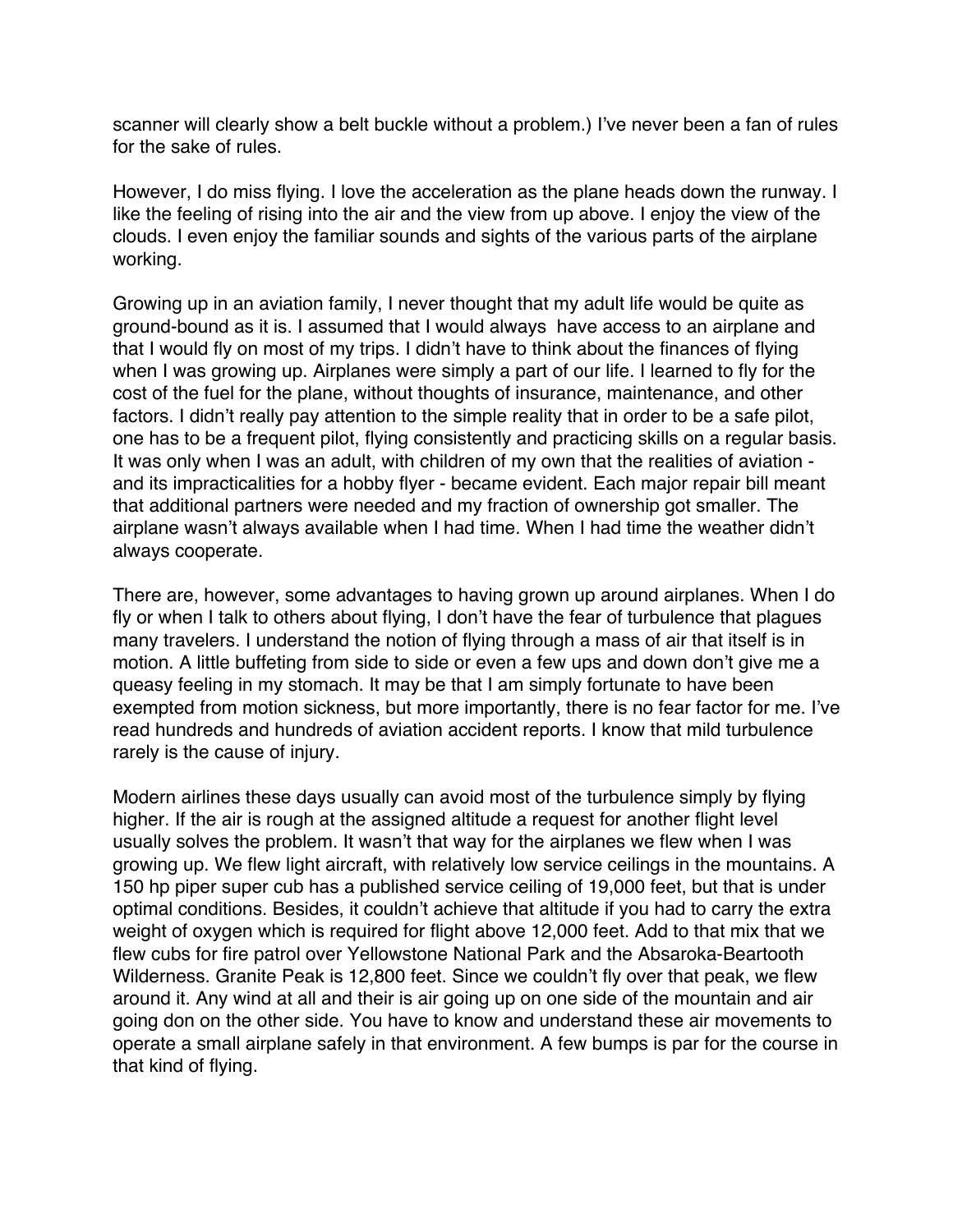My father inspired confidence in me. I never was afraid when I was flying with him, even when things got bumpy. He taught me to always be thinking of safety. We'd name every creek and drainage as we flew over he mountains so I would develop situational awareness and know where we were. We'd talk about emergency landing options should we experience a major mechanical failure. We studied the weather and the winds and the effects of mountain wave turbulence.

My attitude was one of respect for the weather, but not one of avoidance. Some pilots learn to climb above the rough air. Others learn to fly through it. It may explain why I have a tendency to wade into disagreements in the life of the church while others try to rise above them and seek calm. A little rough going seems to be a small price to pay for the future of the church. the nitty gritty of everyday life can require energy for those of us who participate in it, but it can be much more interesting and meaningful than always trying to avoid conflict and placing one's position above that of others.

Jesus was consistent in his reaching out to people that his disciples advised him to avoid. He spoke to the woman at the Samaritan well. He stopped to speak with the man born blind. He weighed in on the arguments of the Pharisees about who to blame. He ate lunch with Zacchaeus. He spoke with the woman washing his feet with her tears.

I don't fly too much these days. But I'm not afraid of taking a few bumps.

Copyright (c) 2017 by Ted E. Huffman. I wrote this. If you would like to share it, please direct your friends to my web site. If you'd like permission to copy, please send me an email. Thanks!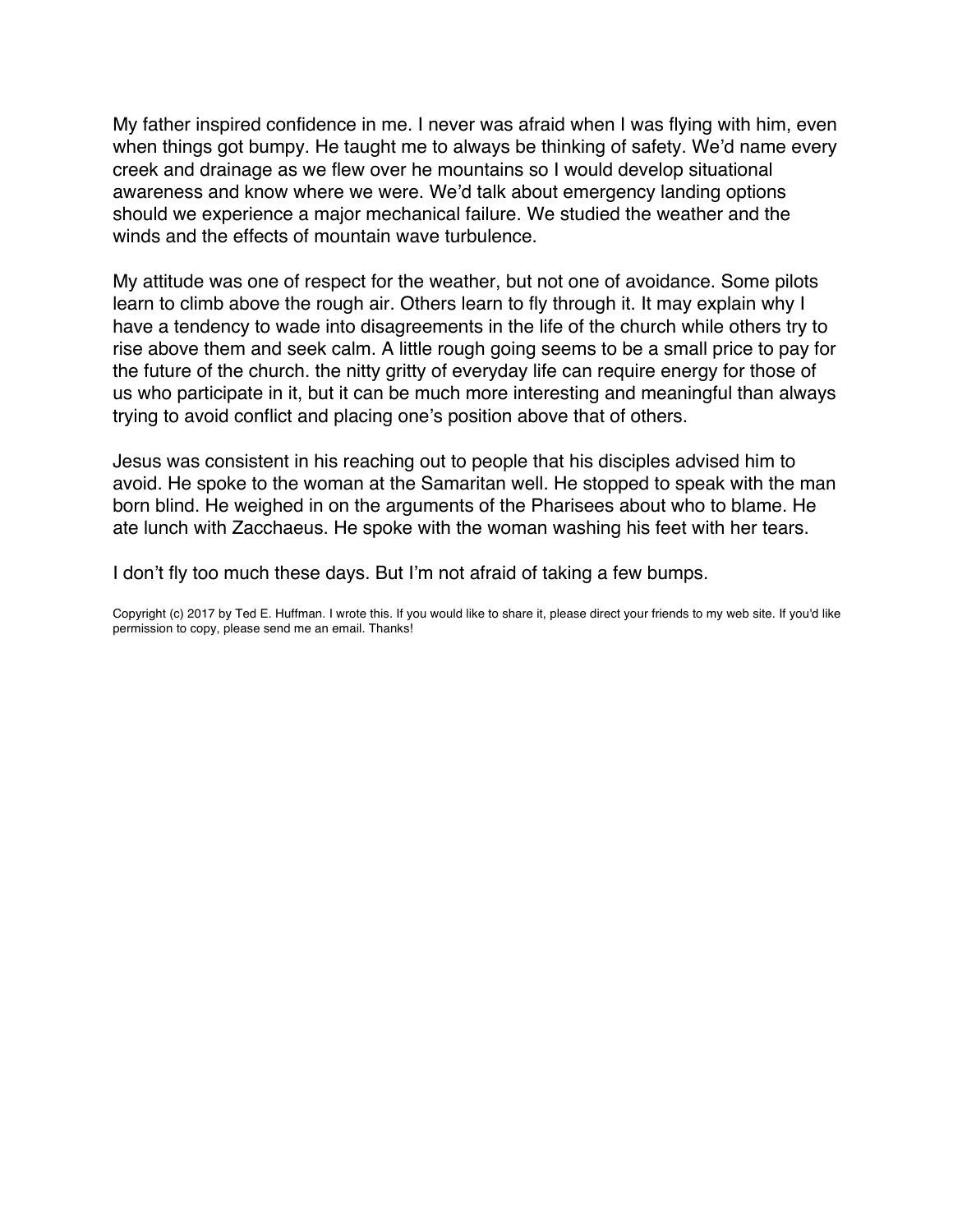<span id="page-59-0"></span>**March 28, 2017 – Quit Complaining**



Years ago, when I lived in North Dakota, it seemed to me like there was no kind of weather that would make the gang gathered in the coffee shop happy. It was always too cold, too warm, too dry or too wet. I realize that complaining is a satisfying mode of communication in certain situations and the dynamic certainly played out. The same voices complained about politics incessantly, whether their party was winning or losing. And most of the time their party was winning, but the victories seemed to prove to be poor solutions to the complaining.

These days, I worry that I'm becoming like one of those guys squeezed around the tables at the City Cafe. For much of the month of March I've been pining for spring weather. I got tired of winter and shoveling snow and scraping ice of the windshield of the car and I was ready for emerging flowers and budding trees and blossoming plants. I've still got the spring fever thing going hard, but yesterday's mostly sunny skies following Sunday's spits of rain without any accumulation left me wishing for some serious moisture. The hills are dry and we could use some refreshing. Our best mode for replenishing the soil moisture is a good spring blizzard. I'd certainly complain about having to shovel heavy snow off my driveway and the inconvenience of another blizzard might get me to sounding off about the weather in general, but it really would help get the garden ready for planting and strengthen the health of the trees.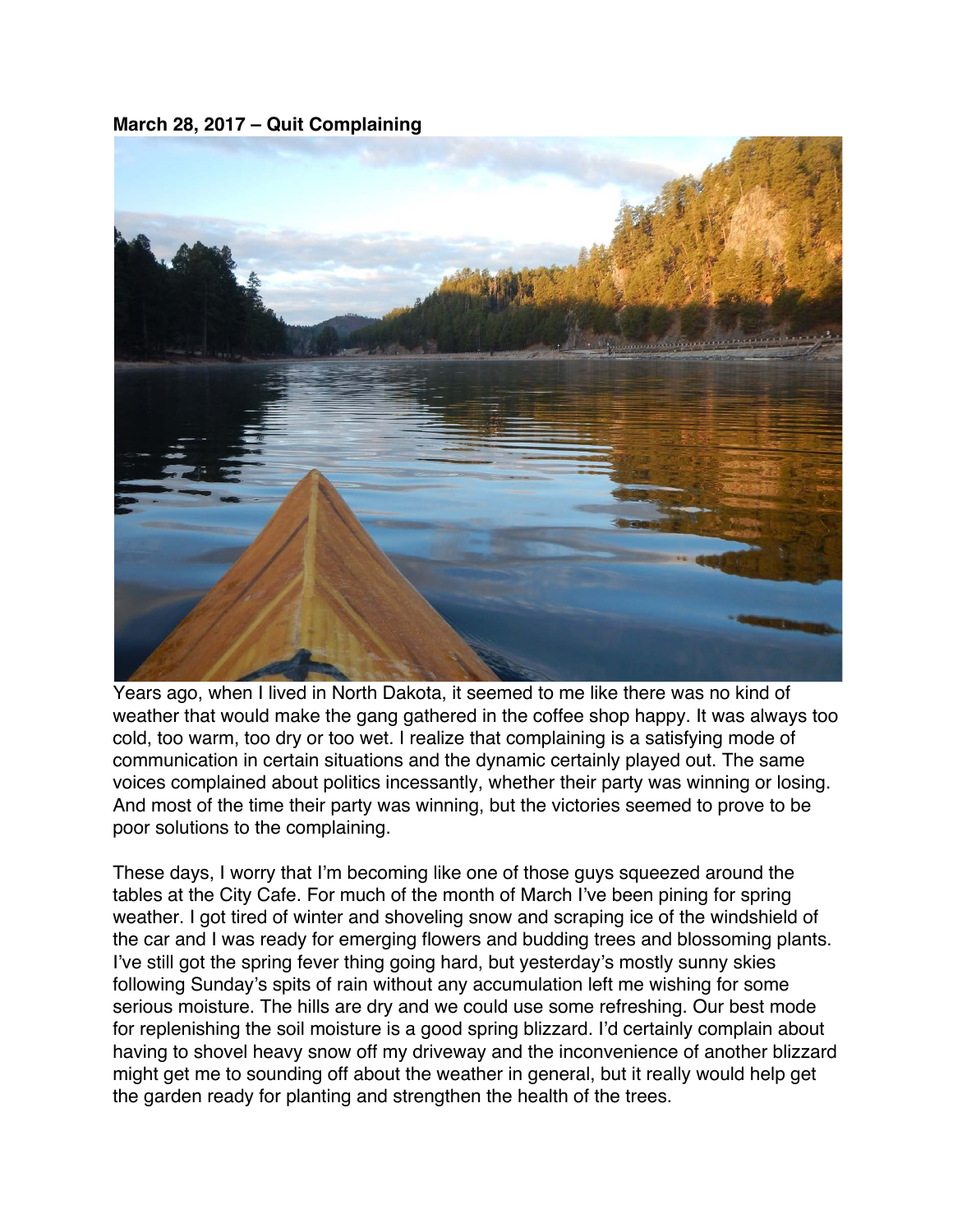Of course we have no control over the weather. And yesterday morning was a time when it was hard to complain much.

I set off for the lake in the predawn glow before the sun was visible on the horizon. Paddling the sunrise is my favorite time of the day. I had a wooden kayak that I had made. The ice is fully out of the lake and I can paddle without the fear of scratching my boat against the ice. The boat I was paddling is far from new. I built it back in 1999. I built it cheap, out of fence grade cedar that required a lot of cutting out knots and scarfing joints in the wood strips. The shape of the boat, however, is just right and it has been in the Pacific and Atlantic Oceans off of the United States and Canada. I've paddled it in several of the great lakes and taken it down the Yellowstone and Missouri Rivers as well as a lot of small lakes and reservoirs. It has plenty of scratches and dings and I've repaired it frequently. It is due to have the cockpit coaming rebuilt one of these years when I find the time.

It wasn't the boat that commanded my attention, however. As the light began to creep over the lake, I was struck by the glory of the sky. The ribbons of clouds were reflected in more vibrant colors on the surface of the water. I love to paddle flat water on a calm day. the lack of wind leaves the lake surface glassy, like a mirror and even in the places where a gentle breeze ruffles the surface of the water, the colors in the reflection are less muted than they are in the sky. On days like that I often take a lot of pictures in part because the pictures fail to capture the beauty that my eye is seeing.

Mist was rising from the lake and the geese were paired up and spread out on the lake. A few ducks have arrived and they are keeping close to the shore for the most part, looking for food among the shoreline weeds.

It was a nearly perfect day for paddling. I paused several times to simply sit on the surface of the water and just take it all in. Aside from a few geese calls and an occasional car passing by on the highway the lake was quiet. It will be months before the recreational boaters are spending much time at the lake. The docks are still pulled up onto the shore and there are no boats being stored not he water yet. I usually get the lake to myself when I paddle early, but when the campground is empty it seems like I have the entire area to myself.

There is something particularly refreshing about the perspective of sitting on the water's surface. My little boat doesn't draw much draft. The bottom of my seat is within an inch of the surface of the water. Sitting with my legs stretched out in front of me my line of sight is less than a yard above the water's surface.

There are no insects braving the frosty mornings yet but I saw a couple of fish rise. Most likely I was seeing northern pike coming up from the depths to grab a smaller fish swimming close to the surface. There is a whole world underneath the surface of the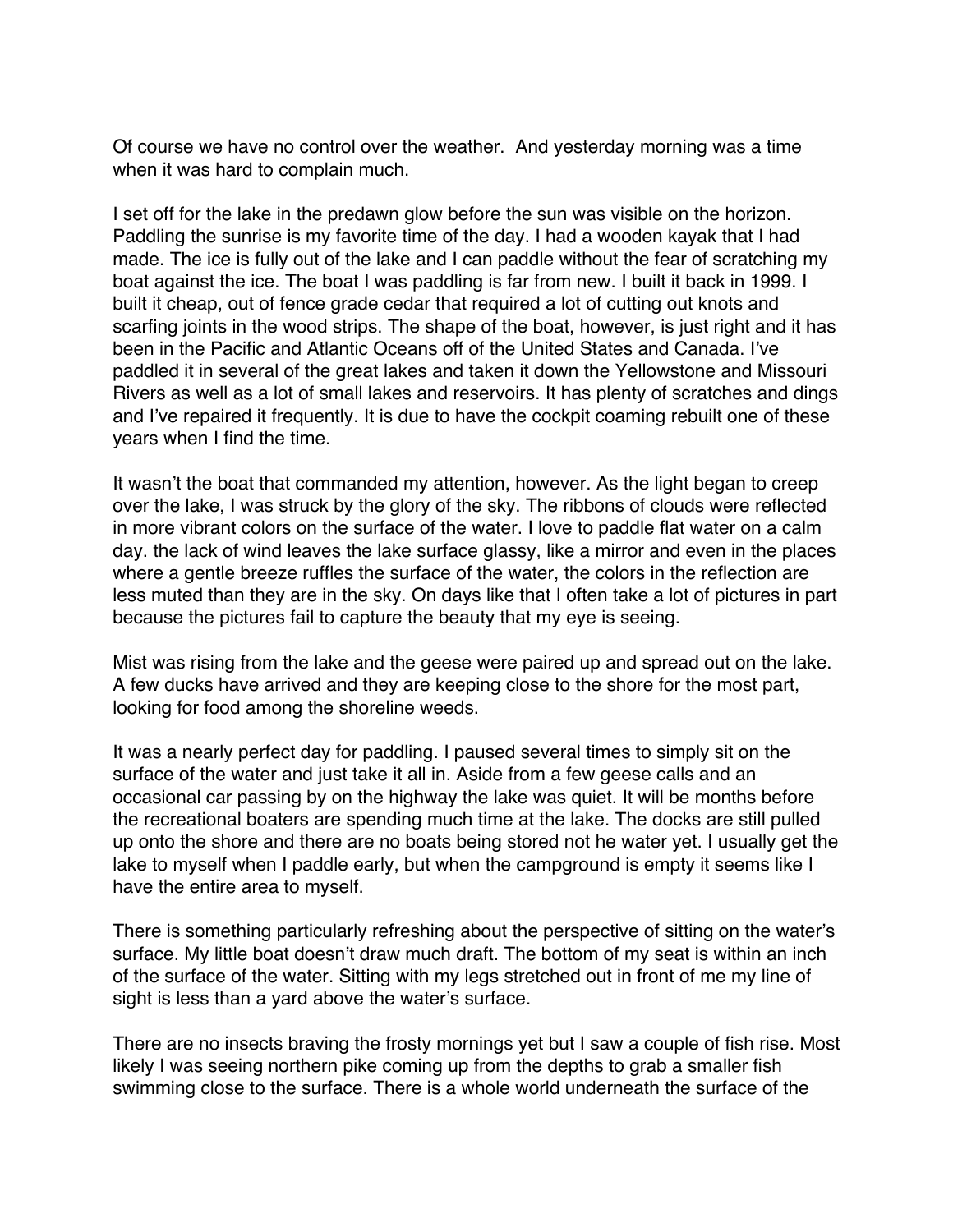<span id="page-61-0"></span>lake that I can only imagine. The reflection makes it impossible to see beneath the surface. Instead it looks like an upside-down image of the shoreline with trees and hills extending deeply below me as well as those that rise above my position. The sensation is one of floating on the air, suspended gently in the middle of the sky and clouds surrounded by trees and hills. My words to describe the sensation are as far from the reality as the pictures I capture with my camera.

They day continued with its usual business. I had friends to meet, chores to do and spend a considerable block of time collecting numbers for our income tax report forms. It not only is the season for spring blizzards, it is also the season for annual tax reports something that could keep the gang at the cafe complaining for weeks.

Living with the luxury of the lake so close at hand, however, invites me to quit complaining and to just sit and enjoy. I am indeed fortunate.

Copyright (c) 2017 by Ted E. Huffman. I wrote this. If you would like to share it, please direct your friends to my web site. If you'd like permission to copy, please send me an email. Thanks!

### **March 29, 2017 – Missed Meeting**

I missed a meeting last night. It isn't the first time this has happened to me. I don't have a good excuse. At the end of a usual day, with the usual obligations I came home and sat in a chair listening to a podcast. I hadn't thought about the meeting during the day even though it was on my calendar. I turned off the sound on my cell phone to take a call on the house phone and so missed the alarm I had set reminding me about the meeting. By the time I remembered the meeting it was too late. I'll begin my morning at the office by writing an apology for missing the meeting.

The meeting wasn't super important. It wasn't a meeting of the church, but rather of a community organization in which I participate. I'm sure that the decisions made at the meeting didn't come down to a single vote. I'm sure the other members of the group provided the leadership needed.

Still, I'm a bit ashamed of myself. I know better. I dislike it when others forget meetings of boards and committees. I'm not pleased with what seems to me to be a much more casual approach to such obligations.

As i mulled over my mistake last night, it tipped of a host of self doubts that come to me from time to time. I know I'm getting older. I know that a younger person might bring more energy and a fresh perspective to my work. I know that the time is coming when it will be the right thing for me to step aside and allow someone else to assume my responsibilities.

On the other hand, I enjoy the work i do and most of the time I'm pretty good at it. Furthermore, we live in a moment of history where experience is not particularly valued.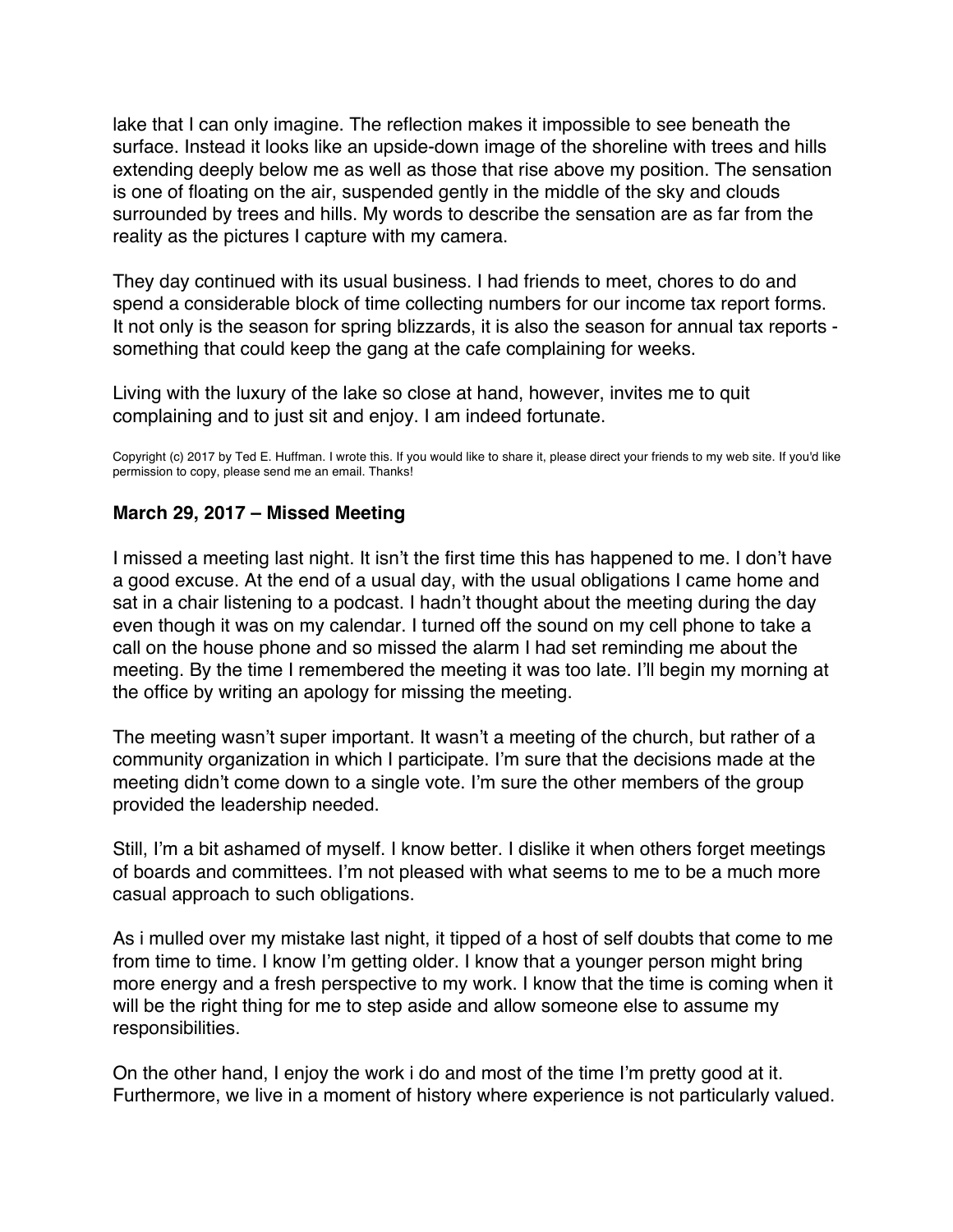We read daily reports of "wonderkids" making their millions and running tech companies and leading innovation. There aren't very many arenas in our society where age and experience is valued.

Ideally we would have a balance in our society where elders work alongside younger workers, where the contributions of each age are honored and valued. Diversity builds strength and learning to work together and be inspired by each other makes for stronger institutions. Elders need the energy, fresh ideas and idealism of youth. Youth can benefit from the experience and wisdom of their elders.

Sadly, our society doesn't provide many opportunities for the mix. The meeting I missed yesterday did not need me for my age. The youngest member of that board is in his mid 50s. There are plenty of folks in their 60s who participate. Whether it is by design or default, we tend to divide up by age in a whole lot of our activities.

I've had some wonderful intergenerational experiences over the years. I participated in at least two mission trips that had teens, twenties, thirties, forties, fifties, sixties and seventies. The broad range of ages made the experience deeply meaningful for all of the participants. Simply watching the interchange between teens and adults who were not their parents or grandparents was a powerful experience.

Knowing this, I understand that my self doubt and instinct to pull back is wrong. I have much to contribute and that will continue to be the case for many years to come. I do, however, know that sharing leadership with those who are younger is also an important part of the work that I do. I know that they will not see things from my perspective. I know that they will not do the work the way that i do. I know that I will have to occasionally bite my tongue and be silent with criticisms that come to my mind. Still their contributions are important to me personally and to the health of the enterprises we tackle together.

I also know that I'm not the only one feeling stretched by the demands of my life. There are younger leaders in our church who miss meetings and events from time to time because it is impossible to be two places at the same time. They have to choose between conflicting obligations. Their priorities don't always put the church first. Yesterday I had a brief exchange with a younger member of our church at her place of work. She was warm and polite, but also obviously in a rush to get her work done. I reflected how she must feel after a day at that job as she heads to the church for one more meeting.

Part of working together and forging the future of the church is going to involve learning to cut each other some slack. We need to understand that our leaders are busy people with many obligations and that absence from a meeting isn't always a sign of a lack of commitment. We need to be careful in planning our meetings so that they stay focused and honor the gift of time that is being given. I've invested quite a bit of energy in recent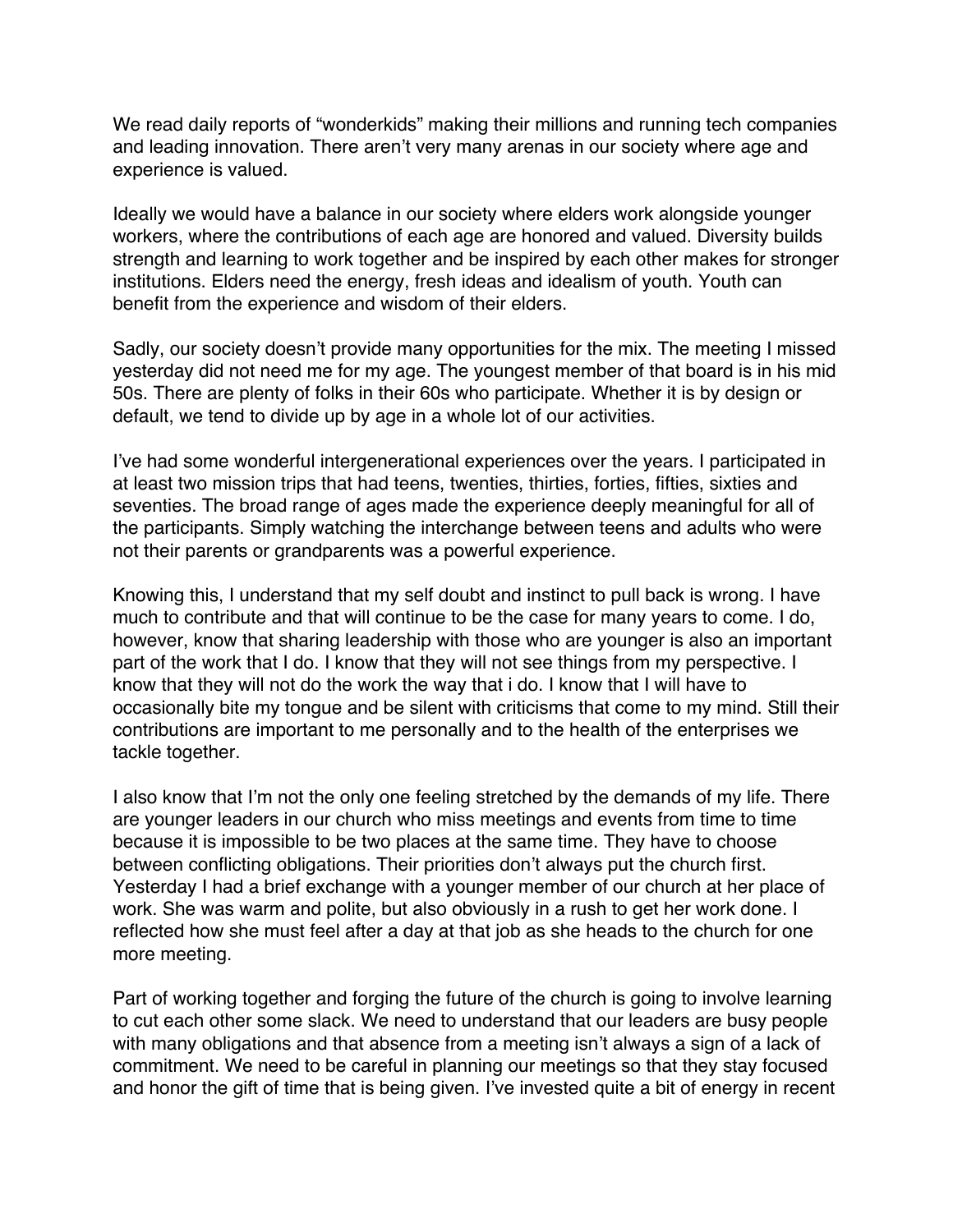<span id="page-63-0"></span>years in figuring ways to have less meetings and how to make the meetings we have more meaningful. I've learned that young leaders are often very efficient at running meetings and getting participants off to their next obligations in a reasonable amount of time. I've learned to imitate some of their behaviors.

And, along the way, I am learning to cut myself some slack as well. I don't intend to become a person who misses meetings on a regular basis. I do, however, hope that I can forgive myself for my mistake and move on. After all, the other members of the board don't ned to have their lives cluttered with excessive emails from my over a missed meeting. A simple apology is in order. Then we need to move on with the business of the board.

As today with its meetings that start at 8:30 a.m. and will continue past 8:00 p.m. is a good example, life goes on. There will be plenty of opportunities to attend other meetings.

Copyright (c) 2017 by Ted E. Huffman. I wrote this. If you would like to share it, please direct your friends to my web site. If you'd like permission to copy, please send me an email. Thanks!

#### **March 30, 2017 – Working with Numbers**

I opened up my regular utility bill from the city yesterday. I have the bill payed by automatic deduction from my checking account, so receiving the bill demands no action on my part, but I am always interested in the amount of water we use (generally under 500 cubic feet per month) and the amount it costs. I also keep a current copy of the utility bill in the glove compartment of my pickup so that I can use it for a free dump at the city landfill if needed.

Anyway, I noticed that my city utility bill has both an account number and a customer number. My account number is higher than 9 million. My customer number is higher than 70 million. Not bad for a city of 70,000 people! Obviously the system that assigns account numbers and customer numbers aren't based on counting the number of customers. For what it is worth, the city utility bill also has my water meter number on it. I don't think the city really has over 78 million water meters, either.

Computers, of course, don't mind the big digit numbers. There could be all kinds of information encoded in the numbers including dates, geographical regions of the city, and who knows what other information is part of the accounting process. The four digits of my address don't appear in any of the numbers. And, after all, the longest of these is still one digit shorter than my social security number.

Long account numbers are part and parcel of business these days. I don't have many bills that I pay by personal check, but I do notice that when I do, copying the account number accurately onto the check is a more difficult process than making out the check for the right amount. And it hasn't been that long since we paid all of our bills by making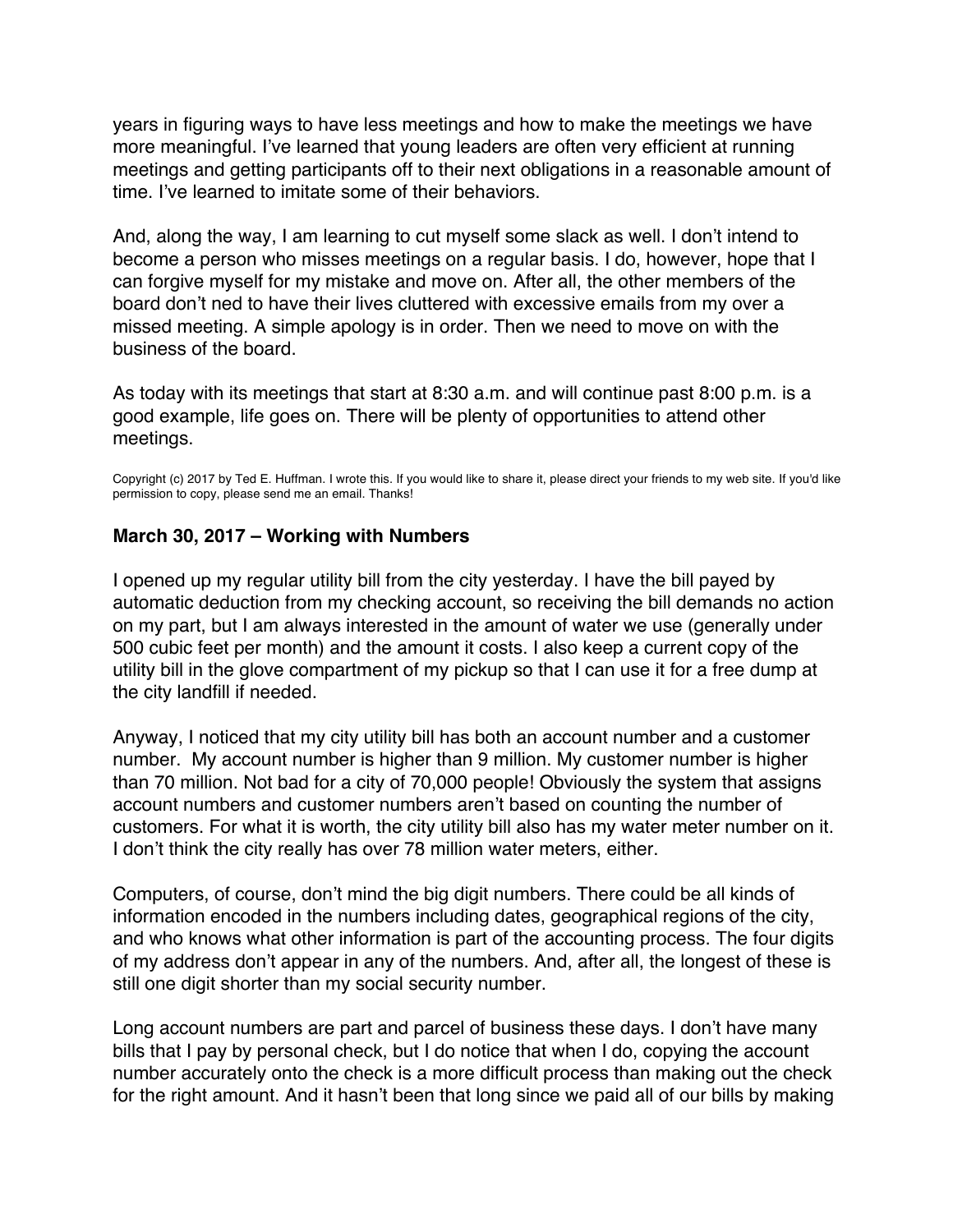out individual checks. And, yes, my checking account number has one more digit than my social security number and that number follows the bank routing number that has a long string of numbers as well. The debt card that goes with our checking account has another long number that is unique and different from all of the other numbers. Our bank has changed that number several times over the years as part of its regular security improvements. And the first thing that occurs when credit card fraud is suspected is that you are reissued a new card with a new number.

The temptation with all of the long numbers is to find some place to store them. Some account numbers, like those associated with automatic bill pay are entered into my computer. I don't have to remember them, the computer, in connection with the computers of the vendors retains the account numbers and the payment information. After carefully entering the information, I don't have to re-enter it each month. This, of course, creates a vulnerability to hacking - information about my bank account and the businesses where I spend money is being stored in cyberspace. Hopefully the encrypting works and the numbers are secure, but there is a level of trust that is required to do business this way.

I have read that President Andrew Jackson didn't trust banks and didn't like the idea of paper money. He wanted the currency of the country to be based on actual deposits of gold and silver which would be physically exchanged in transactions. At the time of his election to his first term as President in 1828, the Federal Government's official bank was the Second Bank of the United States, charter in 1816 for a period of 20 years. Nicholas Biddle of Philadelphia was the head of the bank. Biddle was an astute politician as well as an able banker. But he failed to persuade the President to back the renewal of the bank's charter. The charter was not renewed in 1836. The US government funds that had been invested in the bank were transferred to state financial institutions. The action caused the failure of the US National Bank. The bank's paper currency which had previously been the most stable in the country, failed with the bank. The result was a series of financial crises, beginning in 1837. The recession that followed lasted well into the mid 1840s. Profits, prices and wages went down and unemployment went up. People literally starved to death at the height of the crisis.

Many books have been written about the failures of the Jackson presidency, including his racist attitude toward Native Americans and the forced removal of Indian Tribes from their ancestral lands to Oklahoma over what has been called the Trail of Tears. I'm certainly no historian, but it is clear that the country emerged from the financial crisis that followed his failed banking policies was deep and took years for recovery. What has emerged as the decades that followed is a banking system that is far more complex with a Federal Reserve Bank and a host of private banks that are considered "too big to fail." The federal government has a role to play in regulating the banking industry and made huge investments in financial institutions to shore up the industry in the wake of the 2008 bank crisis. There is no lack of debate about the level of regulation that is necessary to keep our nation on a strong financial footing.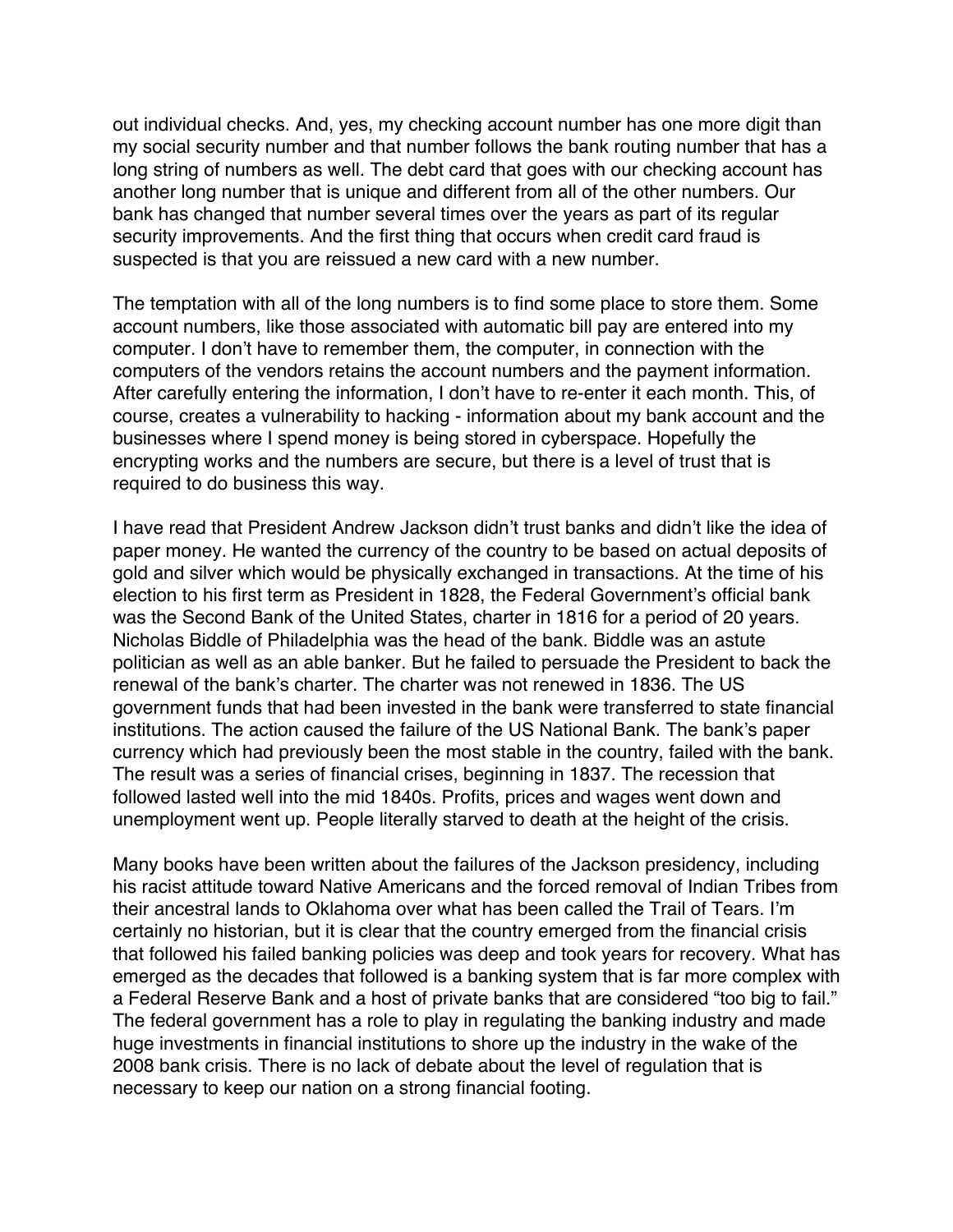<span id="page-65-0"></span>Money which is now counted in the trillions when it comes to the federal budget, is not a commodity based on physical assets only. It is based on the trust that people have for the numbers generated by a complex industry. The numbers are the product of human imaginations and creativity just as are the account numbers on my utility bill. The numbers aren't based on counting anything. The supply of money in the financial system is manipulated just like the rates of interest charged by a complex system of federal regulators. The system works because we choose to participate in it. And, just like the account, customer and meter numbers on my utility bill, I am able to participate in the system even though I don't fully understand it.

At least as of this morning, the water is till flowing from the faucets in my home and I can count on the amount of my bill being drafted from my checking account on April 18.

Copyright (c) 2017 by Ted E. Huffman. I wrote this. If you would like to share it, please direct your friends to my web site. If you'd like permission to copy, please send me an email. Thanks!

#### **March 31, 2017 – Of Honey and Cheerios**

Decades ago I underwent allergy testing and that was followed up by a long series of desensitization shots. The treatment was very effective in my case. I have very little problems with seasonal allergies these days and I attribute the freedom from the sneezing, eye irritation and congestion to the work of the allergist who tested and treated me. One of the things that the allergist suggested was that I incorporate local honey into my diet as a way of continuing the desensitization process. Honey contains small amounts of pollen from the plants to which I am allergic and would help my system develop proper immunities. I know that this theory is not universally accepted, but the treatment had been successful and I was inclined to follow instructions from that doctor. Ever since those days I have sought out sources of local honey. I try to avoid refined sugar as much as possible in my food and use honey as my primary sweetener.

As someone who is a modest consumer of honey, I have been paying attention to the decline in bee populations that has dramatically affected honey producers in the past decade. Western honey bees have declined radically over the past few years. Since World War II the number of managed Western honey bee colonies in the US has declined from around six million to less than 3 million.

There are at least three threats to honey bee populations. Parasitic mites cause increased vulnerabilities to disease in the bees. Pesticides routinely used in contemporary agriculture have disrupted bee behavior and shortened bee life spans. A condition known as colony collapse disorder causes bees to abandon their hive with the queen and a few nurse bees left behind. Some scientists have suspected links between pesticide use and colony collapse, but the condition isn't fully understood.

So, I have been concerned by the bees.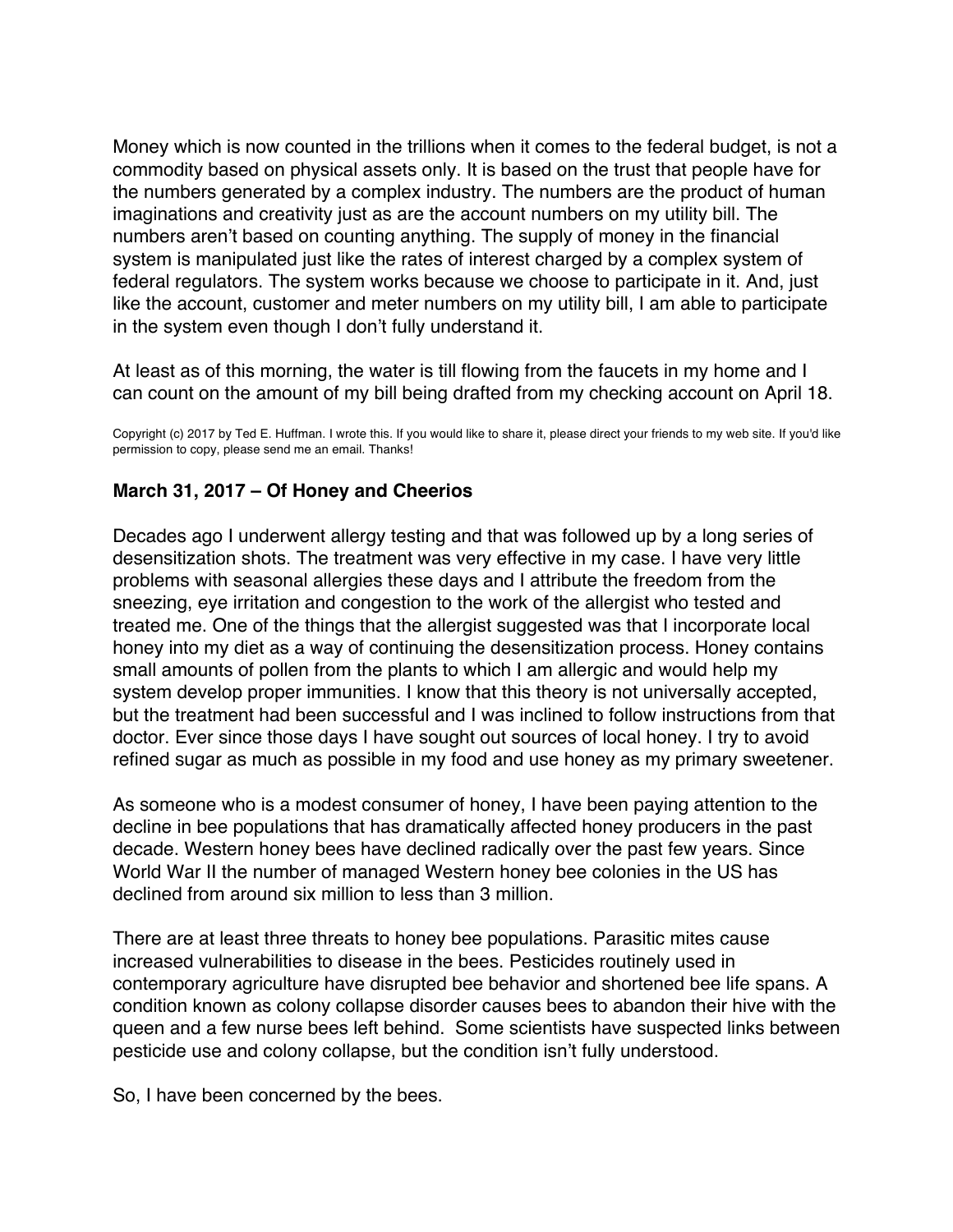I was encouraged by another food that has a connection to childhood allergies. When I was I child I had what today would probably be labeled a gluten intolerance. What my mother recognized was that wheat cereals seemed to leave me upset and colicky. So the cereal of choice for my childhood was Cheerios. The oat cereal seemed to agree with me better than others. I've been a life-long fan of Cheerios. We keep them in our house and although I rarely eat cereal for breakfast, I'll occasionally go for a bowl for supper and sometimes simply snack on the cereal. I thought General Mills, owners of the Cheerios brand, had a great idea when they came out with honey nut Cheerios and I've purchase more than a few boxes of the cereal over the years.

With my love of both honey and Cheerios, I was encouraged when General Mills came up with a campaign that involved placing 1.5 billion packages of wildflower seeds in boxes of cereal. The intent was for those who purchased the cereal to plant the wildflower seeds to provide habitat for honey bees. It seemed like a great idea. I have two areas in my yard where I plant wildflower seeds every year and am rewarded with lots of color.

However, I'm not too sure about the seeds in the Cheerios box. I haven't yet purchased a box with the seeds, but a recent article in the Washington Post suggests that I should think twice before planting the seeds. Kathryn Turner, an evolutionary biologist and postdoctoral fellow in the Department of Bioagricultural Sciences and Pest Management at Colorado State University, has raised questions about the seeds in the packet. Listed among the plant varieties in the seed package are Chinese Forget-Me-Nots, which are noxious and invasive weeds in the US. The plants are banned in Massachusetts and Connecticut. Turner also raised questions about California poppies, which are good in their intended territories, but not native and considered to be an invasive pest plant in southeastern states.

I'm sure the good people at Cheerios were trying to do a good thing. I'm also sure that the seed packets contain similar varieties of seeds to those in the packets I purchase at local stores each spring to add to my yard. I there are invasive species in the free seeds, I'm likely to have been planting invasive species for years in my own backyard.

General Mills has done a lot more than give away seeds to support bees. The company has invested \$4 million in partnership with the Xerces Society, which works to preserve pollinators such as butterflies and bees. The company has worked with farms that supply ingredients to Cheerios to create large-scale projects to expand honey bee habitat.

Once again we discover that the world in which we live is very complex. Our best efforts often have unintended consequences because we don't fully understand the complex interactions between various species of plants and animals. The application of pesticides to increase food production was done with the best of intentions. Farmers